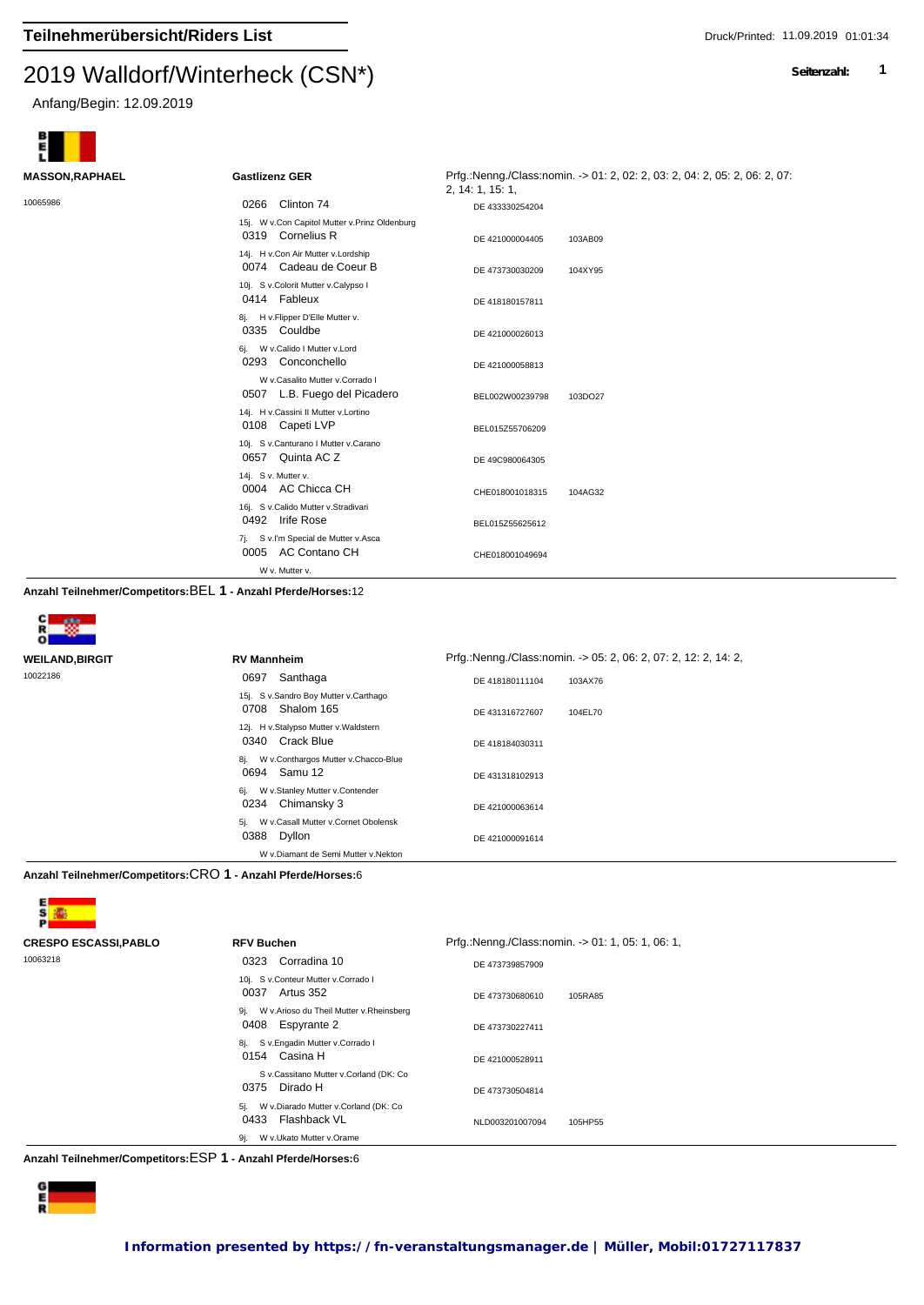# Anfang/Begin: 12.09.2019

| ABELE,SHARI                | <b>RFV Hilsbach</b>                                                            | Prfg.:Nenng./Class:nomin. -> 07: 1, 09: 1,                             |
|----------------------------|--------------------------------------------------------------------------------|------------------------------------------------------------------------|
|                            | 0405 Enloy                                                                     | NLD003200904076                                                        |
|                            | 10j. S v.Contador (NLD) Mutter v.Guidam (de Dart                               |                                                                        |
| ADAM,CHIARA                | <b>RFV Mannheim-Friedrichsfeld</b>                                             | Prfg.:Nenng./Class:nomin. -> 09: 1, 11: 1,                             |
|                            | 0238 Choco Cupcake                                                             | LV 000516650011                                                        |
|                            | 12j. W v.Colins Mutter v.                                                      |                                                                        |
| ADLER,KATHRIN              | <b>RFV Viernheim</b>                                                           | Prfg.:Nenng./Class:nomin. -> 06: 2, 07: 3, 08: 2, 09: 2, 12: 1, 14: 2, |
|                            | 0242 Ci Ci Top                                                                 |                                                                        |
|                            | 11j. S v.Contendro I Mutter v.Graf Top                                         | DE 431310212908                                                        |
|                            | 0761 Verdi 68                                                                  | DE 473730617707<br>105JC07                                             |
|                            | 12j. W v. Vivaldi van de Mutter v. Zeus (Nurzeus)                              |                                                                        |
|                            | 0013 Albaretto 3                                                               | DE 473730839708                                                        |
|                            | 11j. H v.Aperol Mutter v.Schampain<br>0258 Clark AH                            | DE 421000504713                                                        |
|                            | 6j. W v.Cormint Mutter v.Clarimo                                               |                                                                        |
|                            | 0585 Maxwell AH                                                                | DE 451510031714                                                        |
|                            | 5j. W v.Monte Bellino Mutter v.Wolkenstürmer<br>0775 Worlie                    |                                                                        |
|                            | 12j. W v. Whitesnake Mutter v. Ulster                                          | NLD003200711974                                                        |
|                            |                                                                                | Prfg.:Nenng./Class:nomin. -> 07: 1, 08: 1, 09: 1,                      |
| ALTMANN,SOPHIE NOELLE      | PSG Winterheck-Walldorf e.V.<br>0651 Quin 11                                   |                                                                        |
|                            |                                                                                | DE 473730505909                                                        |
|                            | 10j. W v.Que Guapo Mutter v.Calido I<br>0161 Cassiopeia 106                    | DE 441411639710                                                        |
|                            | 9j. S v.Climax Mutter v.Quattro B                                              |                                                                        |
| APPEN,FIONA VON            | TG Birkighöfe Eppelheim                                                        | Prfg.:Nenng./Class:nomin. -> 10: 1,                                    |
|                            | 0282 Colestin H                                                                |                                                                        |
|                            | 9j. H v.Colestus Mutter v.Avantgarde                                           | DE 455870349910<br>105BK67                                             |
| <b>BACK,MANUEL</b>         | <b>RFV Rot</b>                                                                 | Prfg.:Nenng./Class:nomin. -> 02: 1, 03: 1, 04: 1, 05: 1, 07: 1,        |
|                            | 0576 Lupo 103                                                                  |                                                                        |
|                            | 16j. W v.Lasino Mutter v.Calato                                                | DE 421000082403                                                        |
|                            | 0237 Chipsy Lady 2                                                             | DE 473730394610                                                        |
|                            | 9j. S v.Canstakko Mutter v.Ricardo                                             |                                                                        |
| <b>BAUMGAERTNER,SANDRA</b> | RSV Wittbachhof e.V.                                                           | Prfg.:Nenng./Class:nomin. -> 02: 1, 05: 1, 07: 2,                      |
|                            | 0438 For my Life 2                                                             | DE 418180101605                                                        |
|                            | 14j. W v.For Pleasure Mutter v.Acord II                                        |                                                                        |
|                            | 0442 Fortuna 479                                                               | DE 418182030113                                                        |
|                            | 6j. S v.For Pleasure Mutter v.Quidam de Revel                                  |                                                                        |
|                            | 0673 Quo Vadis 61                                                              | NLD003201006082                                                        |
|                            | 9j. H v. Quality Time (N Mutter v. Gran Corrado<br>0447 Gait Lynn de Quartier  |                                                                        |
|                            | 8j. S v.Contendro I Mutter v.Indorado                                          | NLD003201106004                                                        |
| BAUR,JULIA                 | <b>TRG Baltmannsweiler</b>                                                     | Prfg.:Nenng./Class:nomin. -> 01: 1, 04: 1, 06: 3, 12: 1, 14: 2, 15: 1, |
| 10095919                   | 0099 Campina 36                                                                |                                                                        |
|                            | 15j. S v. Quidam's Rubin Mutter v. Top of Class                                | DE 433330037704<br>103LH66                                             |
|                            | 0676 Reline B                                                                  | DE 451510122710                                                        |
|                            | 9j. S v.Rosenzauberer Mutter v.Calido I                                        |                                                                        |
|                            | 0734 Stina 71                                                                  | DE 441411557511                                                        |
|                            | 8j. S v.Stakko Mutter v.Quito de Baussy                                        |                                                                        |
|                            | 0203 Chantré 2                                                                 | DE 421000562912                                                        |
|                            | 7j. H v.Cassini I Mutter v.Corrado I<br>0133 Caro 115                          | DE 473730648012                                                        |
|                            | S v.Cillarney Mutter v.Landry                                                  |                                                                        |
|                            | 0076 Caesario 9                                                                | DE 421000158714                                                        |
|                            | 5j. H v.Cormint Mutter v.Calato                                                |                                                                        |
|                            | 0735 Stolatella                                                                | DE 431311333314                                                        |
|                            | S v.Stolzenberg Mutter v.Latouro                                               |                                                                        |
| <b>BAUR,PIA-LUISE</b>      | <b>TRG Baltmannsweiler</b>                                                     | Prfg.:Nenng./Class:nomin. -> 01: 1, 02: 2, 04: 2,                      |
| 10095920                   | 0099 Campina 36                                                                | DE 433330037704<br>103LH66                                             |
|                            | 15j. S v. Quidam's Rubin Mutter v. Top of Class<br>0420 FBW Carthao Fargo Zwei | DE 473730660708<br>104PV57                                             |
|                            | 11j. W v.Cento Mutter v.Acord II                                               |                                                                        |
|                            | 0511 Lacento                                                                   | DE 418180057109<br>105JE33                                             |
|                            | 10j. W v.Landry Mutter v.Cento<br>0676 Reline B                                | DE 451510122710                                                        |
|                            | 9j. S v.Rosenzauberer Mutter v.Calido I                                        |                                                                        |
|                            |                                                                                |                                                                        |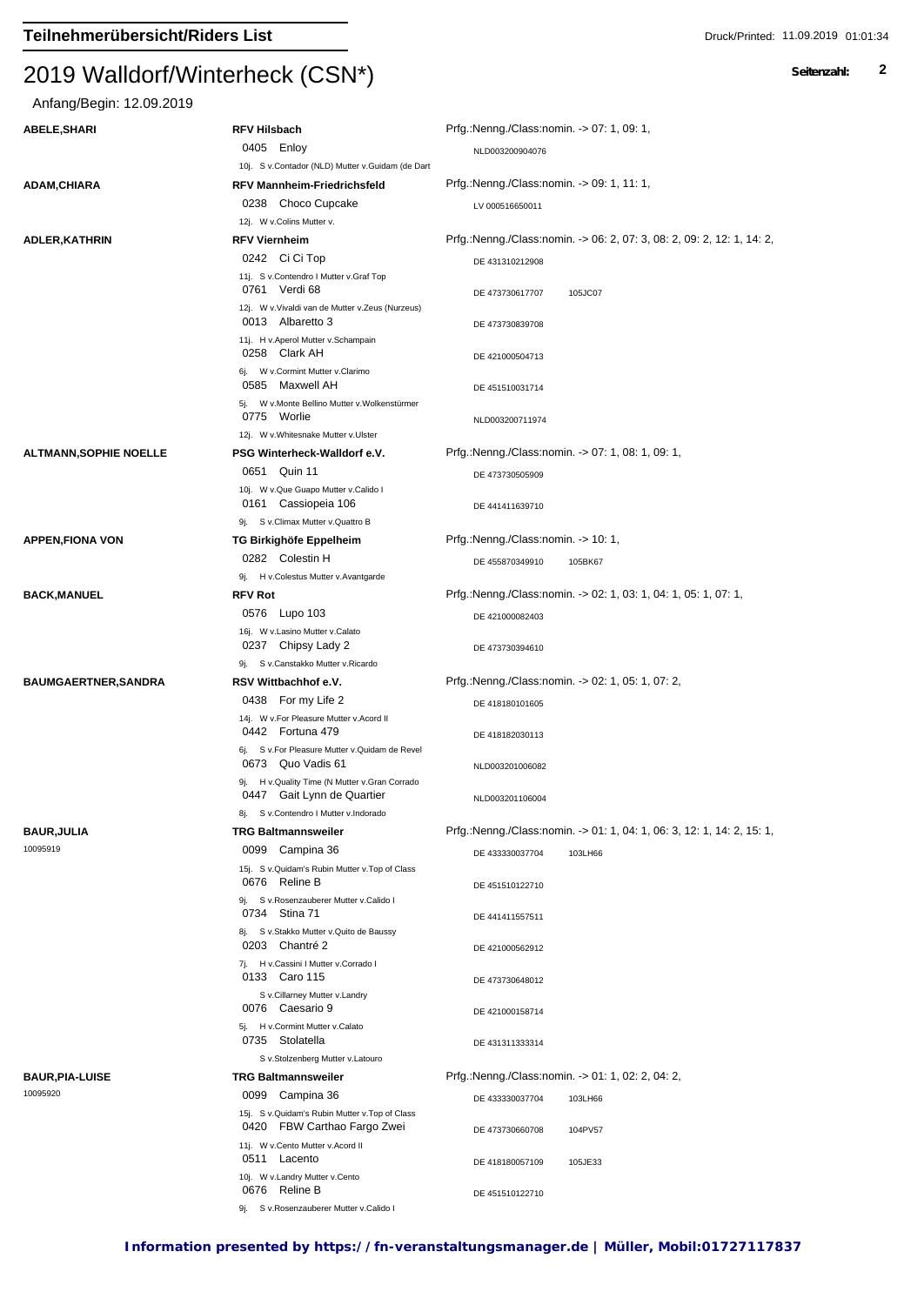| Anfang/Begin: 12.09.2019        |                                                                       |                                                          |
|---------------------------------|-----------------------------------------------------------------------|----------------------------------------------------------|
| 10095920                        | 0133 Caro 115                                                         | DE 473730648012                                          |
|                                 | 7j. S v.Cillarney Mutter v.Landry<br>0038 Asmara 18                   | DE 418180027914                                          |
|                                 | 5j. S v.Araconit Mutter v.Cento                                       |                                                          |
|                                 | 0040 Ballade 55                                                       | BEL015Z55658012                                          |
|                                 | 7j. H v.Baloubet du Rou Mutter v.Chin Chin                            |                                                          |
| <b>BECHTEL, NICOLE</b>          | <b>RFV Wiesloch</b>                                                   | Prfg.:Nenng./Class:nomin. -> 07: 1, 08: 2, 09: 2,        |
| 10164827                        | 0637 Quarello 2                                                       | DE 473730725510<br>105JA30                               |
|                                 | 9j. W v. Quintino Mutter v. Candillo<br>0115 Cara Mia 114             | DE 433331058910                                          |
|                                 | S v.Carry Gold Mutter v.Ex Libris                                     |                                                          |
| <b>BEIERLE,LIA</b>              | RV Eppingen e.V.                                                      | Prfg.:Nenng./Class:nomin. -> 10: 1,                      |
|                                 | 0250 Cira 47                                                          | DE 473732011106                                          |
|                                 | 13j. S v.Creston Dundee Mutter v.Karat                                |                                                          |
| <b>BEIERLE, TINA</b>            | RV Eppingen e.V.                                                      | Prfg.:Nenng./Class:nomin. -> 08: 2,                      |
|                                 | 0168 Catanier                                                         | DE 455878122011                                          |
|                                 | 8j. W v.Casdorff Mutter v.Lancelot Quaint<br>0750 Umbaro              | DE 431314008512<br>105RB87                               |
|                                 | 7j. W v. Uccello Mutter v. Landfuerst                                 |                                                          |
| <b>BEIFUSS, HEINER</b>          | RSG Engelberth e.V.                                                   | Prfg.:Nenng./Class:nomin. -> 11: 1,                      |
|                                 | 0473 HBD's Cosima                                                     | DE 473730531607                                          |
|                                 | 12j. S v.Cavallieri xx Mutter v.Anselm<br>0531 Le Cadeau 3            | DE 473730669808<br>105ID93                               |
|                                 | 11j. W v.Laurel Mutter v.Pilatus                                      |                                                          |
| <b>BEISSWENGER-JUNG, NICOLE</b> | RG Mannheim-Neckarau e.V.                                             | Prfg.:Nenng./Class:nomin. -> 07: 1,                      |
|                                 | 0029 Aquillo                                                          | CHE0030053AA508                                          |
|                                 | 10j. H v.Aquilino Mutter v.Ulysse d.Thurin                            |                                                          |
| <b>BENDA, PATRICIA</b>          | RFV Graben e.V.                                                       | Prfg.:Nenng./Class:nomin. -> 10: 1,                      |
|                                 | 0616 Pauillac                                                         | DE 431311912308                                          |
|                                 | 11j. S v.Perigueux Mutter v.Lincolm L                                 |                                                          |
| <b>BETZ, ADRIENNE</b>           | <b>RPZV Ketsch</b>                                                    | Prfg.:Nenng./Class:nomin. -> 07: 1, 08: 2, 09: 2, 11: 1, |
|                                 | 0463 Graf Tops                                                        | DE 431317907606                                          |
|                                 | 13j. H v.Graf Top Mutter v.Furinos                                    |                                                          |
|                                 | 0036 Artificial Dance                                                 | DE 421000279408                                          |
|                                 | 11j. S v.Aljano Mutter v.Lorentin I                                   |                                                          |
| BETZ,ANNIKA                     | RFV Blaubeuren u.U.                                                   | Prfg.:Nenng./Class:nomin. -> 16: 1,                      |
| 10200402                        | 0060 Black Pearl 79                                                   | DE 421000027609<br>106PI65                               |
|                                 | 10j. S v.Cliostro Mutter v.Carthago                                   |                                                          |
|                                 | 0049 Baracuda 4                                                       | DE 421000555609<br>104UU81                               |
|                                 | H v.Baloubet du Rou Mutter v.Contender<br>0264 Clinara 2              |                                                          |
|                                 | 8j. S v.Connor Mutter v.Linaro                                        | 105OR22<br>DE 421000168511                               |
| <b>BLETZER, NADJA</b>           | RFV Nordheim-Wattenheim e.V.                                          | Prfg.:Nenng./Class:nomin. -> 01: 1, 02: 1, 06: 1,        |
|                                 | 0736 Stolzana                                                         |                                                          |
|                                 | 12j. S v.Stolzenberg Mutter v.Nobelpreis                              | DE 431312325607                                          |
|                                 | 0661 Quintano 34                                                      | DE 418186800209                                          |
| <b>BOCK,KRISTINA</b>            | 10j. W v. Quintender Mutter v. Nobelpreis                             | Prfg.:Nenng./Class:nomin. -> 05: 1, 07: 2,               |
|                                 | TG Birkighöfe Eppelheim                                               |                                                          |
|                                 | 0235 Chin Champ's little Girl<br>9j. S v.Chin Champ Mutter v.Calido I | DE 421000165010                                          |
|                                 | 0046 Baloussinis Lady                                                 | DE 473730681212                                          |
|                                 | 7j. S v.Baloussini Mutter v.Ramiro's Match                            |                                                          |
| <b>BOES, CHRISTIAN</b>          | RSG Engelberth e.V.                                                   | Prfg.:Nenng./Class:nomin. -> 11: 1,                      |
|                                 | 0458 Golden Wind                                                      | DE 418180216203<br>103YU54                               |
|                                 | 16j. H v. Gwalarn Ar Park Mutter v. Urcos du Defey<br>0529 Lawrencium | DE 421000555109                                          |
|                                 | 10j. H v.Latouro Mutter v.Capitol II<br>0389 Dysprosium               | 105SO81<br>DE 418180011110                               |
|                                 | 9j. W v.Diarado Mutter v.Capriccio<br>0380 Doloris S 12               | DE 433330446510<br>105MX50                               |
|                                 | S v.Diarado Mutter v.I Love You                                       |                                                          |
|                                 | 0402 Emilia 52                                                        | DE 451510250410                                          |
|                                 | S v.N.N. Mutter v.San Giorgio                                         |                                                          |
| <b>BRAHNER, MELANIE</b>         | RA SV Leingarten e.V.                                                 | Prfg.:Nenng./Class:nomin. -> 02: 1, 04: 1,               |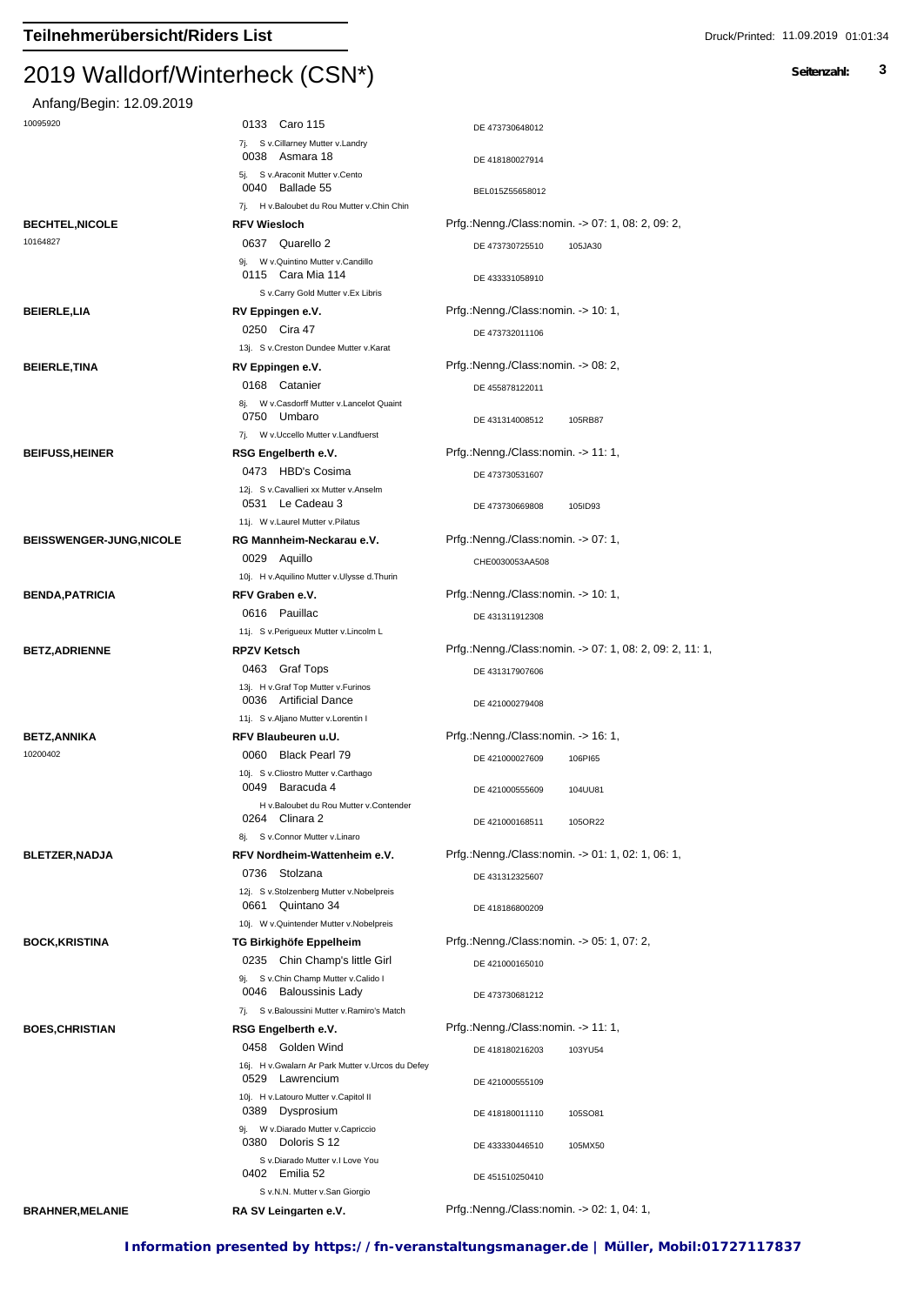| Anfang/Begin: 12.09.2019          |                                                                                                     |                                                                 |
|-----------------------------------|-----------------------------------------------------------------------------------------------------|-----------------------------------------------------------------|
| 10093306                          | 0202 Chanell B<br>11j. S v.Chacco-Blue Mutter v.Polany                                              | DE 473730219008<br>104ZW21                                      |
| <b>BRANDT,SOPHIA</b>              | RV Mannheim                                                                                         | Prfg.:Nenng./Class:nomin. -> 10: 1,                             |
|                                   | 0706 Serina 19                                                                                      |                                                                 |
|                                   | 11j. S v.Stalypso Mutter v.Grand Cru                                                                | DE 473739065808                                                 |
| <b>BREINING, STEFANIE</b>         | RFV Mannheim-Friedrichsfeld                                                                         | Prfg.:Nenng./Class:nomin. -> 07: 1, 08: 1, 09: 2, 10: 1, 11: 1, |
|                                   | 0301 Consir                                                                                         | DE 421000145808<br>104TC50                                      |
|                                   | 11j. W v.Contender Mutter v.Sir Shostakovic<br>0469 Gustavo 13                                      | DE 473730240812                                                 |
|                                   | 7j. W v.Grey Top Mutter v.Silvio I                                                                  |                                                                 |
| <b>BRUEHL,CHRISTIAN</b>           | RSG Frankenhof Sonnefeld e.V.                                                                       | Prfg.:Nenng./Class:nomin. -> 06: 3, 12: 2, 14: 2,               |
| 10068160                          | Chamira 6<br>0198                                                                                   | DE 473730054407<br>106FT22                                      |
|                                   | 12j. S v.Corofino II Mutter v.Continue                                                              |                                                                 |
|                                   | 0246 Cimino                                                                                         | DE 421000572510<br>106FT25                                      |
|                                   | 9j. W v.Colman Mutter v.Cascavelle<br>0669 Quirevella                                               | DE 421000573910<br>106FT17                                      |
|                                   | S v.Quidam de Revel Mutter v.Casado<br>0556 Little Khira H                                          |                                                                 |
|                                   | 8j. S v.Lord Pezi Mutter v.Kolibri                                                                  | DE 418182128311                                                 |
|                                   | 0413 Exception 6<br>6j. H v.Caspar Mutter v.Landadel                                                | DE 441411377213                                                 |
|                                   | 0797 Paulina 58                                                                                     | DE 431317301514                                                 |
|                                   | 05j. S v.Perigueux Mutter v.Quaid I                                                                 |                                                                 |
|                                   | 0692 Salt Lake City 4                                                                               | DE 456560024514                                                 |
|                                   | 5j. H v.Stolzenberg Mutter v.Levisto                                                                |                                                                 |
| <b>BUCHER, MONA</b>               | <b>RFV Berwangen</b>                                                                                | Prfg.:Nenng./Class:nomin. -> 04: 2, 06: 2, 13: 1,               |
| 10067016                          | 0639 Quarterback 14<br>11j. H v. Quidam's Rubin Mutter v. Le Champion                               | DE 418181651108                                                 |
|                                   | 0118 Caramilla 2<br>10j. S v.Coupe de Coeur Mutter v.Fernando                                       | DE 418181532809                                                 |
|                                   | 0200 Championesse des Cadeaux<br>S v.Coupe de Coeur Mutter v.Le Champion                            | DE 418181532909                                                 |
|                                   | 0595 Mr. Bubble Junior<br>5j. H v. Mutter v.                                                        | DE 402980002414                                                 |
| <b>BUCHHOLZ, LILLY</b>            | RFV Weihertal e.V.                                                                                  | Prfg.:Nenng./Class:nomin. -> 16: 1,                             |
|                                   | 0334 Cotton Candy 6                                                                                 |                                                                 |
|                                   | 10j. S v.Calato Mutter v.Patrick xx                                                                 | DE 427270288109                                                 |
| <b>BUSCH, ANNETTE</b>             | PSG Winterheck-Walldorf e.V.                                                                        | Prfg.:Nenng./Class:nomin. -> 10: 1, 11: 1,                      |
|                                   | 0346 Crissonto                                                                                      |                                                                 |
|                                   | 11j. W v.Cristo Mutter v.Acorado I                                                                  | DE 421000148308                                                 |
| <b>CHRISTEA, KORDULA</b>          | <b>RFV Burgwald</b>                                                                                 | Prfg.:Nenng./Class:nomin. -> 06: 1, 14: 1,                      |
| 10022204                          | 0794 Lady Vicktoria                                                                                 | 103KE70<br>DE 421000026605                                      |
|                                   | 14j. S v.Concept Mutter v.Mytens xx                                                                 |                                                                 |
|                                   | 0795 Maleika 43                                                                                     | DE 421000074814                                                 |
|                                   | 05j. S v.Magnus Romeo Mutter v.Calando I                                                            |                                                                 |
| <b>CHRISTMANN, JASMIN</b>         | RV Krebsgrund Sinsheim e.V.                                                                         | Prfg.:Nenng./Class:nomin. -> 08: 1, 09: 1,                      |
|                                   | 0030 Arabell B                                                                                      | DE 473730102507                                                 |
|                                   | 12j. S v.Aralimbo Mutter v.Polany                                                                   |                                                                 |
|                                   | 0384 Dotti B                                                                                        | DE 473730461010                                                 |
|                                   | 9j. S v.Diarado Mutter v.Polany                                                                     |                                                                 |
| <b>CRAVAACK, FRANZISKA</b>        | RG Bruchhäuserhof Sandhausen e                                                                      | Prfg.:Nenng./Class:nomin. -> 08: 1, 09: 1, 14: 1,               |
|                                   | 0131 Carlotta V<br>12j. S v.Carry Mutter v.Linaro<br>0112 Captain Boom Boom                         | DE 421000276307                                                 |
|                                   | 11j. W v.Captain Fire Mutter v.Abke                                                                 | DE 418181561908                                                 |
|                                   | 0609 Nobby K                                                                                        | DE 418180125414                                                 |
|                                   | 5j. W v.Numero Uno Mutter v.Corrado I<br>0486 Hulabalu Hope<br>7j. W v.Bubalu VDL Mutter v.Cardento | NLD003201209083                                                 |
|                                   | RFV Schwanheim e.V.                                                                                 | Prfg.:Nenng./Class:nomin. -> 02: 1, 04: 1,                      |
| <b>DABERKOW,FRITZ</b><br>10198333 | 0016 Alpatros                                                                                       | DE 418180365405<br>105KO26                                      |
|                                   | 14j. W v.Albatros Mutter v.Pathos                                                                   |                                                                 |
| DARMSTAEDTER, WILLI               | RFV Erzhausen e.V.                                                                                  | Prfg.:Nenng./Class:nomin. -> 01: 1, 02: 1, 06: 1,               |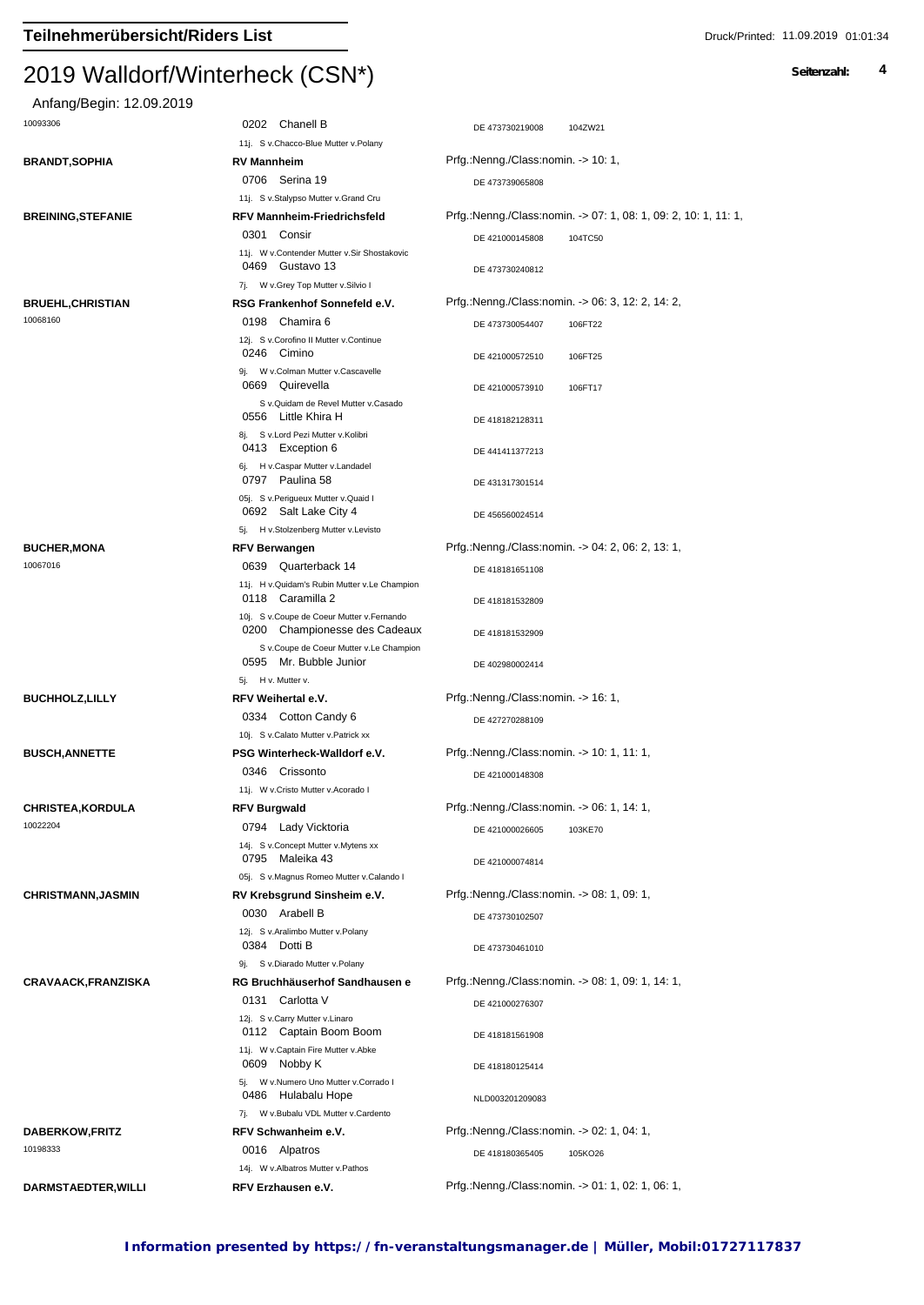| Anfang/Begin: 12.09.2019       |                                                                |                                            |                                                                 |
|--------------------------------|----------------------------------------------------------------|--------------------------------------------|-----------------------------------------------------------------|
|                                | 0318 Coriana 34                                                | DE 451510526905                            |                                                                 |
|                                | 14j. S v.Cornet Obolensk Mutter v.Tolbert                      |                                            |                                                                 |
|                                | 0374 Dinara 54                                                 | DE 461616018304                            |                                                                 |
|                                | 15j. S v.Dinard L Mutter v.Tolbert<br>0120 Carell d'Amour      |                                            |                                                                 |
|                                | 10j. W v.Carell Mutter v.Tolbert                               | DE 451510115109                            |                                                                 |
| <b>DEHNER, SOEREN</b>          | <b>RSZ Hohenzollern</b>                                        |                                            | Prfg.:Nenng./Class:nomin. -> 01: 2, 02: 2, 04: 2,               |
| 10098045                       | 0332 Costimex                                                  | DE 421000153502                            | 103LT12                                                         |
|                                | 17j. W v.Carpaccio Mutter v.Coriall                            |                                            |                                                                 |
|                                | 0553 Lisa della Casa 2                                         | DE 421000236307                            |                                                                 |
|                                | 12j. S v.Lasino Mutter v.Capo                                  |                                            |                                                                 |
| <b>DEHNER, SVEN</b>            | RFV Ludwigshafen e.V.                                          |                                            | Prfg.:Nenng./Class:nomin. -> 07: 2, 12: 1, 14: 2, 15: 2,        |
| 10075271                       | 0557 Loona D                                                   | DE 451510198306                            | 103II11                                                         |
|                                | 13j. S v.Lucky Boy D Mutter v.Alexis Z<br>0274 Coco Chanel 188 | DE 431310852808                            | 105CD59                                                         |
|                                | 11j. S v.Chacco-Blue Mutter v.Laurion<br>0052 Bella Balou 4    | DE 418184013813                            |                                                                 |
|                                | 6j. S v.Balou du Rouet Mutter v.Darco                          |                                            |                                                                 |
|                                | 0223 Chi Chi Lou                                               | DE 451510173815                            |                                                                 |
|                                | 4j. H v.Caillou Mutter v.Zatino H<br>0762 Vigo de Vains        | FRA00109178623K                            | 104QE04                                                         |
|                                | 10j. W v.Allegreto Mutter v.Le Tot de Semil                    |                                            |                                                                 |
|                                | 0143 Cartier D'Amour                                           | BEL015Z55753313                            |                                                                 |
|                                | 6j. W v.Cassaro Mutter v.Zatino H                              |                                            |                                                                 |
| <b>DELLINGER, CAROLIN</b>      | PSG Winterheck-Walldorf e.V.                                   | Prfg.:Nenng./Class:nomin. -> 10: 1, 11: 1, |                                                                 |
|                                | 0111 Capriconia                                                | DE 473738958509                            |                                                                 |
|                                | 10j. S v.Cobra (BEL) Mutter v.Cristo                           |                                            |                                                                 |
| <b>DEMEL,NINA</b>              | <b>RFV Hilsbach</b><br>0354 Curt 15                            |                                            | Prfg.:Nenng./Class:nomin. -> 07: 1, 08: 2, 09: 2,               |
|                                | 13j. W v.Cartani Mutter v.Lavall II                            | DE 421000086906                            |                                                                 |
|                                | 0578 Lykos 3                                                   | DE 431310521106                            |                                                                 |
|                                | W v.Lordanos Mutter v.Picard<br>0726 Spirit 298                | DE 455878516708                            |                                                                 |
|                                | 11j. W v.Skyman Mutter v.Well done                             |                                            |                                                                 |
| DEUERER, PHILIPP               | <b>RV Eppelheim</b>                                            | Prfg.:Nenng./Class:nomin. -> 10: 1,        |                                                                 |
|                                | 0785 Chimmey                                                   | DE 421000122610                            | 105LK59                                                         |
| <b>DEUERER, TINA</b>           | 9j. S v.Clearway Mutter v.Quite Capitol<br><b>RV Eppelheim</b> |                                            | Prfg.:Nenng./Class:nomin. -> 04: 1, 06: 1, 07: 1, 14: 1, 15: 1, |
| 10039093                       | 0783 Coq au vin D                                              |                                            |                                                                 |
|                                | 6j. H v.Cellestial Mutter v.Casall                             | DE 421000525913                            | 105WV82                                                         |
|                                | 0784 Barcelona von Aarhof CH                                   | CHE018001055763                            | 104ZM54                                                         |
|                                | 12j. S v.Caspar Mutter v.Calando II                            |                                            |                                                                 |
| <b>DREHER, JENNIFER-SANDRA</b> | TSG Breisgau e.V.                                              | Prfg.:Nenng./Class:nomin. -> 05: 2, 07: 1, |                                                                 |
| 10110868                       | 0368 Daytona 56                                                | DE 455878575408                            | 104VQ02                                                         |
|                                | 11j. S v.Dipylon Mutter v.Pittsburg<br>0382 Dorentina          |                                            |                                                                 |
|                                | 9j. S v.Diarado Mutter v.Werther                               | DE 431310652910                            | 105YO14                                                         |
|                                | 0644 Queeny 106                                                | DE 441410601913                            |                                                                 |
|                                | 6j. S v.Chin Quin Mutter v.Lancer III                          |                                            |                                                                 |
| DUELGER, TAMAY-MARIE           | RSG Heimbronnerhof e.V.                                        | Prfg.:Nenng./Class:nomin. -> 08: 1, 09: 1, |                                                                 |
|                                | 0789 HCR Rio                                                   | DE 421000228105                            | 103NC73                                                         |
|                                | 14j. W v.Lasino Mutter v.Candillo                              |                                            |                                                                 |
| <b>DURBAN, MIKE</b>            | RSG Königsbach-Hegenach                                        |                                            | Prfg.:Nenng./Class:nomin. -> 07: 1, 08: 2, 09: 2,               |
|                                | 0331 Cöster's Clarimo                                          | DE 421000098710                            |                                                                 |
|                                | 9j. W v.Clarimo Mutter v.Quidam's Rubin<br>0369 Delarima       |                                            |                                                                 |
|                                | 8j. Sv.Larimar Mutter v.Calato                                 | DE 421000263611                            |                                                                 |
| <b>DYBALLA, BIRGIT</b>         | RFV Maichingen u.U.                                            | Prfg.:Nenng./Class:nomin. -> 02: 1, 04: 1, |                                                                 |
|                                | 0256 Clarina Bee                                               | DE 418180014207                            |                                                                 |
|                                | 12j. S v.Cartani Mutter v.Indigo                               |                                            |                                                                 |
| <b>EGGSTEIN, VIVIEN</b>        | <b>RFV Weilheim/Teck</b>                                       | Prfg.:Nenng./Class:nomin. -> 09: 1, 16: 1, |                                                                 |
|                                | 0366 Däumelinchen 5                                            | DE 421000177811                            |                                                                 |
|                                | 8j. S v.Cancara Mutter v.Rocco                                 |                                            |                                                                 |
| EICHENLAUB, WALTER             | RRV Herxheim e.V.                                              |                                            | Prfg.:Nenng./Class:nomin. -> 07: 1, 09: 1, 16: 1,               |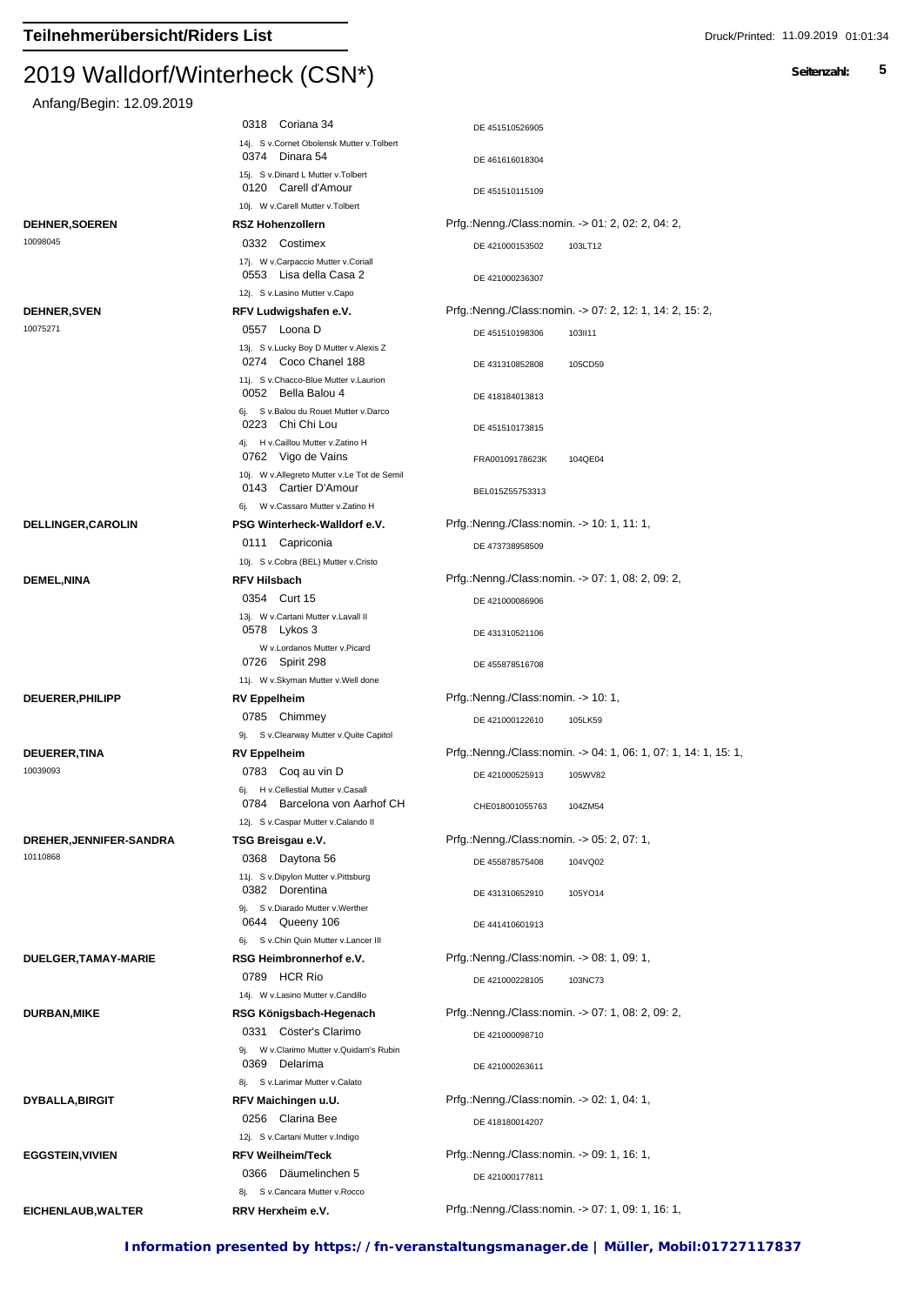#### $2013$  Walldon Winterheck (CSN  $\gamma$

# Anfang/Begin: 12.09.2019 0169 Catenaccio per altre de la provincia de la provincia de la provincia de la provincia de la provincia de l 6j. W v.Cascadello I Mutter v.Ladinos **EISELE,NADJA RFV 1952 Schwetzingen e.V.** Prfg.:Nenng./Class:nomin. -> 08: 1, 09: 1, 11: 1,

6i. W v.Ciacomo Mutter v.Lambada

0377 Discavo

7j. W v.D'Inzeo (Thorga Mutter v.Jacorde

10j. W v.Cassini I Mutter v.Arturo

9j. W v.Baloubrie Mutter v.Syphir

9j. S v.Casillas Mutter v.Cento

W v.Landos Mutter v.Lacapo 0525 Latino 332

10i. W v.Levistus Mutter v.Ramiro's Match

10063744 0573 Lumberjack 9

10005876<br>13j. S v.Cranach Mutter v.Zeus (Nurzeus) 13j. S v.Cranach Mutter v.Zeus (Nurzeus)

DE 451510202409 10j. W v.Waldes Mutter v.Toborzo (Tarent 0767 Waldo 62 **ENGEL,ALEXANDER FRV Fußgönheim e.V.** Prfg.:Nenng./Class:nomin. -> 01: 1, 02: 1, DE 433330604804 15j. H v.Lanciano Mutter v.Lefevre **ENGELHORN,REINER RFV Heidelberg-Rohrbach** Prfg.:Nenng./Class:nomin. -> 04: 2, 05: 2, 06: 2, 07: 2, 0263 Click Clack 4 DE 418180175206 13j. W v.Colander Mutter v.Quick Star 13j. W v.Colander Mutter v.Quick Star 10162302 0603 Nerio 3 Nerio 3 NLD003200708337 104SS41 12i. S v.Numero Uno Mutter v.French Buffet x **ENGERT,LUISA RFV Külsheim** Prfg.:Nenng./Class:nomin. -> 03: 1, 05: 1, 06: 2, 07: 2, 12: 1, 14: 2, 0315 Cora de Semilly DE 421000065814 5j. S v.Diamant de Semi Mutter v.Catoki 0104 Candela 78 DE 433332546213 6i. S v.Comme il faut Mutter v.Cantus 0648 Quibbel Wibbel 2008 10 DE 441411453212 7j. H v.Quality Time (N Mutter v.Puschkin D 0714 Sir Landor of Netherlands NLD003201300142 6j. W v.Falaise de Muze Mutter v.Mr. Blue BEL002W00304525 H v.Dallas VDL (ex Mutter v.Action-Breaker 0596 Mr. Nelson 6 Fantasia 144 IRL414005858481 H v.Porsch Mutter v.Toulon xx **ERBRECHT,HANS RFV Hambrücken** Prfg.:Nenng./Class:nomin. -> 14: 1, 0550 Lino Van't Roosakker BEL002W00299955 8j. W v.Tinka's Boy Mutter v.Kashmir van het 0778 Zawiro Z<br>BEL015Z55607713 6j. S v.Zavall VDL Mutter v.Pacific **ERKNER,JANA RK Pfullingen** Prfg.:Nenng./Class:nomin. -> 16: 1, 0698 Sarina 276 **DE 455870156510** 9j. S v.Colestus Mutter v.Sandro Boy 10137796<br>9j. S v.Colestus Mutter v.Sandro Boy DE 455870154911 106AI83 8j. S v.Lewinski Mutter v.Sandro Boy 0704 Serafin 12 DE 431310803114 5j. S v.Stakko Mutter v.Capitol II 0730 Stakka **ERNY,JEANETTE RFV Mannheim-Friedrichsfeld** Prfg.:Nenng./Class:nomin. -> 12: 1, 14: 1,  $0562$  Lord Leo of the Isle  $DE\ 473730515712$ 7j. W v.Lord Leopold Mutter v.Lonely Boy xx 0560 Lord Cornet 2 DE 455878401614 W v.Lahnstein Mutter v.Cornet Obolensk 0101 Campino of the Isel DE 473730488313

**EXNER,JANA PSG Winterheck-Walldorf e.V.** Prfg.:Nenng./Class:nomin. -> 07: 1, 08: 1, 09: 1, 16: 1, DE 481810003312

**FISCHER,HELEN RV Lauffen e.V.** Prfg.:Nenng./Class:nomin. -> 10: 2, 11: 2, 0172 Caturo TH DE 421000339809

0047 Baltimore 66 DE 427276690510

**FISCHER,LAURA SOFIE TG Birkighöfe Eppelheim** Prfg.:Nenng./Class:nomin. -> 07: 1, 08: 1, 09: 1, 0540 Leviculus DE 456570048709

0153 Casilla 6 DE 451510000810

**FLEER,REINHARD RV Eggenstein e.V.** Prfg.:Nenng./Class:nomin. -> 04: 1, 06: 1, 14: 3, 15: 2, 0296 Condera **DE 431317406206** 

DE 421000258706 105WK05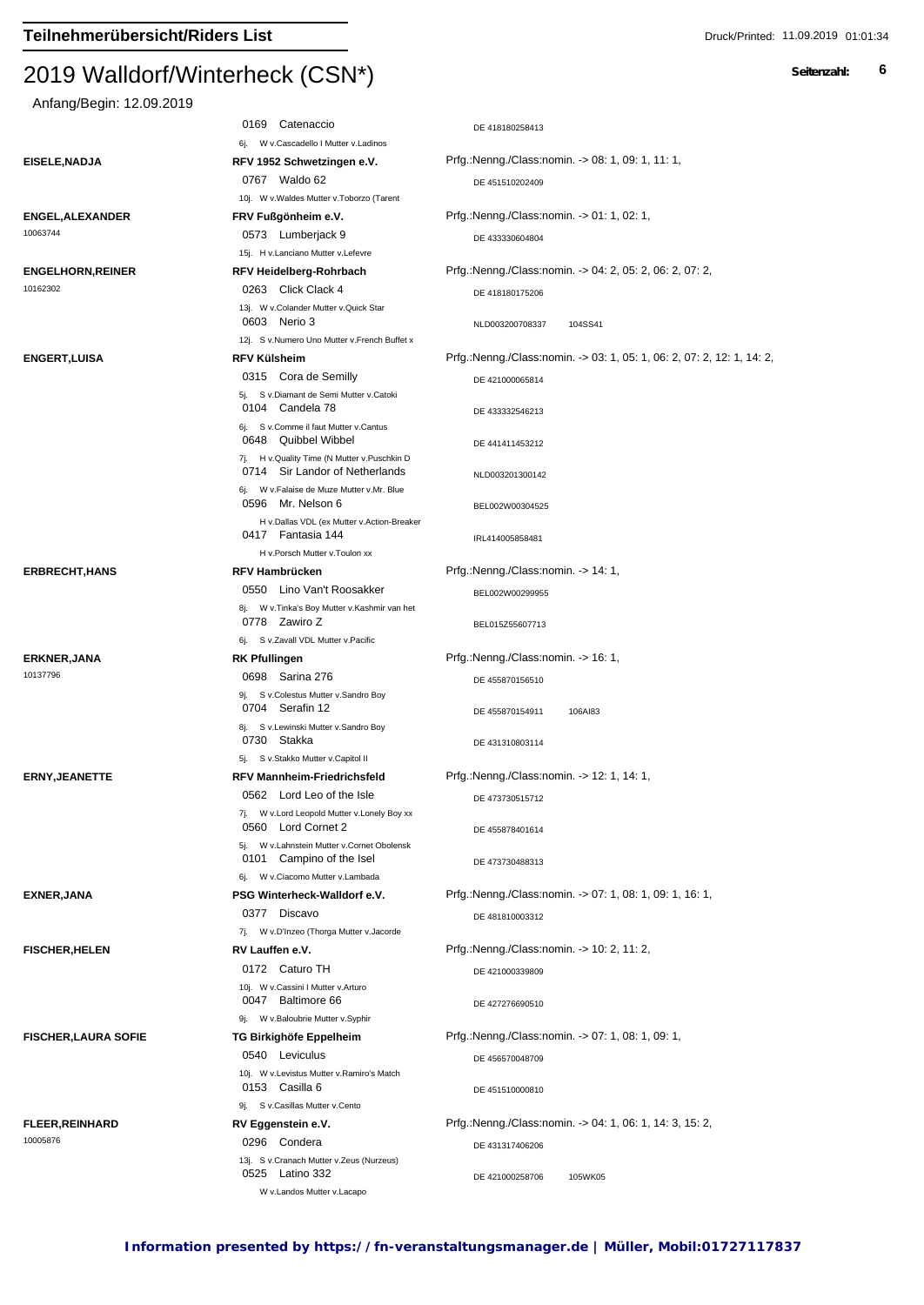### $2013$  Walldon Winterheck (CSN<sup>\*</sup>)

Anfang/Begin: 12.09.2019

| 10005876 |  |  |  |
|----------|--|--|--|

| 10005876                        | 0147 Cascamint                                                                        | DE 421000053507<br>104LB53                                             |
|---------------------------------|---------------------------------------------------------------------------------------|------------------------------------------------------------------------|
|                                 | 12j. W v.Cormint Mutter v.Cascadeur<br>0166 Catalania                                 | DE 418180112008                                                        |
|                                 | 11j. S v.Cassini II Mutter v.Zeus (Nurzeus)<br>0487 Iberia 30                         | DE 431317906108                                                        |
|                                 | S v.Iberio Mutter v.Wendehals                                                         |                                                                        |
|                                 | 0320 Cornet Conley<br>12j. W v.Cornado I Mutter v.Friedenstraum<br>0181 Cee-Lo Green  | DE 441411162207<br>DE 431317207010                                     |
|                                 | 9j. W v.Cardenio Mutter v.Graf Top<br>0286 Colorado 236                               | DE 421000012412                                                        |
|                                 | 7j. H v.Corrado I Mutter v.Alexis Z<br>0495 Iventos                                   | DE 421000101613                                                        |
|                                 | 6j. H v. Ivento Mutter v. Limbus<br>0461 Grace Top 10                                 | DE 431311906613                                                        |
|                                 | S v.Grey Top Mutter v.Friederic.Rex<br>0722 Solid Gold P                              | DE 431310090613                                                        |
|                                 | W v.Sampres Mutter v.Silvio I<br>0431 Fiorike                                         | NLD003201010241<br>105WJ79                                             |
|                                 | 9j. S v.Boss Mutter v.Animo                                                           |                                                                        |
| <b>FOERSTER,HENDRIKE SOPHIE</b> | <b>RFV Wiesloch</b>                                                                   | Prfg.:Nenng./Class:nomin. -> 09: 1,                                    |
|                                 | 0019 Amelie Poulain 2                                                                 | DE 456570280608                                                        |
|                                 | 11j. S v.Asklepios Mutter v.Aramis                                                    |                                                                        |
| FRAUENFELD, KATHARINA           | RFPZV Dossenheim e.V.                                                                 | Prfg.:Nenng./Class:nomin. -> 10: 1,                                    |
|                                 | 0283 Colleen 41                                                                       | DE 421000377308                                                        |
|                                 | 11j. S v.Capilano Mutter v.Feenspross xx                                              | Prfg.:Nenng./Class:nomin. -> 09: 1, 11: 1,                             |
| <b>FREY,STEFANIE</b>            | <b>RC Mosbach</b><br>0418 Fantastic Dream 13                                          |                                                                        |
|                                 | 13j. S v. Florencio I Mutter v. Landclassic                                           | DE 431310059906                                                        |
| FRITZ,CHRISTINA                 | TSG Sucherhof e.V.                                                                    | Prfg.:Nenng./Class:nomin. -> 05: 1, 07: 1,                             |
| 10072930                        | 0559 Lord Casanova                                                                    | DE 421009007007<br>104EA39                                             |
|                                 | 12j. W v.Lord Z Mutter v.Casanova                                                     |                                                                        |
| <b>FUCHS,MARY-ANN</b>           | <b>RV Mannheim</b>                                                                    | Prfg.:Nenng./Class:nomin. -> 01: 2, 02: 2, 04: 3, 05: 2, 06: 3, 12: 1, |
| 10090653                        | 0663 Quintex 3                                                                        | DE 481810192905<br>103TF95                                             |
|                                 | 14j. W v. Quirin Mutter v. Guldenburg                                                 |                                                                        |
|                                 | 0379 Dollar Boy K<br>11j. W v.Dollar Dela Pie Mutter v.Carpaccio                      | DE 421000527308<br>104XX36                                             |
|                                 | 0654 Quincy 212<br>9j. W v. Quintero Mutter v. Clearway                               | DE 421000175910<br>105RE99                                             |
|                                 | 0138 Carry Mary F<br>4j. S v.Cassilano Mutter v.Zadok                                 | DE 473730574915                                                        |
| GAAB,TILL                       | <b>SPUK Burg Neuhaus</b>                                                              | Prfg.: Nenng./Class: nomin. - > 06: 1, 12: 1,                          |
|                                 | 0183 Celebration 36<br>12j. S v.Cassini I Mutter v.Linaro                             | DE 421000024507                                                        |
|                                 | 0190 Cevisto<br>H v.Celentano Mutter v.Levisto                                        | DE 456370052907                                                        |
|                                 | 0128 Carlotta 189                                                                     | DE 473730145808<br>104MI96                                             |
|                                 | 11j. S v.Colorit Mutter v.Cento<br>0667 Quintus 156                                   | DE 421000157311                                                        |
|                                 | 8j. H v. Quidam de Revel Mutter v. Cassini I<br>0170 Catino 10                        | DE 421000511913                                                        |
|                                 | 6j. H v.Catoki Mutter v.Quidam de Revel<br>0311 Coolio 43                             | DE 473730569013                                                        |
|                                 | H v.Colorit Mutter v.Caretino<br>0081 Calimera 68<br>S v.Celentano Mutter v.Contender | DE 473730613113                                                        |
|                                 | 0605 Nevio 24                                                                         | DE 473730426213                                                        |
|                                 | H v.New Quidam Mutter v.Cento<br>0148 Cascan 4                                        | DE 421000539114                                                        |
|                                 | 5j. H v.Casall Mutter v.Contender<br>0328 Cosima 298                                  | DE 473730606614                                                        |
|                                 | S v.Colorit Mutter v.Caretino<br>0225 Chiara 362<br>S v.Colorit Mutter v.Cassini I    | DE 473730254114                                                        |
|                                 | 0285 Colly 13<br>4j. H v.Colorit Mutter v.Vivaldi van de                              | DE 473730059215                                                        |
|                                 |                                                                                       |                                                                        |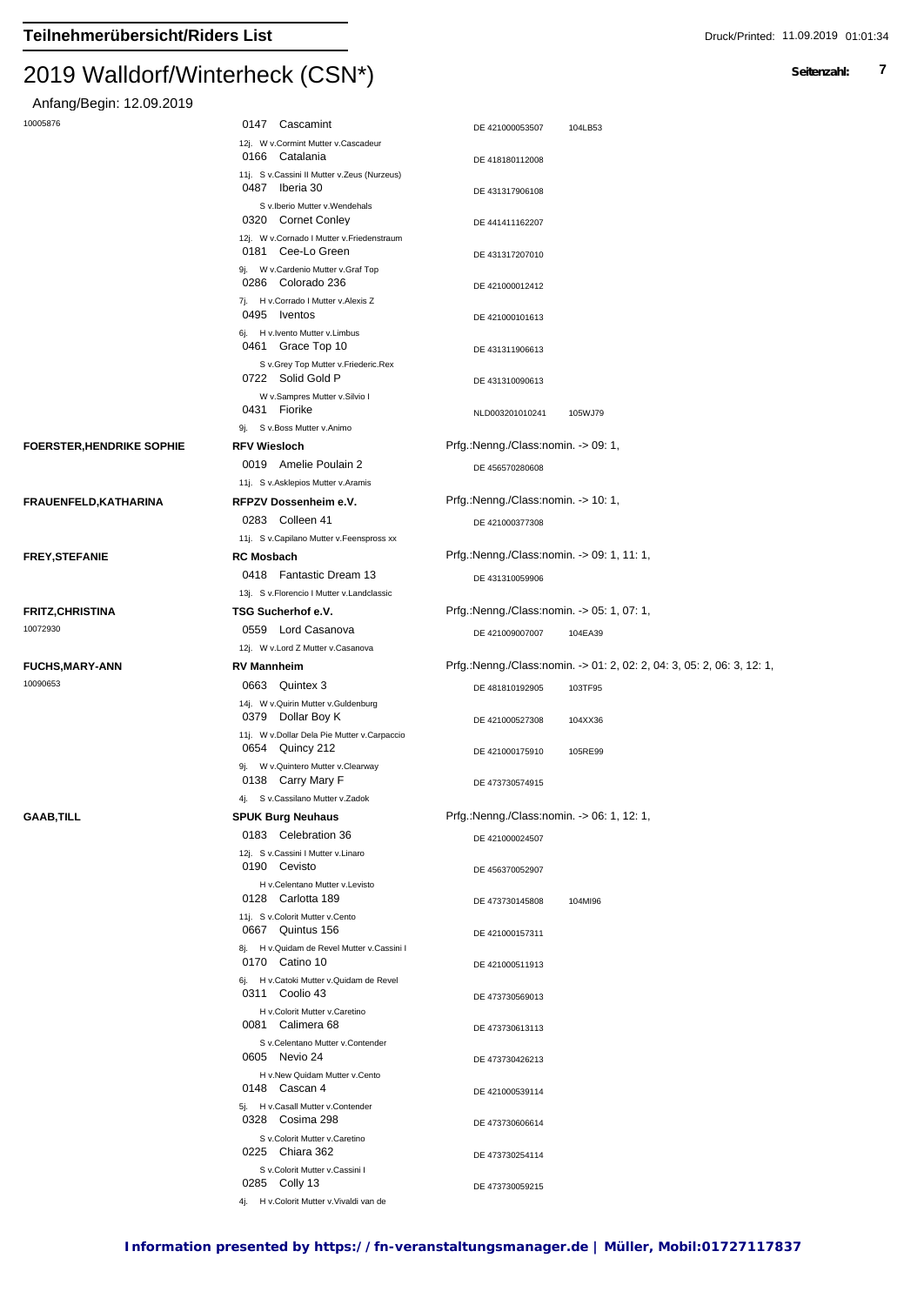## $2013$  Walldon Winterheck (CSN  $)$

| Anfang/Begin: 12.09.2019 |                                                                                                        |                                                          |
|--------------------------|--------------------------------------------------------------------------------------------------------|----------------------------------------------------------|
|                          | 0351 Culano 6<br>4j. H v.Colorit Mutter v.Contender                                                    | DE 473730229915                                          |
|                          | 0316 Corel<br>S v.Colorit Mutter v.Quidam de Revel                                                     | DE 473730230115                                          |
| <b>GAENZLER,MORITZ</b>   | <b>RFV Mannheim-Friedrichsfeld</b>                                                                     | Prfg.:Nenng./Class:nomin. -> 06: 2, 07: 2,               |
|                          | 0312 Cora 604                                                                                          | DE 473730792307                                          |
|                          | 12j. S v.Corofino II Mutter v.Gloucester<br>0450 Gatsby 170                                            | DE 431311316912                                          |
|                          | 7j. W v.Grey Top Mutter v.Bold Indian xx<br>0475 Helios 188                                            | NLD003201201524                                          |
|                          | W v.Zirocco Blue (e Mutter v.Vincenzo                                                                  |                                                          |
| GAERTNER,KATHARINA       | <b>RFV Ubstadt-Weiher</b>                                                                              | Prfg.:Nenng./Class:nomin. -> 07: 1, 08: 1, 14: 1,        |
|                          | 0214 Charming Doll<br>13j. S v.Cartani Mutter v.Potsdam<br>0610 Noelani 4                              | DE 451510544506<br>DE 441410211613                       |
|                          | 6j. S v.Namelus R Mutter v.Polydor                                                                     |                                                          |
| GEHRKE,RIA               | <b>RV Eppelheim</b>                                                                                    | Prfg.:Nenng./Class:nomin. -> 13: 1,                      |
|                          | 0360 Daisy Dream K                                                                                     | DE 473730518915                                          |
|                          | 4j. S v.Diarado's Boy Mutter v.Life is Life                                                            |                                                          |
| <b>GEHRLEIN,FABIENNE</b> | RV Bellheim e.V.                                                                                       | Prfg.:Nenng./Class:nomin. -> 10: 1, 11: 1,               |
|                          | 0359 C`est mon amie                                                                                    | DE 421000271805                                          |
|                          | 14j. S v.Catoki Mutter v.Alcatraz                                                                      |                                                          |
| GEISSERT,CHRISTIAN       | RFV Graben e.V.                                                                                        | Prfg.:Nenng./Class:nomin. -> 03: 1, 06: 2,               |
| 10169258                 | 0192 Chacco 34<br>10j. W v.Chacco-Blue Mutter v.Captain Paul I                                         | DE 418184102509                                          |
|                          | 0666 Quintop 2<br>8j. W v. Quintero Mutter v. Coriano                                                  | DE 421000560711<br>105ND80                               |
|                          | 0207 Charleston 67<br>W v.Calato Mutter v.Feuerwerk                                                    | DE 418180034111                                          |
| <b>GIESELER,SIDNEY</b>   | <b>RFV Wiesloch</b>                                                                                    | Prfg.:Nenng./Class:nomin. -> 10: 1,                      |
|                          | 0787 Casino Royal 40                                                                                   |                                                          |
|                          | 7j. W v.Cassus Mutter v.Acord II                                                                       | DE 431316000912                                          |
| <b>GIESER,BRUNO</b>      | RV Eppingen e.V.                                                                                       | Prfg.:Nenng./Class:nomin. -> 07: 1,                      |
|                          | 0057 BK Callyrose                                                                                      |                                                          |
|                          | 10j. S v.Corde Lamour Mutter v.Fuego                                                                   | DE 441413126009                                          |
| <b>GIESER,EDWIN</b>      | RSG Elztal-Rittersbach e.V.                                                                            | Prfg.:Nenng./Class:nomin. -> 06: 1,                      |
|                          | 0496 Je T'Aime 8                                                                                       | DE 433330716102                                          |
|                          | 17j. S v. Quattro B Mutter v. Almox Prints J<br>0642 Quebec 44                                         | DE 441411943905                                          |
|                          | 14j. W v.Angard Mutter v.Orthos                                                                        |                                                          |
|                          | 0149 Casera<br>11j. S v.Casero Mutter v.Pikör                                                          | DE 418181382508                                          |
|                          | 0703 Seidenpüppchen<br>9j. S v.Stenograph Mutter v.Quantum                                             | DE 431311900910                                          |
|                          | 0057 BK Callyrose                                                                                      | DE 441413126009                                          |
|                          | 10j. S v.Corde Lamour Mutter v.Fuego<br>0058 BK Choceur                                                | DE 441411620310                                          |
|                          | 9j. S v.Chippendale Z Mutter v.Fuego<br>0184 Celebration 52<br>8j. S v.Cellestial Mutter v.Grand Amour | DE 427270211411                                          |
|                          | 0586 Mc Flurry 7<br>S v.Montario Mutter v.No Limit                                                     | DE 456370096311                                          |
|                          | 0220 Chester B 4<br>W v.Chacco La Loi Mutter v.Wanderkoenig                                            | DE 433331695011                                          |
|                          | 0185 Celine 263<br>6j. S v.Casper B Mutter v.Ciro Z                                                    | DE 456560025113                                          |
|                          | 0647 Querieda B<br>4j. S v. Quintino Mutter v. Grand Cru                                               | DE 433330509415                                          |
| <b>GIESER,FABIAN</b>     | RV Reilingen e.V.                                                                                      | Prfg.:Nenng./Class:nomin. -> 08: 1, 09: 1, 12: 1, 16: 1, |
|                          | 0157 Casius 4                                                                                          | DE 431314407208                                          |
|                          | 11j. W v.Cassus Mutter v.Contendro I<br>0718 Slow Motion L                                             | DE 431310356814                                          |
|                          | 5j. S v.Scuderia Mutter v.Calido I<br>0702 Scott L                                                     | DE 431310420315                                          |
|                          | 4j. W v.Scuderia Mutter v.Calido I                                                                     |                                                          |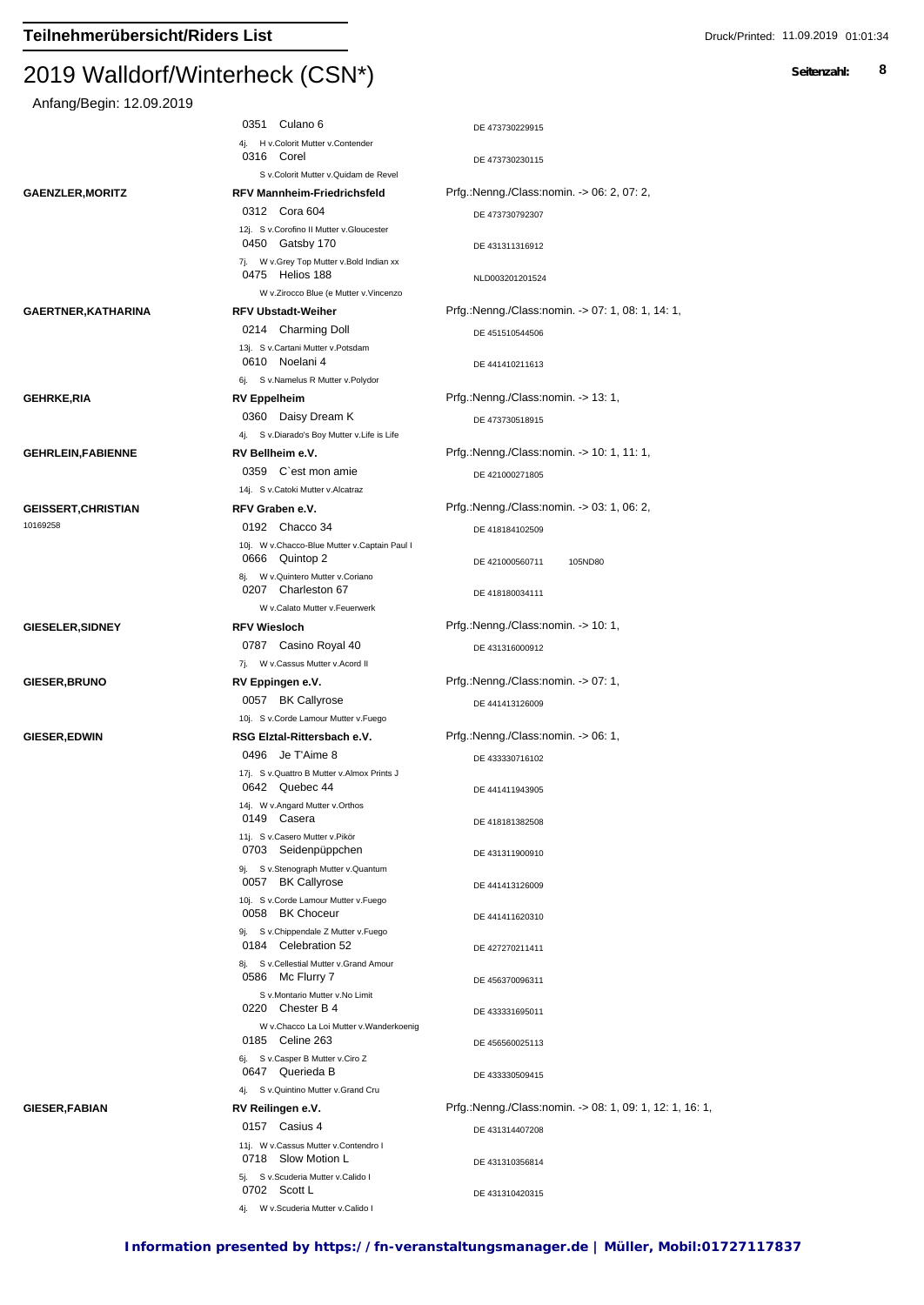# Anfang/Begin: 12.09.2019

| <b>GILLEN, BIRGIT</b>            | <b>RSpG Waldenserhof O-Ramstadt</b>                                                                            | Prfg.:Nenng./Class:nomin. -> 13: 1,                                              |
|----------------------------------|----------------------------------------------------------------------------------------------------------------|----------------------------------------------------------------------------------|
|                                  | 0188 Centman G                                                                                                 | DE 421000556810                                                                  |
|                                  | 9j. W v.Cento Mutter v.Lord<br>0490<br>Indorada G                                                              | DE 421000523311                                                                  |
|                                  | 8j. S v.C-Indoctro Mutter v.Corrado I                                                                          |                                                                                  |
|                                  | 0602 Nautilus G<br>5j. S v.Nabab de Reve Mutter v.Connor                                                       | DE 421000542114                                                                  |
| <b>GOETTER, ANNE</b>             | <b>FPF Birkenhof Eppingen</b>                                                                                  | Prfg.:Nenng./Class:nomin. -> 01: 1, 02: 2, 03: 2, 04: 3, 06: 2, 14: 1, 15:<br>1, |
| 10101272                         | Cheyenne 1089<br>0221                                                                                          | DE 473730471408                                                                  |
|                                  | 11j. S v.Catoki Mutter v.Cashman                                                                               |                                                                                  |
|                                  | 0107 Capentus                                                                                                  | DE 473730707710                                                                  |
|                                  | 9j. W v.Con Spirito R Mutter v.Alassio<br>0162 Cassita 17                                                      | DE 473730577612                                                                  |
|                                  | 7j. S v.Cassito Mutter v.Catoki<br>0419 FBW Captain Norbert                                                    | DE 473730535914                                                                  |
|                                  | 5j. W v.Con Spirito R Mutter v.Colestus<br>0244 Ciacomo's Casanova B<br>4j. W v.Ciacomo Mutter v.Sir Oldenburg | DE 473730366815                                                                  |
|                                  | 0415 Faible 108<br>9j. S v. Mutter v.                                                                          | DE 404980001710                                                                  |
| <b>GOTTMANN, SASKIA</b>          | RFV Schwanheim e.V.                                                                                            | Prfg.:Nenng./Class:nomin. -> 09: 1, 11: 1,                                       |
|                                  | 0077 Cairo 24                                                                                                  |                                                                                  |
|                                  | 16j. W v.Carnando Mutter v.Lord Liberty                                                                        | DE 418180003803                                                                  |
| <b>GRAU, HARALD</b>              | RV Eppingen e.V.                                                                                               | Prfg.:Nenng./Class:nomin. -> 08: 1,                                              |
|                                  | 0249 Cinzano 82                                                                                                | DE 473730291409                                                                  |
|                                  | 10j. W v.Chintan Mutter v.Rhodos                                                                               |                                                                                  |
|                                  | 0155 Casino 79                                                                                                 | DE 431316517410                                                                  |
|                                  | 9j. W v.Contagio Mutter v.Sandrissimo                                                                          |                                                                                  |
| <b>GRONAU,ROMY</b>               | <b>RV Schutterwald</b>                                                                                         | Prfg.:Nenng./Class:nomin. -> 16: 1,                                              |
| 10175297                         | 0212 Charming Adlantus<br>11j. W v.Charming Boy Mutter v.Adlantus As                                           | DE 431310560208<br>104NZ32                                                       |
|                                  | 0241 Chuck Bass<br>8j. W v.Chirivell Mutter v.Lapaz L                                                          | DE 443430789111<br>105DG56                                                       |
| <b>GROPP DR., MARKUS</b>         | <b>RFV Mannheim-Friedrichsfeld</b>                                                                             | Prfg.:Nenng./Class:nomin. -> 08: 1,                                              |
|                                  | 0633 Qua-Darco Z                                                                                               | BEL015Z55716910                                                                  |
|                                  | W v.Quaid I Mutter v.Darco<br>9i.                                                                              |                                                                                  |
| <b>GROSS, ANNA</b>               | <b>RFV Mannheim-Friedrichsfeld</b>                                                                             | Prfg.:Nenng./Class:nomin. -> 09: 1, 11: 1,                                       |
|                                  | 0739 Stuart Little 24                                                                                          | DE 421000245412                                                                  |
|                                  | 7j. W v.Stanfour Mutter v.Calando I                                                                            |                                                                                  |
| <b>GRUETTNER, HEIKO</b>          | <b>RFV Mannheim-Friedrichsfeld</b>                                                                             | Prfg.:Nenng./Class:nomin. -> 02: 1, 03: 1, 06: 2, 07: 2, 12: 1, 14: 2,           |
|                                  | 0471 Habitus HS                                                                                                | DE 431310714805                                                                  |
|                                  | 14j. W v.High Spirits Mutter v.Dartagnan<br>0281 Coldplay 14                                                   | DE 421000310505                                                                  |
|                                  | H v.Calato Mutter v.Cascavelle<br>0140 Cartellus                                                               | DE 421000184807                                                                  |
|                                  | 12j. W v.Caretino Mutter v.Carolus I<br>0592 Monte Sandro                                                      | DE 456370126513                                                                  |
|                                  | 6j. W v. Montario Mutter v. Severus xx<br>0268 Clooney 137                                                     | DE 404980003415                                                                  |
|                                  | W v. Mutter v.<br>5j.                                                                                          |                                                                                  |
| <b>GUNZENHAEUSER, LINN MARIE</b> | RG Seehof Büchenau e.V.                                                                                        | Prfg.:Nenng./Class:nomin. -> 09: 1, 11: 1,                                       |
| 10188639                         | 0041 Ballinagore Bambi                                                                                         | IRL414005300690<br>105NW59                                                       |
|                                  | 10j. W v. Gwennic de Goar Mutter v. unbekannt                                                                  |                                                                                  |
| <b>HABECK,SIMON</b>              | <b>RF Liedolsheim</b>                                                                                          | Prfg.:Nenng./Class:nomin. -> 10: 1, 11: 2,                                       |
|                                  | 0768 Wapita 20<br>11j. S v.Contract Mutter v.                                                                  | DE 455678028008                                                                  |
|                                  | 0218 Chekino                                                                                                   | DE 433330494408                                                                  |
|                                  | W v.Chekandino Mutter v.Coriolan                                                                               |                                                                                  |
|                                  | 0549 Lines 51                                                                                                  | DE 473730428706                                                                  |
|                                  | 13j. W v.Loving Dancer Mutter v.Alasca<br>0209 Charly 1383                                                     | DE 404980050004                                                                  |
| <b>HALBACH,LUCIA</b>             | 15j. H v. Mutter v.<br>RFV 1952 Schwetzingen e.V.                                                              | Prfg.:Nenng./Class:nomin. -> 10: 1,                                              |
|                                  |                                                                                                                |                                                                                  |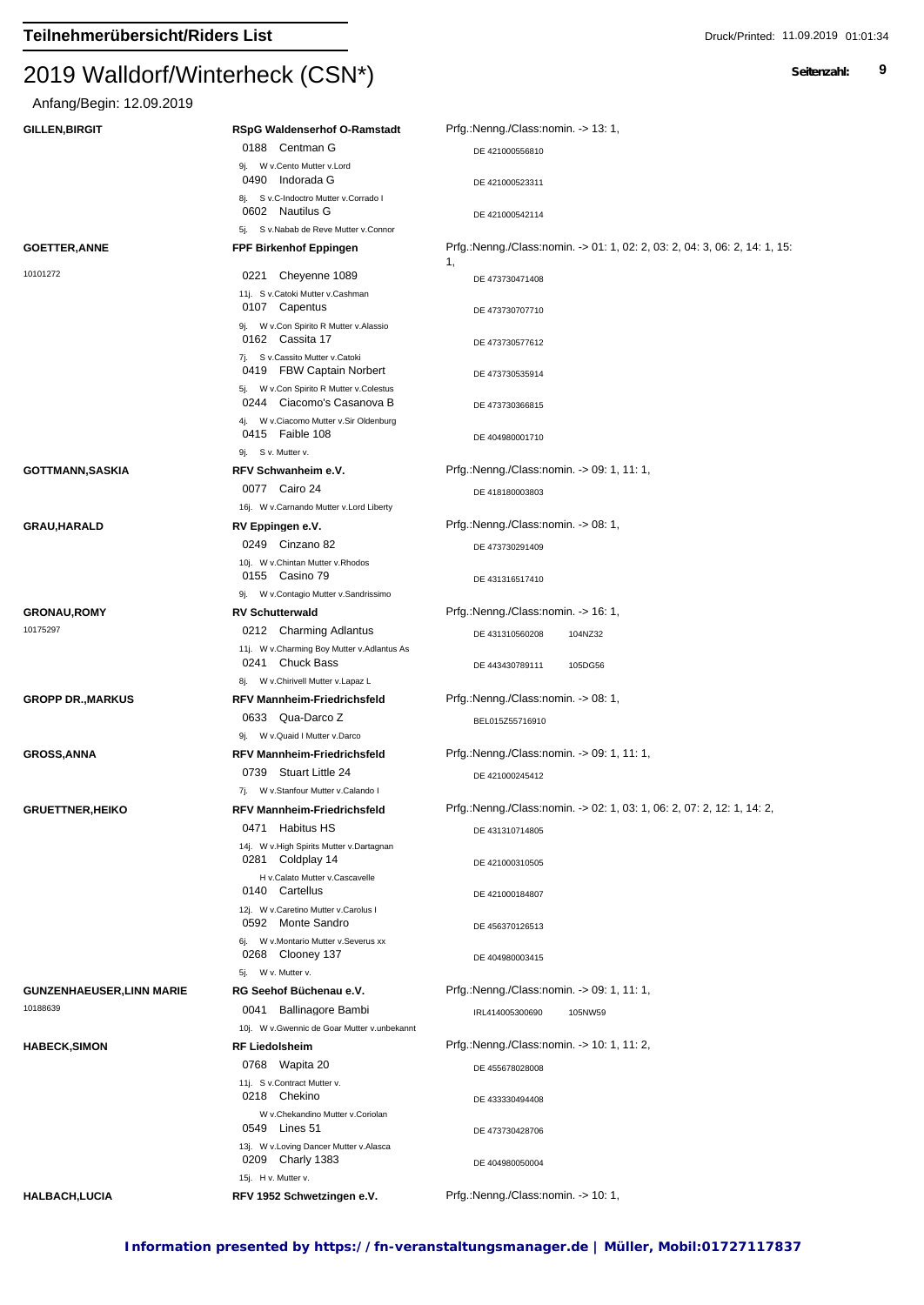## $2013$  Walldon Winterheck (CSN  $\gamma$ Anfang/Begin: 12.09.2019 0506 L'Estelle 4 DE 451510531008 11j. S v.Larome Mutter v.Alme Star **HALDY,FRAUKE RV Krebsbachtal e.V.** Prfg.:Nenng./Class:nomin. -> 13: 1, DE 410100849213 6j. W v.Spezial Color R Mutter v.Ilasso 0059 BL's Sambuco **HALLER,LUISA PSG Winterheck-Walldorf e.V.** Prfg.:Nenng./Class:nomin. -> 08: 1, 09: 1, 10: 1, 11: 1, 0713 Sir Diamond WR DE 433330109505 14j. W v.Sir Oldenburg Mutter v.Recruut **HANSMANN,KAROLINE FPF Birkenhof Eppingen** Prfg.:Nenng./Class:nomin. -> 09: 1, 0415 Faible 108 DE 404980001710 9j. S v. Mutter v. **HECKER,VALERIE <b>RRV Walldorf RRV Walldorf** Prfg.:Nenng./Class:nomin. -> 10: 1, 0796 Claudius Rex DE 421000145805 104NC44 14j. W v.Cassini II Mutter v.Sandro **HEIDINGER,VANESSA RRV Walldorf** Prfg.:Nenng./Class:nomin. -> 11: 1, 14: 1, 0539 Let Your Soulfly DE 410106602308 11j. W v.Salvanto Mutter v.Graf Lehndorff DE 455678118210 9j. W v.La Quitol (ex: Mutter v.Chicago Z 0569 Lucky 1649 0465 Great Calma W POL009610198912 7j. S v.Con Calma Mutter v.Court **HEIDRICH,MATTHIAS RV Gellmersbach** Prfg.:Nenng./Class:nomin. -> 02: 1, 04: 1, 06: 2, 14: 2, 15: 1, DE 441410950203 16j. W v.Quinto Mutter v.Pep 0645 Quel Couleur Cicero H DE 457000264005 105KX11 14j. W v.Celano Mutter v.Argentinus 0245 Cicero H 0309 Cool Colour DE 421000292707 12j. W v.Calato Mutter v.Constant 0390 E'Castina live for Walter DE 421000022312 7j. S v.Castino Mutter v.Carinjo 0478 Hemington NLD003201206976 W v.Alexandro P Mutter v.Wisconsin **HEILMANN,KARL-ALBERT RFV Graben e.V.** Prfg.:Nenng./Class:nomin. -> 08: 1,

0333 Costolany 4 DE 451510067009

0655 Quinourage DE 451510307108

| 0522 Lassiter 24                                                | DE 451510156511                            |
|-----------------------------------------------------------------|--------------------------------------------|
| W v.Last Man's Hope Mutter v.Libero<br>0191<br>Chacca           | DE 451510058906                            |
| 13j. S v.Chacco-Blue Mutter v.Coradus<br>0003 Abendrot 30       | DE 451510156111                            |
| S v.Alpha Mutter v.Coradus<br>8i.                               |                                            |
| RFV Graben e.V.                                                 | Prfg.:Nenng./Class:nomin. -> 08: 1,        |
| 0333 Costolany 4                                                | DE 451510067009                            |
| 10j. H v.Clinton II Mutter v.Coradus<br>Quinourage<br>0655      | DE 451510307108                            |
| 11j. S v.Quintender Mutter v.Come Well<br>0554 Literatur        | DE 451510224811                            |
| 8j. S v.Last Man's Hope Mutter v.Clinton II<br>0522 Lassiter 24 | DE 451510156511                            |
| W v.Last Man's Hope Mutter v.Libero<br>0191 Chacca              | DE 451510058906                            |
| 13j. S v.Chacco-Blue Mutter v.Coradus<br>0003 Abendrot 30       | DE 451510156111                            |
| 8j. S v.Alpha Mutter v.Coradus                                  |                                            |
| <b>RFV Wiesloch</b>                                             | Prfg.:Nenng./Class:nomin. -> 09: 1,        |
| 0145 Casario Gold                                               | DE 421000236908                            |
| 11j. W v.Con Air Mutter v.Cento                                 |                                            |
| <b>RC Hofgut Dreihof e.V.</b>                                   | Prfg.:Nenng./Class:nomin. -> 12: 1, 14: 1, |
| 0325 Cortez LS                                                  | DE 451510306304                            |
|                                                                 |                                            |

10j. H v.Clinton II Mutter v.Coradus

0554 Literatur

11i. S v.Quintender Mutter v.Come Well

15j. W v.Colander Mutter v.Alpha

DE 451510224811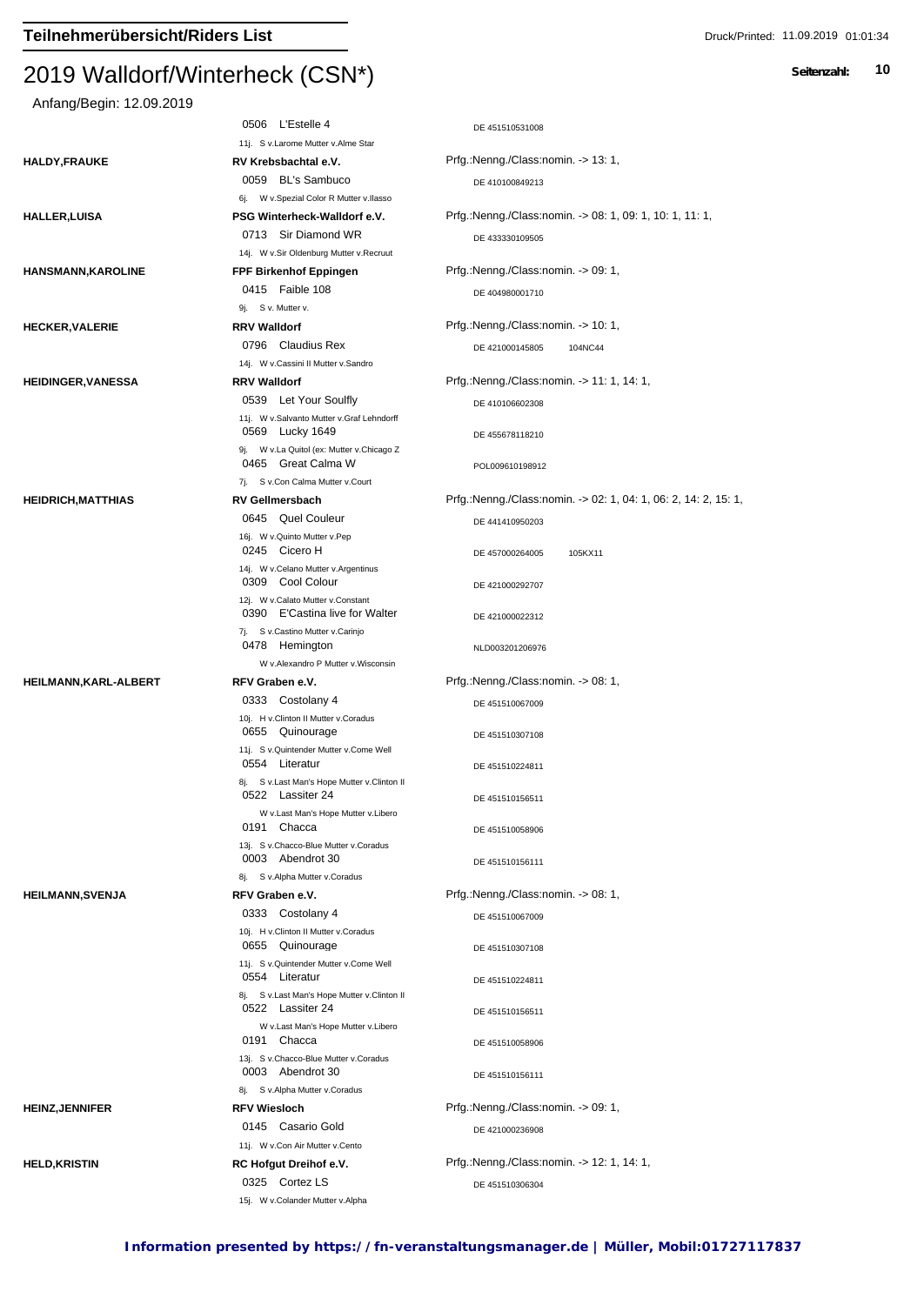Anfang/Begin: 12.09.2019

|                       |     | 0007 Acolito's Ass                                                                          | DE 431316573509 |                                                                        |
|-----------------------|-----|---------------------------------------------------------------------------------------------|-----------------|------------------------------------------------------------------------|
|                       |     | 10j. W v.Acolito Mutter v.Salieri<br>0732 Stako T<br>9j. W v.Stakkato Mutter v.Calypso II   | DE 431318804710 |                                                                        |
|                       |     | 0219 Chelsea Brown 2<br>10j. S v.Cerdic Mutter v.Larinero                                   | DE 451510232809 |                                                                        |
|                       |     | 0299 Connora S<br>6j. S v.Connor Mutter v.Linton                                            | DE 421000503813 |                                                                        |
| <b>HERBERT, BERND</b> |     | <b>RFV Viernheim</b>                                                                        |                 | Prfg.:Nenng./Class:nomin. -> 01: 1, 03: 1, 04: 3, 06: 3, 14: 1, 15: 2, |
| 10000848              |     | 0712 Simply the best 27                                                                     |                 |                                                                        |
|                       |     |                                                                                             | DE 421000214402 | BEL42066                                                               |
|                       |     | 17j. S v.Acobat II Mutter v.Calido I<br>0409 Esquire 38                                     | DE 431312500603 | 103CR25                                                                |
|                       |     | 16j. W v.El Bundy I Mutter v.Gardeoffizier<br>0543 Liedy                                    | DE 481810239705 | 104NG52                                                                |
|                       |     | 14j. W v.Lord Z Mutter v.Lord Inci Pit<br>0180 Cecile 20                                    | DE 418181568807 | 103SX63                                                                |
|                       |     | 12j. S v.Continio Mutter v.Concorde                                                         |                 |                                                                        |
|                       |     | 0577 Lutz Löwenherz                                                                         | DE 421000037608 | 104BP19                                                                |
|                       |     | 11j. W v.Lancer II Mutter v.Candillo<br>0199 Chamonix 51                                    | DE 421000407009 |                                                                        |
|                       |     | 10j. H v.Caretino Mutter v.Lasino<br>0763 Vincent 163                                       | DE 431316864510 | 104ZX99                                                                |
|                       |     | 9j. W v.Van Gogh Mutter v.Chasseur I<br>0102 Can-Tucky<br>8j. W v.Canstakko Mutter v.Libero | DE 431315118411 | 105LF28                                                                |
|                       | 9j. | 0310 Cooler Curt                                                                            | DE 431315107710 | 105LE42                                                                |
|                       |     | 0116 Caramba 92<br>8j. W v.Comme il faut Mutter v.Baloubet du Rou                           | DE 441411336711 | 105WP01                                                                |
|                       |     | 0403 Emilion Fonroque<br>7j. W v.Eldorado van de Mutter v.Cruising                          | DE 441411018812 | 106LG15                                                                |
|                       |     | 0765 Viva la Vita 4<br>S v.Valentino Mutter v.Candillo                                      | DE 473730055612 | 106HH82                                                                |
|                       |     | 0215 Charybelle<br>S v.Cantoblanco Mutter v.Quinar                                          | DE 421000023912 | 106OH07                                                                |
|                       |     | 0079 Caja 35<br>S v.Clarimo Mutter v.Coriano                                                | DE 421000030812 | 105NI57                                                                |
|                       |     | 0452 Gerda 69<br>S v.Grey Top Mutter v.Contendro I                                          | DE 431316008412 | 106GR54                                                                |
|                       |     | 0462 Grace WB<br>S v.Grey Top Mutter v.Escudo I                                             | DE 431316001912 |                                                                        |
|                       |     | 0615 Part of Pleasure<br>W v.Perigueux Mutter v.Zeus (Nurzeus)                              | DE 431317305112 | 106ES63                                                                |
|                       |     | 0297 Conjack 2<br>W v.Check In Mutter v.Sir Shutterfly                                      | DE 431310550212 | 106GN62                                                                |
|                       |     | 0098 Campari 332<br>6j. W v.Cormint Mutter v.Coriano                                        | DE 421000405313 |                                                                        |
|                       |     | 0125 Carlchen S 2<br>H v.Comme il faut Mutter v.Emilion                                     | DE 451510199913 | 105XD07                                                                |
|                       |     | 0278 Codex 28<br>H v.Contendros Mutter v.Espri                                              | DE 431310748213 | 106HH83                                                                |
|                       |     | 0144 Cartwright 4<br>W v.Cador Mutter v.Quaid I                                             | DE 431310362213 | 106HH84                                                                |
|                       |     | 0700 Scavino<br>W v.Stakkato Mutter v.Voltaire                                              | DE 441410098813 |                                                                        |
|                       |     | 0574 Lumpi 71<br>W v.Lord Argentinus Mutter v.Capilano                                      | DE 418182766613 |                                                                        |
|                       |     | 0500 Kennedy 42<br>5j. H v.Kannan Mutter v.Contender                                        | DE 418184005714 |                                                                        |
|                       |     | 0233 Chimanski 5<br>W v.Chaman Mutter v.Contender                                           | DE 441410132614 |                                                                        |
|                       |     | 0277 Code Red 5<br>W v.Cascadello I Mutter v.Federweisser                                   | DE 431310670514 |                                                                        |
|                       |     | 0253 Cirkon 3<br>W v.Casino Mutter v.Contendro I                                            | DE 431316785514 |                                                                        |
|                       |     | 0275 Coco Maxi<br>W v.Comte Mutter v.Rabino                                                 | DE 431311319014 |                                                                        |
|                       |     | 0711 Siegfried H<br>W v.Stolzenberg Mutter v.Libero                                         | DE 431315100314 |                                                                        |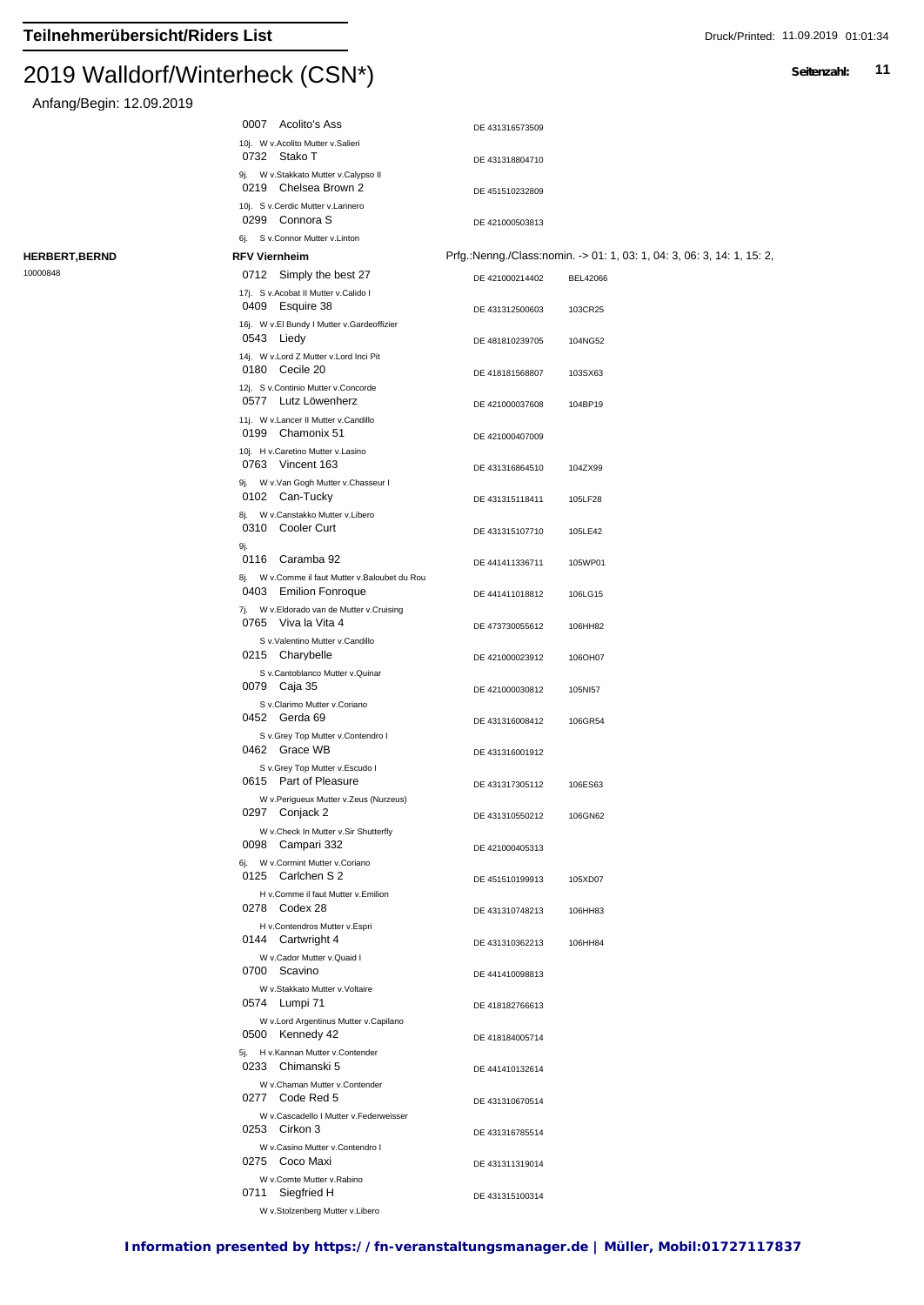| Anfang/Begin: 12.09.2019     |                                                                                                                  |                                                                 |
|------------------------------|------------------------------------------------------------------------------------------------------------------|-----------------------------------------------------------------|
| 10000848                     | 0682 Rosalie 233                                                                                                 | DE 433330575310                                                 |
|                              | 9j. S v.Rock Forever I Mutter v.Lanciano                                                                         |                                                                 |
|                              | 0625 Piri-Piri 4<br>4j. S v.Perigueux Mutter v.Mighty Magic                                                      | DE 431317208215                                                 |
|                              | 0587 Meiju-San                                                                                                   | DE 451510183514                                                 |
|                              | 5j. S v.Levisonn Mutter v.Cassini II                                                                             |                                                                 |
|                              | 0534 Lenny Lennison<br>W v.Landfein Mutter v.Quintender                                                          | DE 418182597914                                                 |
|                              | 0363 Dante 150                                                                                                   | DE 481810086615                                                 |
|                              | 4j. W v.Diarado Mutter v.Cornet Obolensk                                                                         |                                                                 |
|                              | 0641 Quattro Bianca<br>S v.Qualito Mutter v.Valentino                                                            | DE 431317208715                                                 |
|                              | 0097 Campari 274                                                                                                 | 104GN55<br>BEL015Z55695907                                      |
|                              | 12j. H v.Corland (DK: Co Mutter v.Camouflage<br>0608 No Limit de la Pomme                                        | BEL002W00306120<br>105YI28                                      |
|                              | 6j. W v. Telstar de la P Mutter v. Bamako de Muze<br>0488 Ice Breaker 3                                          |                                                                 |
|                              | W v.Action-Breaker Mutter v.Namelus R                                                                            | NLD003201305868                                                 |
| <b>HERTKORN, OPHELIA</b>     | <b>RFV Rottweil u.U.</b>                                                                                         | Prfg.:Nenng./Class:nomin. -> 16: 1,                             |
| 10161533                     | 0397 Elanda 12                                                                                                   | NLD003200910213<br>105WD25                                      |
|                              | 10j. S v. Vigaro Mutter v. Zuidpool                                                                              |                                                                 |
| <b>HERZBERG, MONIQUE</b>     | <b>RFV Robern</b>                                                                                                | Prfg.:Nenng./Class:nomin. -> 13: 1,                             |
|                              | 0371 Diapeggio                                                                                                   | DE 443436746414                                                 |
|                              | W v.Don Diarado Mutter v.Arpeggio<br>5j.                                                                         |                                                                 |
| <b>HERZIG, ISABELL</b>       | <b>RF Liedolsheim</b>                                                                                            | Prfg.:Nenng./Class:nomin. -> 08: 1, 10: 1,                      |
|                              | 0364 Daphne 194                                                                                                  | DE 433332113310                                                 |
|                              | 9j. S v.De Niro Mutter v.Rohdiamant<br>0733 Steendieks Coconut Kiss<br>4j. W v.Steendieks Crea Mutter v.Mondrian | DE 422220052215                                                 |
|                              | 0549 Lines 51                                                                                                    | DE 473730428706                                                 |
|                              | 13j. W v. Loving Dancer Mutter v. Alasca<br>0209 Charly 1383                                                     | DE 404980050004                                                 |
|                              | 15j. H v. Mutter v.                                                                                              |                                                                 |
| <b>HESS, AILEEN</b>          | <b>RFV Ubstadt-Weiher</b>                                                                                        | Prfg.:Nenng./Class:nomin. -> 05: 1, 06: 1, 07: 1,               |
|                              | 0288 Con Chicco                                                                                                  | DE 431310592409                                                 |
|                              | 10j. W v.Casillas Mutter v.Ramiro's Boy<br>0440 For Quintana H                                                   | DE 431316792212                                                 |
|                              | 7j. S v.For Pleasure Mutter v.Quintender                                                                         |                                                                 |
| <b>HETTINGER, NATHALIE</b>   | PSV Heidelberg-Ladenburg e.V.                                                                                    | Prfg.:Nenng./Class:nomin. -> 10: 1, 11: 1,                      |
|                              | 0524 Latino 315                                                                                                  | DE 431310313406                                                 |
|                              | 13j. W v.Lancet Mutter v.Primar<br>0582 Mark 46                                                                  | POL999611154202                                                 |
|                              | 17j. W v. Mutter v.                                                                                              |                                                                 |
| <b>HOCHADEL,SANDRA</b>       | <b>RFV Ubstadt-Weiher</b>                                                                                        | Prfg.:Nenng./Class:nomin. -> 08: 2, 15: 2,                      |
|                              | 0566 Lotta G                                                                                                     | DE 418181003912                                                 |
|                              | 7j. S v.Levisonn Mutter v.Quality<br>0509 La vie est belle H 2                                                   | DE 473730435012                                                 |
|                              | S v.Landjonker (Fru Mutter v.Quick Star                                                                          |                                                                 |
| <b>HOFFMEISTER, VICTORIA</b> | <b>RV Balingen</b>                                                                                               | Prfg.:Nenng./Class:nomin. -> 05: 2, 07: 1, 16: 1,               |
| 10154688                     | 0594 Mori's Casalla                                                                                              | DE 421000357205<br>103KY71                                      |
|                              | 14j. S v.Casall Mutter v.Caletto I                                                                               |                                                                 |
|                              | 0717 Skip 56                                                                                                     | DE 431317013509<br>105BH85                                      |
|                              | 10j. W v.Stakkato Mutter v.Gloster                                                                               | Prfg.:Nenng./Class:nomin. -> 03: 1, 04: 2, 05: 1, 06: 3, 07: 2, |
| <b>HOFMANN, HEIKE</b>        | RFV Biebesheim e.V.<br>0355 Cusumano                                                                             |                                                                 |
|                              | 10j. W v.Cassaro Mutter v.Clearway                                                                               | DE 421000189309                                                 |
|                              | 0095 Camillo 192                                                                                                 | DE 421000049010                                                 |
|                              | 9j. W v.Cancara Mutter v.Heraldik xx<br>0630 Private Feeling                                                     | DE 431317311210                                                 |
|                              | W v.Perpignon Mutter v.For Feeling<br>0240 Chuck 34                                                              | DE 418181681610                                                 |
|                              | W v.Conington Mutter v.Halando                                                                                   |                                                                 |
|                              | 0259 Classic Catoo                                                                                               | DE 421000154912                                                 |
|                              | 7j. H v.Catoo Mutter v.Quinar<br>0067 Buddy 170                                                                  | BEL002W00254164                                                 |
|                              | 13j. W v.Caspar Mutter v.Damocles                                                                                |                                                                 |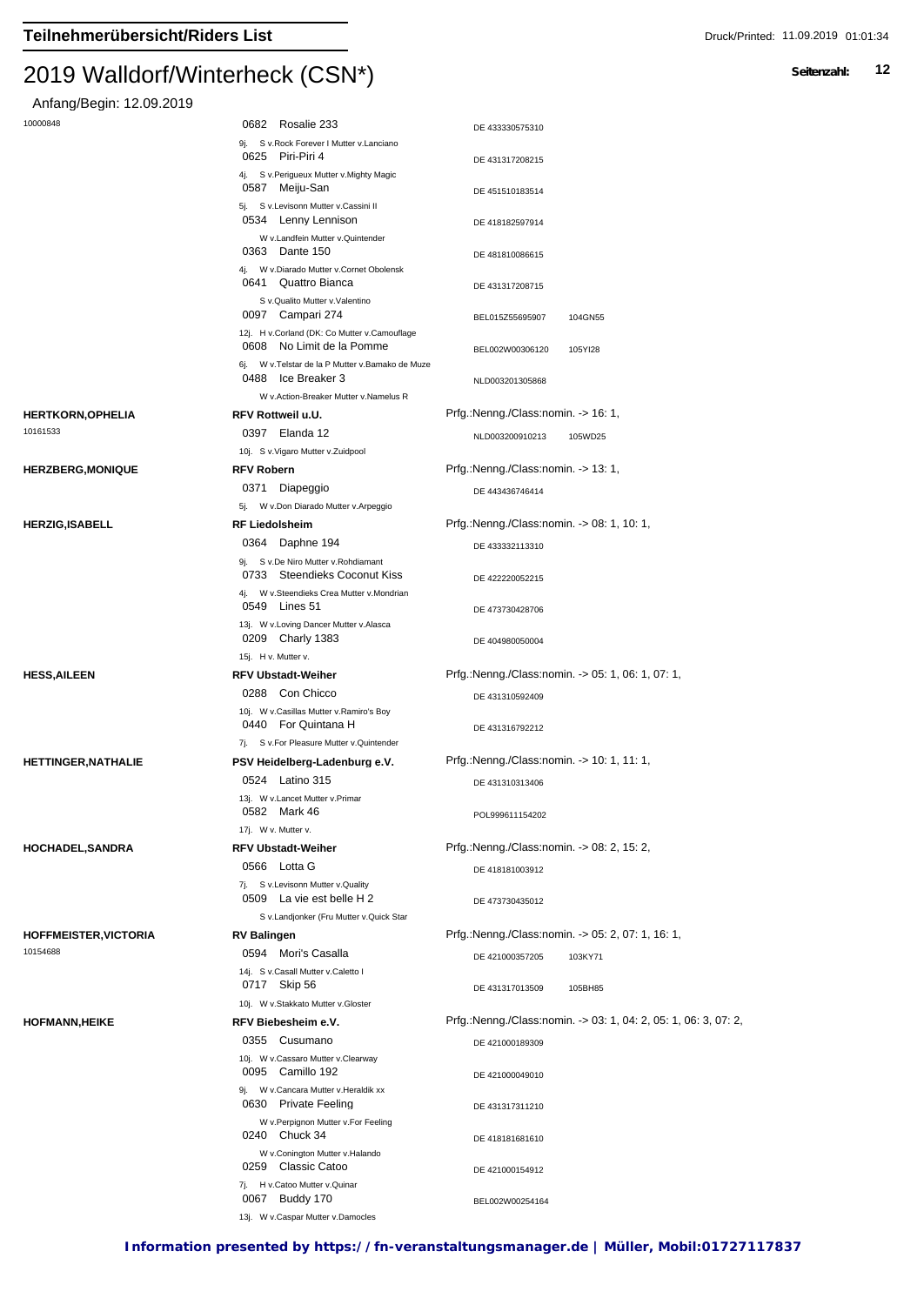#### $2019$  Walldon Winterheck (CSN $\gamma$ )

Anfang/Begin: 12.09.2019

| $1.41$ and $.97$ bogm. $12.00$ . Eventually |                                                                                                       |                                                               |                                                                        |
|---------------------------------------------|-------------------------------------------------------------------------------------------------------|---------------------------------------------------------------|------------------------------------------------------------------------|
|                                             | 0422 Fedette                                                                                          | NLD003201002152                                               |                                                                        |
|                                             | 9j. S v.Diarado Mutter v.Vittorio                                                                     |                                                               |                                                                        |
| <b>HOHLER, ELIAS</b>                        | <b>RFV Viernheim</b>                                                                                  |                                                               | Prfg.:Nenng./Class:nomin. -> 01: 1, 04: 1, 06: 1, 07: 1,               |
| 10127221                                    | 0294 Concordia K                                                                                      | DE 421000189508                                               | 104XP18                                                                |
|                                             | 11j. S v.Contender Mutter v.Barnaul xx<br>0324 Corsino TH                                             | DE 421000564510                                               |                                                                        |
|                                             | 9j. W v.Ciacomo Mutter v.Lasino<br>0774 Winningmoon<br>W v. Winningmood van Mutter v. L'Arc de Triomp | DE 418180138210                                               | 105AT84                                                                |
| <b>HOLLSTEIN, DAVID NICOLAS</b>             | <b>RV Eppelheim</b>                                                                                   |                                                               | Prfg.:Nenng./Class:nomin. -> 02: 1, 04: 1, 06: 2,                      |
| 10162668                                    | 0088 Callas T                                                                                         |                                                               |                                                                        |
|                                             | 10j. S v.Corofino II Mutter v.Sandro                                                                  | DE 473730004909                                               | 105BH11                                                                |
| HOLZ, HANNA-MARIE                           | <b>RFV Essingen</b>                                                                                   | Prfg.:Nenng./Class:nomin. -> 09: 1, 16: 1,                    |                                                                        |
|                                             | 0406 Enrico 302                                                                                       | DE 431317306804                                               |                                                                        |
|                                             | 15j. W v.Escudo I Mutter v.Goodman                                                                    |                                                               |                                                                        |
|                                             | 0685 Royana 6                                                                                         | DE 473730309906                                               |                                                                        |
|                                             | 13j. S v.Royaldik Mutter v.Landioso<br>0662 Quintano S                                                | DE 481810487706                                               |                                                                        |
|                                             | H v.Quinto de B Mutter v.Sit this one ou<br>0063 Bonita 426                                           | DE 421000617807                                               | 104YT90                                                                |
|                                             | 12j. S v.Boritas Mutter v.Locato                                                                      |                                                               |                                                                        |
|                                             | 0551 Lintello<br>11j. W v.Linton Mutter v.Rebel Z I                                                   | DE 431319858008                                               | 104WX28                                                                |
|                                             | 0329 Cosmo 67<br>10j. W v.Catoki's Cannon Mutter v.Radeberger                                         | DE 427270700709                                               |                                                                        |
|                                             | 0370 Diadem 90<br>9j. S v.Diarado Mutter v.Grandeur                                                   | DE 433330660410                                               | 105FM34                                                                |
|                                             | 0679 Rob 7<br>17j. W v. Mutter v.                                                                     | DE 404982752002                                               |                                                                        |
| <b>HOLZMANN, JULIAN</b>                     | <b>RFV Schriesheim</b>                                                                                |                                                               | Prfg.:Nenng./Class:nomin. -> 02: 1, 04: 1, 06: 1,                      |
| 10147025                                    | 0487 Iberia 30                                                                                        | DE 431317906108                                               |                                                                        |
|                                             | 11j. S v.Iberio Mutter v.Wendehals                                                                    |                                                               |                                                                        |
| <b>HOLZSCHUH, AMY</b>                       | <b>RFV Viernheim</b>                                                                                  |                                                               | Prfg.:Nenng./Class:nomin. -> 09: 1, 10: 1, 11: 1,                      |
|                                             | 0291 Con-Way                                                                                          | DE 421000241406                                               | 104PQ64                                                                |
|                                             | 13j. H v.Con Air Mutter v.Athlet Z<br>0579 Madness R                                                  | DE 422220049408                                               |                                                                        |
|                                             | 11j. W v.Mad Max Mutter v.Mac Geyver<br>0105 Canetta 2                                                | DE 431312302110                                               | 105IH52                                                                |
|                                             | 9j. S v.Cassini II Mutter v.Quidam de Revel<br>0634 Quaisa Quim                                       | DE 456560005214                                               |                                                                        |
|                                             | 5j. W v. Quality Time (N Mutter v. Diarado                                                            |                                                               |                                                                        |
| HOLZSCHUH, HANNAH<br>10129515               | <b>RFV Viernheim</b>                                                                                  |                                                               | Prfg.:Nenng./Class:nomin. -> 03: 1, 05: 1, 06: 1, 07: 1, 13: 1, 14: 1, |
|                                             | 0291 Con-Way                                                                                          | DE 421000241406                                               | 104PQ64                                                                |
|                                             | 13j. H v.Con Air Mutter v.Athlet Z<br>0579 Madness R<br>11j. W v.Mad Max Mutter v.Mac Geyver          | DE 422220049408                                               |                                                                        |
|                                             | 0105 Canetta 2<br>9j. S v.Cassini II Mutter v.Quidam de Revel                                         | DE 431312302110                                               | 105IH52                                                                |
|                                             | 0634 Quaisa Quim<br>5j. W v. Quality Time (N Mutter v. Diarado                                        | DE 456560005214                                               |                                                                        |
| <b>HORNUNG DR., MICHAEL</b>                 | <b>RFV Ubstadt-Weiher</b>                                                                             | Prfg.:Nenng./Class:nomin. -> 14: 1,                           |                                                                        |
| 10080036                                    | 0792 Drumagoland Rocco<br>06j. W v.Olympic Lux Mutter v.Touchdown                                     | IRL414005841621                                               | 106PJ04                                                                |
| <b>HORNUNG, VICTORIA</b><br>10201081        | <b>RRV Erbenwiese Heddesheim</b>                                                                      | Prfg.:Nenng./Class:nomin. -> 11: 1,                           |                                                                        |
|                                             | v. Mutter v.<br>j.                                                                                    |                                                               |                                                                        |
| <b>JAEGER, SOPHIE-CHARLOTTE</b>             | LRFV Rimbach u.U.e.V.                                                                                 | Prfg.:Nenng./Class:nomin. -> 07: 2,                           |                                                                        |
| 10111557                                    | 0710 Shirin 37                                                                                        | DE 431318306810                                               | 106OT24                                                                |
|                                             | 9j. S v.Satisfaction I Mutter v.Graf Grannus<br>0683 Rosamunde 23                                     | DE 456370087511                                               | 106NW77                                                                |
|                                             | 8j. S v.Ramiro's Son II Mutter v.Feuerbrand                                                           |                                                               |                                                                        |
| <b>JAKOB, MAIKE</b>                         | RFV Heidelberg-Handschuhsheim<br>0020 Amicello M                                                      | Prfg.:Nenng./Class:nomin. -> 08: 1, 09: 1,<br>DE 481819402709 |                                                                        |
|                                             | 10j. W v.Acordelli Mutter v.Argentinus                                                                |                                                               |                                                                        |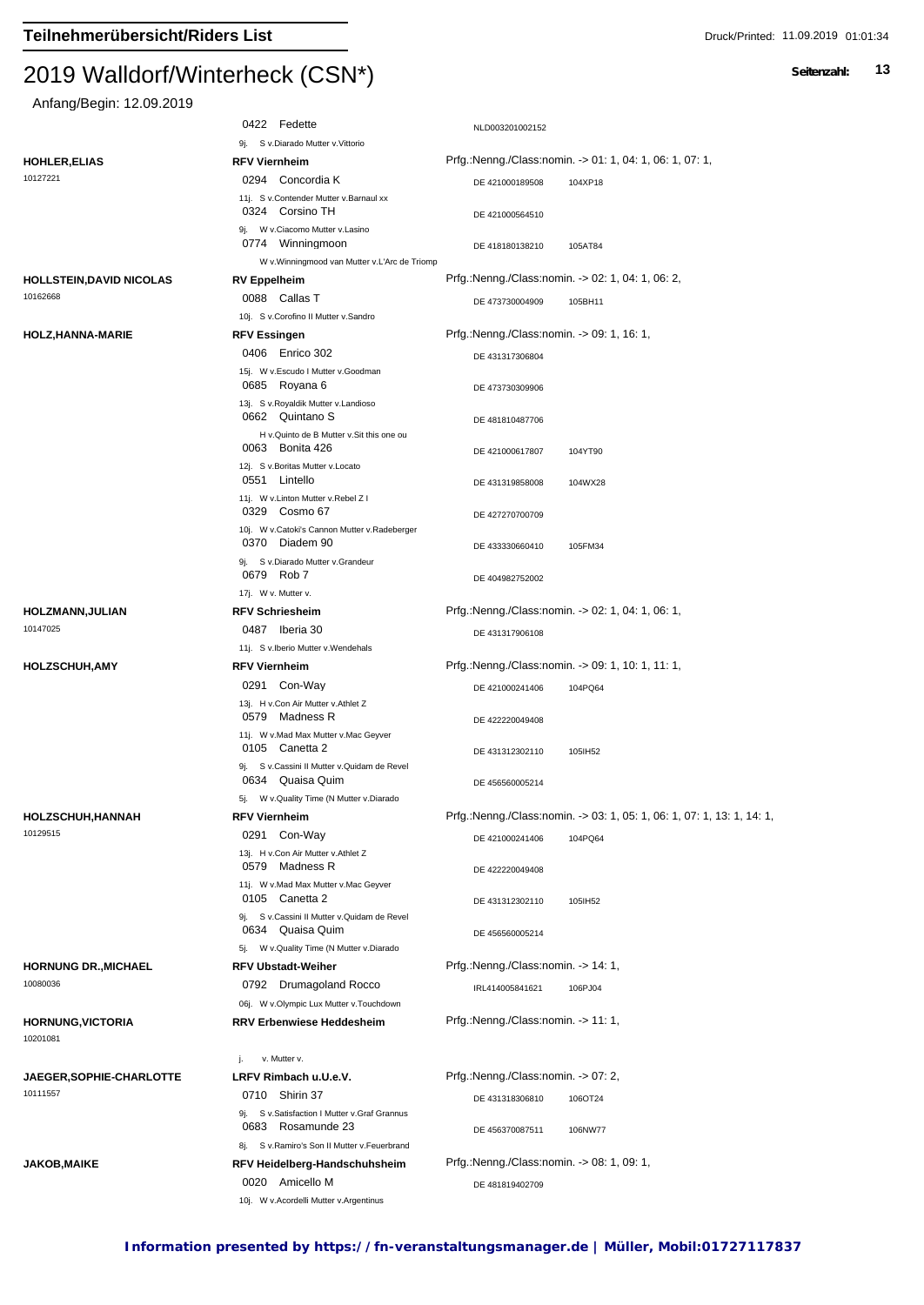# Anfang/Begin: 12.09.2019

| <b>KAISER, STEFAN</b>         | <b>Reitclub Kandel</b>                                                            | Prfg.:Nenng./Class:nomin. -> 03: 2, 04: 2, 06: 2,                      |
|-------------------------------|-----------------------------------------------------------------------------------|------------------------------------------------------------------------|
|                               | 0090 Camaro 135                                                                   | DE 421000189810                                                        |
|                               | 9j. W v.Corrado I Mutter v.Lansing<br>0176 Caytana 2                              | DE 421000574610                                                        |
|                               | S v.Canto Mutter v.Ahorn Z<br>0126 Carlo 422                                      |                                                                        |
|                               | W v.Coronino Mutter v.Chairman<br>0210 Charmeur 458                               | DE 451510236810<br>DE 451510229512                                     |
|                               | 7j. W v.Cerdic Mutter v.Coriano<br>0314 Cora 643                                  | DE 451510002311                                                        |
|                               | 8j. S v.Clerus Mutter v.Garant                                                    |                                                                        |
| <b>KAISER, STEFFEN</b>        | PSV Heidelberg-Ladenburg e.V.                                                     | Prfg.:Nenng./Class:nomin. -> 07: 1, 08: 1,                             |
|                               | 0290 Con Stakky                                                                   | DE 421000167911                                                        |
|                               | 8j. W v.Canstakko Mutter v.Quidam de Revel                                        | Prfg.:Nenng./Class:nomin. -> 05: 1, 06: 1,                             |
| <b>KAST,NADJA</b><br>10057745 | <b>RFV Buchen</b><br>0323 Corradina 10                                            |                                                                        |
|                               | 10j. S v.Conteur Mutter v.Corrado I<br>0037 Artus 352                             | DE 473739857909<br>DE 473730680610<br>105RA85                          |
|                               | 9j. W v.Arioso du Theil Mutter v.Rheinsberg                                       |                                                                        |
|                               | 0408 Espyrante 2<br>8j. S v.Engadin Mutter v.Corrado I<br>0154 Casina H           | DE 473730227411                                                        |
|                               | S v.Cassitano Mutter v.Corland (DK: Co                                            | DE 421000528911                                                        |
|                               | 0375 Dirado H<br>5j. W v.Diarado Mutter v.Corland (DK: Co                         | DE 473730504814                                                        |
|                               | 0433 Flashback VL<br>9j. W v.Ukato Mutter v.Orame                                 | NLD003201007094<br>105HP55                                             |
| <b>KEITH-STIER, SASKIA</b>    | <b>RV Mannheim</b>                                                                | Prfg.:Nenng./Class:nomin. -> 02: 1, 03: 2, 04: 1, 06: 2, 07: 1, 08: 1, |
| 10072664                      | 0458 Golden Wind                                                                  | 103YU54<br>DE 418180216203                                             |
|                               | 16j. H v. Gwalarn Ar Park Mutter v. Urcos du Defey<br>0073 Cabu Dhabi             | DE 433330587606<br>104YN28                                             |
|                               | 13j. W v.Converter Mutter v.Landfrieden<br>0134 Carolientie 2                     | DE 433331208200                                                        |
|                               | 19j. S v.Shine On Mutter v.Corleone<br>0529 Lawrencium                            | DE 421000555109                                                        |
|                               | 10j. H v.Latouro Mutter v.Capitol II<br>0389 Dysprosium                           | DE 418180011110<br>105SO81                                             |
|                               | 9j. W v.Diarado Mutter v.Capriccio<br>0380 Doloris S 12                           | DE 433330446510<br>105MX50                                             |
|                               | S v.Diarado Mutter v.I Love You<br>0402 Emilia 52                                 | DE 451510250410                                                        |
|                               | S v.N.N. Mutter v.San Giorgio                                                     |                                                                        |
| <b>KELLER, MARISSA</b>        | FRV Fußgönheim e.V.                                                               | Prfg.:Nenng./Class:nomin. -> 02: 1, 04: 1,                             |
|                               | 0109 Capitano 76<br>10j. W v.Caretano Z Mutter v.Zeus (Nurzeus)                   | DE 418180091009                                                        |
| <b>KEMMET,LISA</b>            | <b>RV Heilbronn</b>                                                               | Prfg.:Nenng./Class:nomin. -> 08: 1,                                    |
|                               | v. Mutter v.<br>j.                                                                |                                                                        |
| <b>KEMMET, PHILIP PAUL</b>    | <b>RV Heilbronn</b>                                                               | Prfg.:Nenng./Class:nomin. -> 02: 1, 06: 1, 08: 1,                      |
|                               | 0567 Love Story 28                                                                |                                                                        |
|                               | 11j. S v.Lordanos Mutter v.Calypso IV<br>0724 Spartacus 12                        | DE 418182641508<br>NLD003199906632                                     |
|                               | 20j. W v.Heartbreaker Mutter v.Nabuur<br>0204 Chardonnay DWD                      | BEL002W00212033<br>102PC89                                             |
|                               | 17j. W v. Voltaire Mutter v. Pikoer<br>0589 Miss Muffin van de Dreef              | BEL002W00302558                                                        |
|                               | 7j. S v. Nabab de Reve Mutter v. Le Duc                                           |                                                                        |
| <b>KIPPENHAN, MARGIT</b>      | <b>RG Birkenhof Ladenburg/Neuzeils</b>                                            | Prfg.:Nenng./Class:nomin. -> 06: 1, 07: 1, 08: 1, 12: 1, 14: 2,        |
|                               | 0519 Laniano<br>15j. W v.Landjuweel St H Mutter v.unbekannt<br>0247 Cincinatti 19 | DE 473730605504                                                        |
|                               | 11j. W v.Corrado II Mutter v.Coriano<br>0267 Clooney 100                          | DE 421000573808<br>DE 421000555610                                     |
|                               | 9j. W v.Clinton Mutter v.Salient xx<br>0065 Bonne Affaire S                       | DE 431311202512                                                        |
|                               | 7j. W v.Bonne Chance Mutter v.Glueckspilz                                         |                                                                        |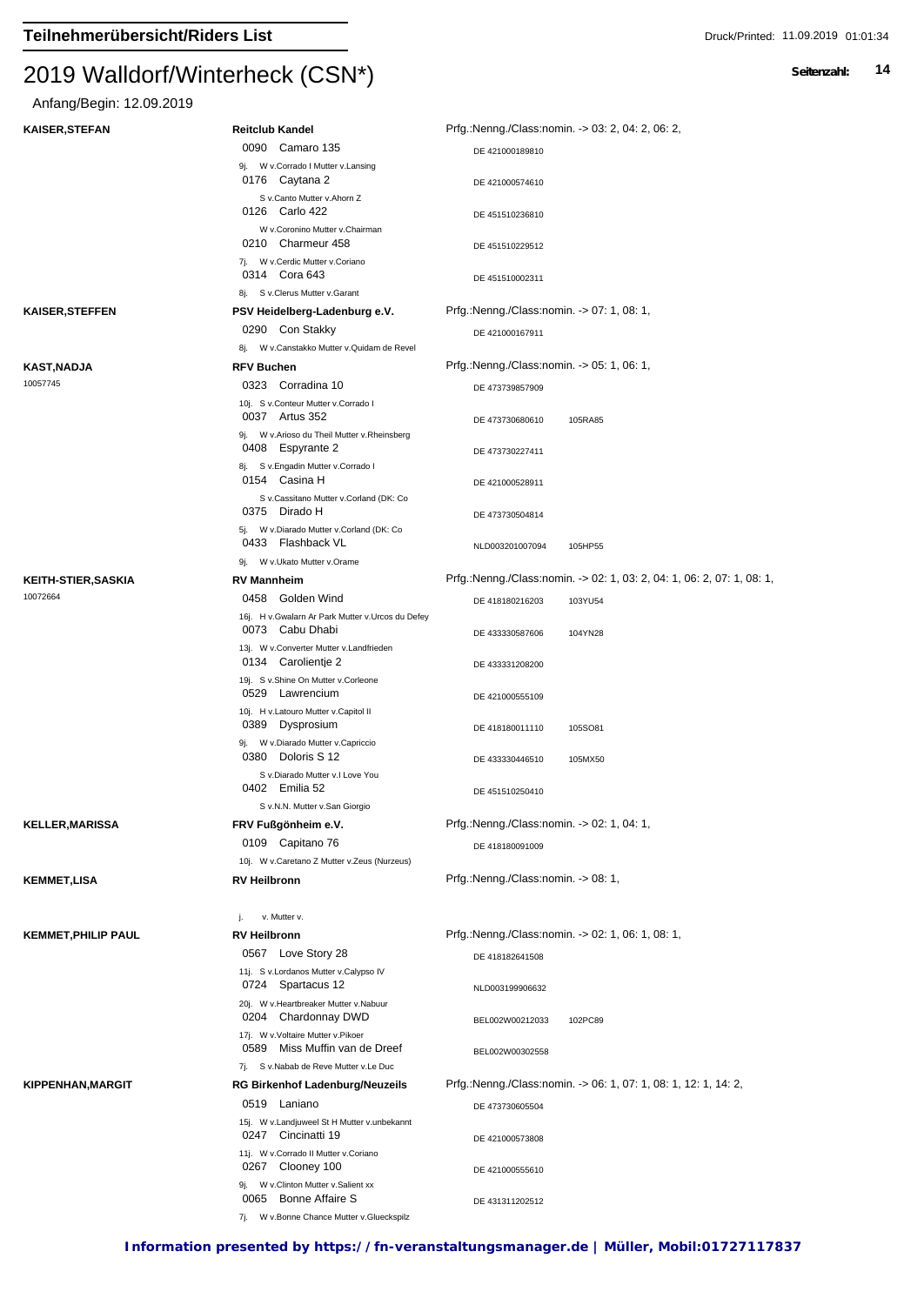| Anfang/Begin: 12.09.2019   |                                                                                                   |                                                                 |
|----------------------------|---------------------------------------------------------------------------------------------------|-----------------------------------------------------------------|
|                            | 0262 Clayton 45                                                                                   | DE 473730705912                                                 |
|                            | 7j. W v.Catoo Mutter v.Chambertin<br>0602 Nautilus G                                              | DE 421000542114                                                 |
|                            | 5j. S v.Nabab de Reve Mutter v.Connor                                                             |                                                                 |
|                            | 0123 Carisio 2                                                                                    | DE 498270021112                                                 |
|                            | 7j. W v. Mutter v.                                                                                |                                                                 |
| KIPPENHAN,NINA             | <b>RG Birkenhof Ladenburg/Neuzeils</b>                                                            | Prfg.:Nenng./Class:nomin. -> 08: 1, 09: 1,                      |
|                            | 0519 Laniano<br>15j. W v.Landjuweel St H Mutter v.unbekannt<br>0247 Cincinatti 19                 | DE 473730605504<br>DE 421000573808                              |
|                            | 11j. W v.Corrado II Mutter v.Coriano<br>0267 Clooney 100                                          | DE 421000555610                                                 |
|                            | 9j. W v.Clinton Mutter v.Salient xx                                                               |                                                                 |
| <b>KLEINE,JOHANNA</b>      | <b>RFV Robern</b>                                                                                 | Prfg.:Nenng./Class:nomin. -> 06: 1,                             |
|                            | 0613 Ovation 12                                                                                   | DE 487878108804                                                 |
|                            | 15j. S v.Camposanto Mutter v.Landzauber<br>0677 Ribella D                                         | DE 473730232009                                                 |
|                            | 10j. S v. Risandro Mutter v. Palast                                                               |                                                                 |
|                            | 0362 Damaruso H<br>11j. H v.C-Indoctro Mutter v.Nimmerdor                                         | NLD003200806816                                                 |
| <b>KLEINE,LUISA</b>        | <b>RFV Robern</b>                                                                                 | Prfg.:Nenng./Class:nomin. -> 16: 1,                             |
|                            | 0613 Ovation 12                                                                                   | DE 487878108804                                                 |
|                            | 15j. S v.Camposanto Mutter v.Landzauber                                                           |                                                                 |
|                            | 0677 Ribella D                                                                                    | DE 473730232009                                                 |
|                            | 10j. S v.Risandro Mutter v.Palast<br>0362 Damaruso H                                              | NLD003200806816                                                 |
|                            | 11j. H v.C-Indoctro Mutter v.Nimmerdor                                                            |                                                                 |
| KLEINER,SANDRA<br>10163854 | RC Bretten e.V.                                                                                   | Prfg.:Nenng./Class:nomin. -> 02: 1, 04: 2, 05: 1, 06: 1, 14: 1, |
|                            | 0043<br>Balou 668                                                                                 | DE 433331609304<br>103YB35                                      |
|                            | 15j. W v.Balou du Rouet Mutter v.Oscar de Revel<br>0353 Curly 50<br>S v.Concept Mutter v.Calido I | DE 421000232304                                                 |
|                            | 0470 H.W.'s Comtesse<br>12j. S v.Contendro I Mutter v.Londonderry                                 | DE 431310037707                                                 |
|                            | 0743 Sunshine Z                                                                                   | DE 473730125308                                                 |
|                            | 11j. W v.Sir Oldenburg Mutter v.Alabaster<br>0748 Udo 41                                          | NLD003200104833<br>103GQ14                                      |
|                            | 18j. W v.Numero Uno Mutter v.Amethist<br>0477 Help Me 3                                           | NLD003201207247                                                 |
|                            | 7j. W v.Numero Uno Mutter v.Larino                                                                |                                                                 |
| KLIMUTTA,BRIAN             | RSG Barbarossa Kaiserslautern e                                                                   | Prfg.:Nenng./Class:nomin. -> 01: 1, 02: 1,                      |
|                            | 0260 Claudio 25                                                                                   | DE 451510613010                                                 |
| <b>KNOPP,NADINE</b>        | 9j. W v.Claudino Mutter v.Lordano                                                                 | Prfg.:Nenng./Class:nomin. -> 08: 1, 09: 1,                      |
|                            | RV Eggenstein e.V.<br>0113 Captain Cook 10                                                        |                                                                 |
|                            | 18j. W v.Cento Mutter v.Lesanto                                                                   | DE 473730636701                                                 |
| <b>KOEBERLE,JAN</b>        | RFV Buchen                                                                                        | Prfg.:Nenng./Class:nomin. -> 06: 2, 12: 2, 14: 2,               |
|                            | 0183 Celebration 36                                                                               | DE 421000024507                                                 |
|                            | 12j. S v.Cassini I Mutter v.Linaro                                                                |                                                                 |
|                            | 0190 Cevisto                                                                                      | DE 456370052907                                                 |
|                            | H v.Celentano Mutter v.Levisto<br>0128 Carlotta 189                                               | DE 473730145808<br>104MI96                                      |
|                            | 11j. S v.Colorit Mutter v.Cento<br>0667 Quintus 156                                               |                                                                 |
|                            | 8j. H v. Quidam de Revel Mutter v. Cassini I                                                      | DE 421000157311                                                 |
|                            | 0170 Catino 10                                                                                    | DE 421000511913                                                 |
|                            | 6j. H v.Catoki Mutter v.Quidam de Revel<br>0311 Coolio 43                                         | DE 473730569013                                                 |
|                            | H v.Colorit Mutter v.Caretino<br>0081 Calimera 68                                                 |                                                                 |
|                            | S v.Celentano Mutter v.Contender                                                                  | DE 473730613113                                                 |
|                            | 0605 Nevio 24<br>H v.New Quidam Mutter v.Cento                                                    | DE 473730426213                                                 |
|                            | 0148 Cascan 4                                                                                     | DE 421000539114                                                 |
|                            | 5j. H v.Casall Mutter v.Contender                                                                 |                                                                 |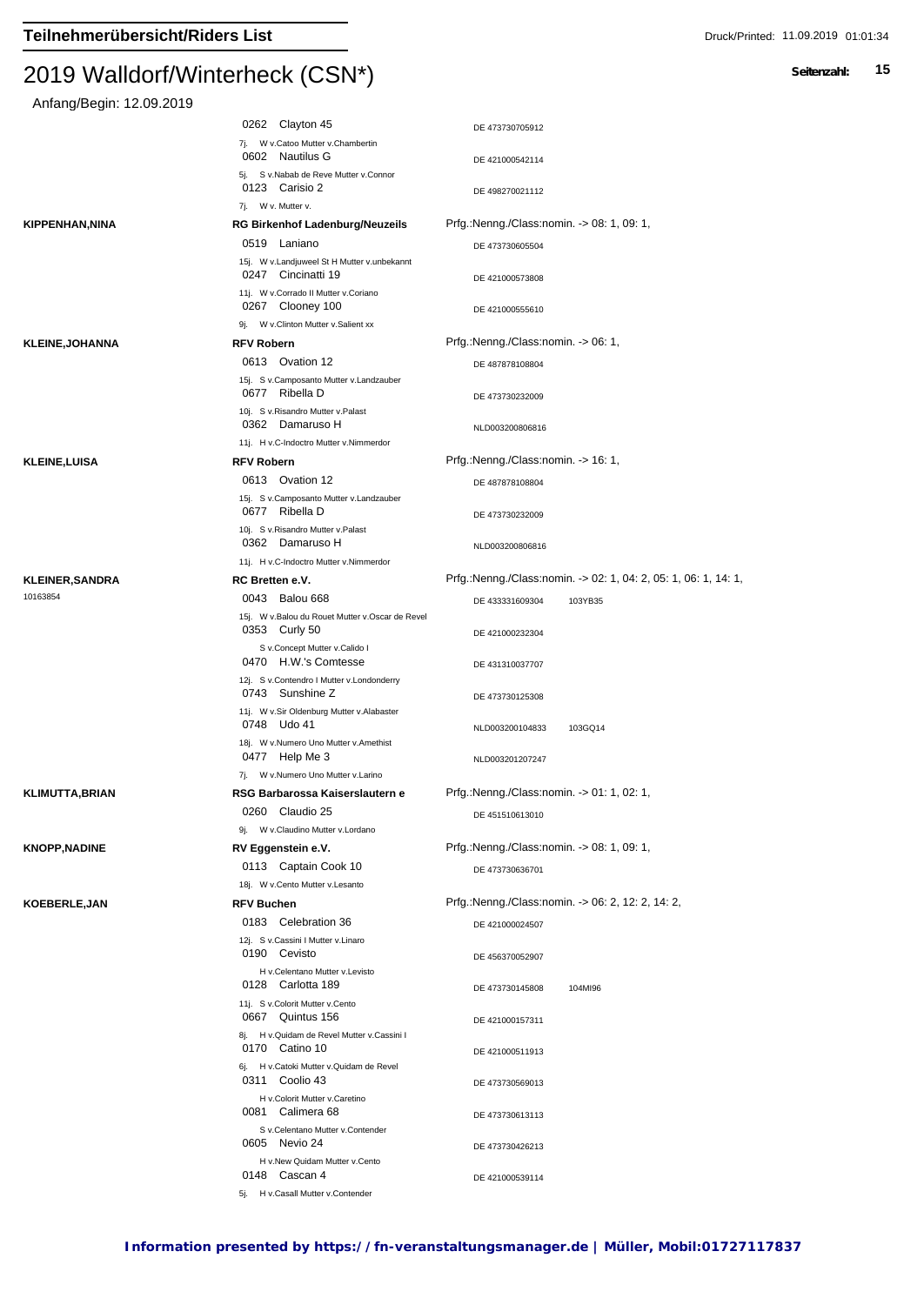| Anfang/Begin: 12.09.2019 |                                                                                    |                                                   |
|--------------------------|------------------------------------------------------------------------------------|---------------------------------------------------|
|                          | 0328 Cosima 298                                                                    | DE 473730606614                                   |
|                          | 5j. S v.Colorit Mutter v.Caretino<br>0225 Chiara 362                               | DE 473730254114                                   |
|                          | S v.Colorit Mutter v.Cassini I<br>0285 Colly 13                                    | DE 473730059215                                   |
|                          | 4j. H v.Colorit Mutter v.Vivaldi van de<br>0351 Culano 6                           | DE 473730229915                                   |
|                          | H v.Colorit Mutter v.Contender<br>0336 Coupiko                                     | DE 481810151015                                   |
|                          | H v.Coupie Mutter v.Konkorde<br>0316 Corel<br>S v.Colorit Mutter v.Quidam de Revel | DE 473730230115                                   |
| KOEHLER,MONA             | <b>RFV Hambrücken</b>                                                              | Prfg.:Nenng./Class:nomin. -> 02: 1, 04: 1, 06: 1, |
|                          | 0181 Cee-Lo Green                                                                  | DE 431317207010                                   |
|                          | 9j. W v.Cardenio Mutter v.Graf Top<br>0542 Leydi 3                                 | DE 418180516910                                   |
|                          | S v.Lordano Mutter v.Quebec<br>0565 Loriot 369                                     | DE 421000025611                                   |
|                          | 8j. W v.Larimar Mutter v.Corrado II<br><b>PSV Burkhardshof</b>                     | Prfg.:Nenng./Class:nomin. -> 16: 1,               |
| KOELZ,ANNA-LENA          | 0445 FST Livius                                                                    |                                                   |
|                          | 13j. H v.Liberty Son Mutter v.Disponent<br>0251 Cira 68                            | DE 467000182006<br>103JF64<br>DE 455878269712     |
|                          | 7j. S v.Stolzenberg Mutter v.Con Sherry<br>0042 Ballinteskin Take Over             | IRL414004015920<br>103CE37                        |
|                          | 18j. W v. Fortunus Mutter v.                                                       |                                                   |
| KOELZ,MARKUS             | <b>PSV Burkhardshof</b>                                                            | Prfg.:Nenng./Class:nomin. -> 01: 2, 03: 2, 05: 2, |
| 10054785                 | 0048 Baluga 4<br>14j. S v.Balou du Rouet Mutter v.Polygraf                         | DE 441410445605<br>104QD99                        |
|                          | 0103 Canberra 37<br>13j. S v.Chambertin Mutter v.Night and Day                     | DE 433332423906                                   |
|                          | 0383 Dornadello<br>11j. W v.Dornado Mutter v.Fighting Alpha                        | DE 455870089608<br>104NE35                        |
|                          | 0224 Chiapas 2<br>10j. W v.Chacco-Blue Mutter v.Con Air                            | DE 418184106409<br>104QE94                        |
|                          | 0515 Lagano 13<br>8j. W v.Leonce Mutter v.Corrado I                                | DE 421000528611<br>105ZL97                        |
|                          | 0744 Sweet Temptation 2<br>W v.Stanley Mutter v.Fabriano<br>0051<br>Beckham 25     | DE 431311311011<br>105OZ47                        |
|                          | 7į.<br>H v.Balou du Rouet Mutter v.Grannus                                         | DE 418184023612                                   |
|                          | 0034<br>Arioletto<br>8j. W v.Arioso du Theil Mutter v.Rouletto                     | DE 473730675611<br>105WQ91                        |
|                          | 0006 Acajou du Theillet<br>7j. W v.Arioso du Theil Mutter v.Fergar Mail (Ch        | DE 473730576812<br>106OO45                        |
|                          | 0715 Sissi G<br>S v.Sakrileg Mutter v.Balou du Rouet<br>0777 Zahara 5              | DE 481810191612                                   |
|                          | S v.Balou du Rouet Mutter v.Zenturio<br>0292 Conaro 3                              | DE 455870128712                                   |
|                          | 8j. W v.Contano Mutter v.Cor de la Bryer<br>0050 Beauty Star G                     | DE 473731632711<br>DE 455870272514                |
|                          | 5j. S v.Big Star JR K Z Mutter v.Clinton<br>0411 Etiche de Fribois                 | BEL002W00228983<br>104DS44                        |
|                          | 15j. W v.Fetiche Du Pas Mutter v.Clinton<br>0590 Missile du Buisson                | BEL015Z55762908<br>104HF16                        |
|                          | 11j. S v.Mr. Blue Mutter v.Zandor (Zandor                                          |                                                   |
| KOELZ,VERENA             | RA SV Leingarten e.V.                                                              | Prfg.:Nenng./Class:nomin. -> 01: 2, 02: 2,        |
|                          | 0518 Landor 48<br>14j. W v.Landor S Mutter v.Sergeant Pepper                       | DE 433331011505<br>103MJ25                        |
|                          | 0664 Quintino 12<br>10j. W v. Quintender Mutter v. Rhodos<br>0150 Cash Payer       | DE 473730229109                                   |
|                          | 9j. W v.Cachas Mutter v.Acord II                                                   | DE 421000577110                                   |
|                          | 0629 Prinz Flori<br>8j. H v. Quite's Prince Mutter v. Night Fever Du               | DE 481810005111                                   |
|                          | 0160 Cassandra 358                                                                 | DE 473730346611<br>105LW16                        |

S v.Conway II Mutter v.Lord Calando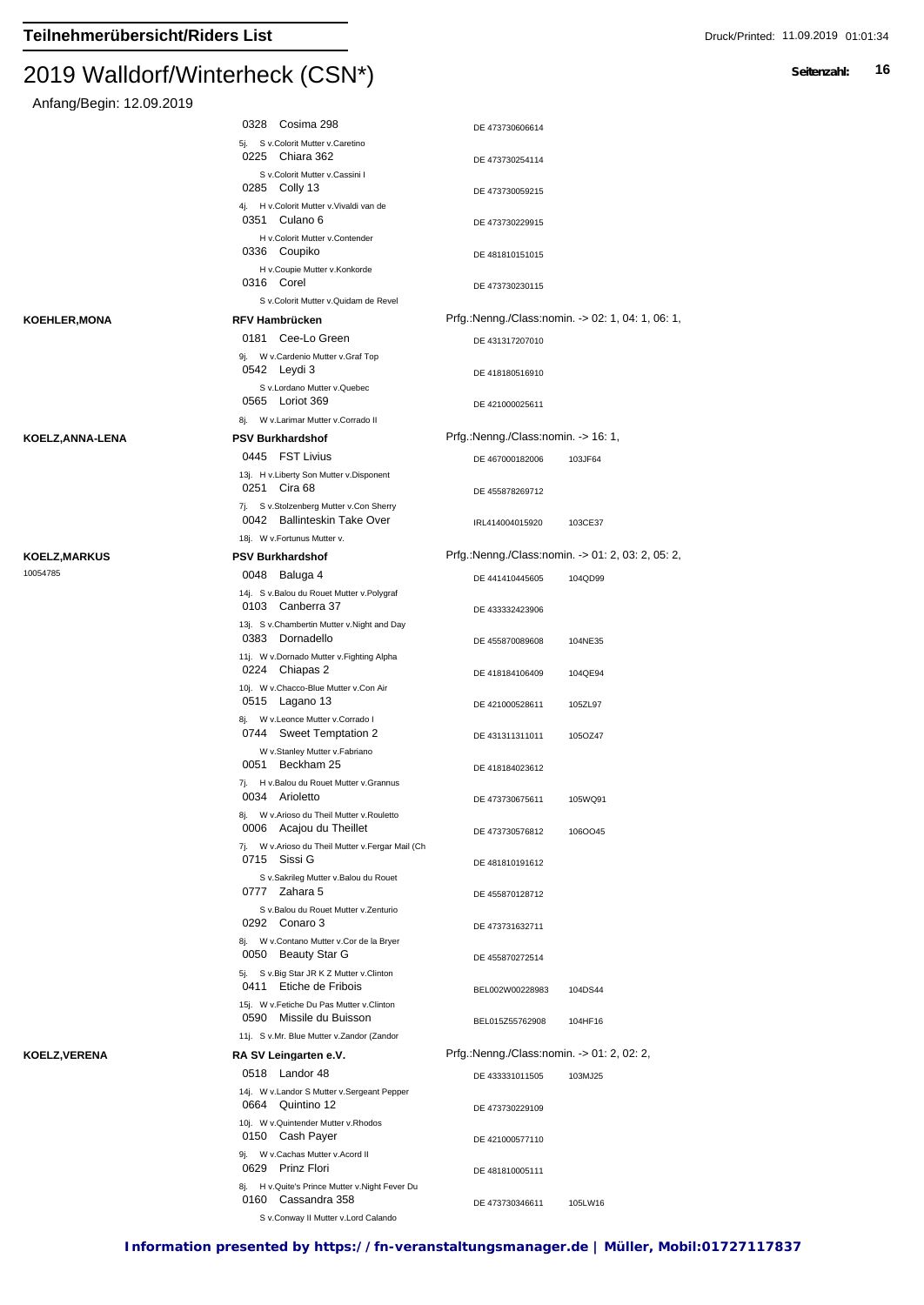#### $2019$  Walldon Winterheck (CSN $\gamma$ )

Anfang/Begin: 12.09.2019

|                                   | 0072 Caballero 119                                                    | DE 421000560213                            |                                                          |
|-----------------------------------|-----------------------------------------------------------------------|--------------------------------------------|----------------------------------------------------------|
|                                   | 6j. W v.Casall Mutter v.Cassini I<br>0701 Schlauberger                | DE 431315100213                            |                                                          |
|                                   | W v.Stolzenberg Mutter v.Libero<br>0635 Qualina N                     | DE 431316958212                            |                                                          |
|                                   | 7j. S v.Quality Time (N Mutter v.Caletto I<br>0536 Leo Lausemaus 5    | DE 455870104414                            |                                                          |
|                                   | 5j. W v.Lahnstein Mutter v.Lavall I<br>0731 Stakko-Sie H              | DE 431316840314                            |                                                          |
|                                   | S v.Stakkato Mutter v.Celano<br>0709 Shiraz 46                        | DE 433332021114                            |                                                          |
|                                   | H v.Semper Fi Mutter v.Granulit<br>0756 Valverde WD                   | DE 473730601714                            |                                                          |
|                                   | W v.Valentino Mutter v.Hamlet<br>0467 Guinnes 27                      | NLD008110070511                            |                                                          |
|                                   | 8j. W v.Glasgow van't M Mutter v.Hors la Loi II                       |                                            |                                                          |
| KOHLER,JULIA                      | <b>RV Eppelheim</b>                                                   |                                            | Prfg.:Nenng./Class:nomin. -> 03: 1, 04: 1, 05: 1, 06: 1, |
|                                   | 0088 Callas T<br>10j. S v.Corofino II Mutter v.Sandro                 | DE 473730004909                            | 105BH11                                                  |
|                                   | 0086 Call me Pumba<br>4j. H v.Crumble Mutter v.Cleverboy              | DE 433330808415                            |                                                          |
|                                   | 0455 Gestri<br>8j. W v. Alicante HBC Mutter v. Kroongraaf             | NLD003201107735                            | 105LN74                                                  |
| KOLB,EMMA                         | <b>RV Eppelheim</b>                                                   | Prfg.:Nenng./Class:nomin. -> 10: 1, 11: 1, |                                                          |
|                                   | 0497 Jolie 50                                                         | DE 418180114410                            | 105CN99                                                  |
|                                   | 9j. S v. Joliot Mutter v. Landadel                                    |                                            |                                                          |
|                                   | <b>RFV Dornheim</b>                                                   |                                            | Prfg.:Nenng./Class:nomin. -> 04: 2, 06: 1, 12: 1, 15: 2, |
| KOLCZYNSKI,SANDRA VON<br>10179841 |                                                                       |                                            |                                                          |
|                                   | 0423 Fee L<br>15j. S v.Feuerwerk Mutter v.Aldatus<br>0581 Marielle 13 | DE 433330441104                            | 104MU70                                                  |
|                                   | 9j. S v.Cassini I Mutter v.Zeus (Nurzeus)<br>0211 Charming 31         | DE 421000558710                            |                                                          |
|                                   | 6j. H v.Cayado Mutter v.Calido I<br>0441 For Univers                  | DE 421000504413                            |                                                          |
|                                   | 7j. H v.For Pleasure Mutter v.Calmiro<br>0480 Hermine la Habana       | DE 418182514812                            |                                                          |
|                                   | 5j. S v.Hermes de Lux Mutter v.Carpaccio<br>0600 Napoli van Overis    | DE 451510154714<br>BEL015Z55652211         |                                                          |
|                                   | 8j. S v.Nonstop Mutter v.Sable Rose (Cal<br>0386 Drops van Overis Z   | BEL015Z55801312                            | 106ES36                                                  |
|                                   | 7j. H v.Darco Mutter v.Ahorn<br>0503 Kjandor van Overis               | BEL015Z55787912                            |                                                          |
|                                   | W v.Kannan Mutter v.Darco<br>0033 Ariane van Overis Z                 | BEL015Z55702313                            | 106OK93                                                  |
|                                   | 6j. S v.Arko Mutter v.Diamant de Semi<br>0378 Diva van Overis Z       | BEL015Z55770313                            | 106OK87                                                  |
|                                   | S v.Darco Mutter v.Cento<br>0757 Vanity van Overis                    | BEL015Z55773315                            |                                                          |
|                                   | 4j. S v. Vigo D'Arsouill Mutter v. Tauber van het                     |                                            |                                                          |
| KOPPENSTEIN-VINCON, GABRIELE      | <b>RV Oberderdingen</b>                                               | Prfg.:Nenng./Class:nomin. -> 07: 1,        |                                                          |
|                                   | 0011 Aladin K<br>19j. W v. Araconit Mutter v. Angelo Z                | DE 473730395200                            |                                                          |
|                                   | 0453 Gerlos 6<br>9j. S v. Gaillard de la Mutter v. Sandro             | NLD008100215210                            |                                                          |
|                                   |                                                                       | Prfg.:Nenng./Class:nomin. -> 04: 1, 05: 1, |                                                          |
| KRACKL,KIM                        | RFV Weisenheim am Sand e.V.                                           |                                            |                                                          |
|                                   | 0790 Igor 248                                                         | BEL002W00267745                            |                                                          |
|                                   | 11j. W v.Pommeau du Heup Mutter v.Azur de Paulstr                     |                                            |                                                          |
| <b>KRAUSS,EDMUND</b>              | <b>PZRRV Heddesheim</b>                                               | Prfg.:Nenng./Class:nomin. -> 11: 2,        |                                                          |
| 10197625                          | 0142 Carthoki                                                         | DE 441411516305                            | 104PR98                                                  |
|                                   | 14j. W v.Contini Mutter v.Monsieur AA                                 |                                            |                                                          |
|                                   | 0686 Rubinello 4                                                      | DE 437000001404                            | 104HM76                                                  |
|                                   | 15j. W v.Rudelsburg Mutter v.Damour                                   |                                            |                                                          |
| KRAUSS,MAXIMILIAN                 | RFV Groß-Zimmern 1949 e.V.                                            |                                            | Prfg.:Nenng./Class:nomin. -> 01: 2, 03: 2, 05: 2, 06: 3, |
|                                   | 0197 Chalero                                                          | DE 418180028306                            |                                                          |
|                                   | 13j. W v.Chalet Mutter v.Raphael                                      |                                            |                                                          |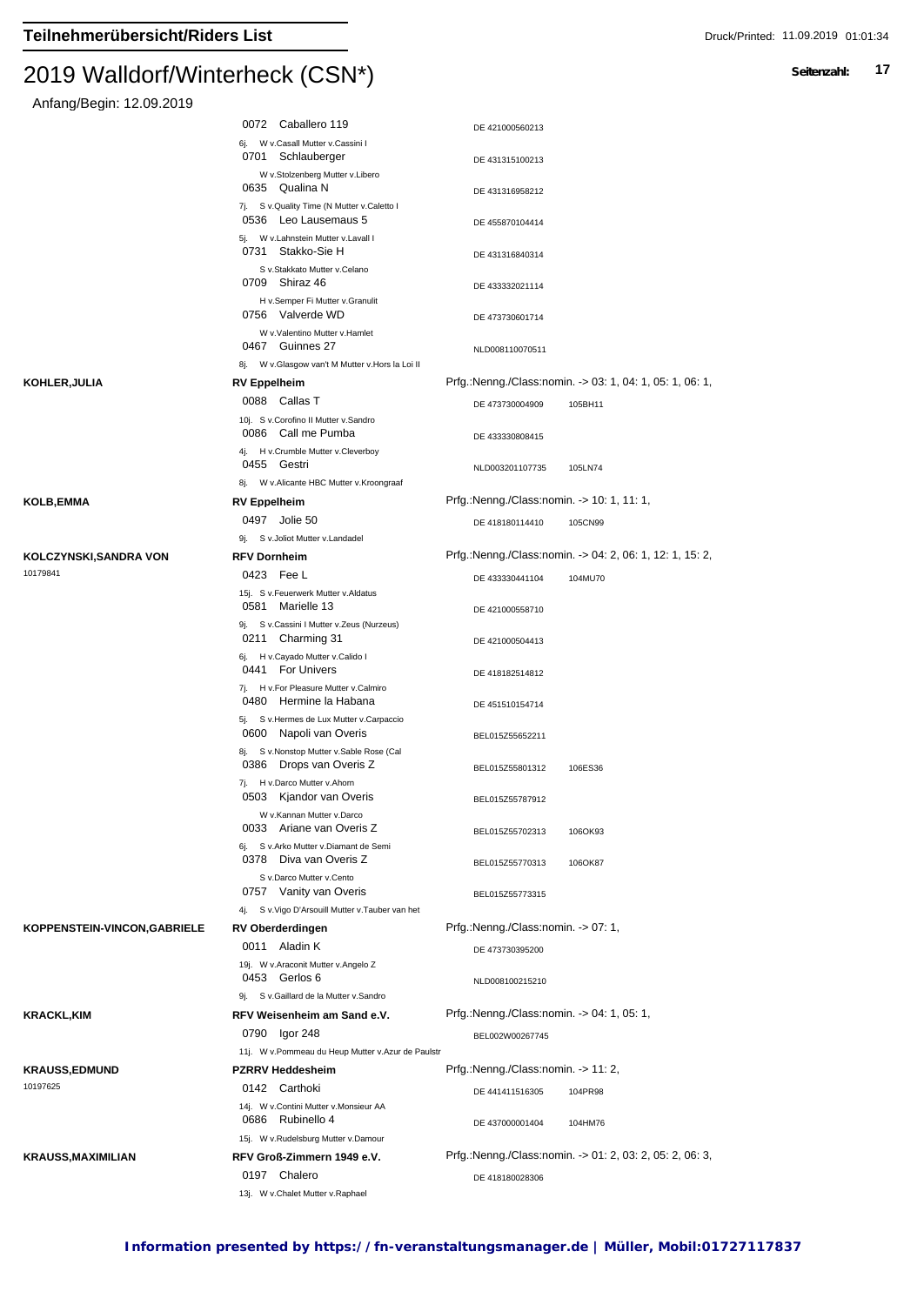| Anfang/Begin: 12.09.2019 |  |
|--------------------------|--|
|                          |  |

|                            | 0307 Contico 3                                                         | DE 418180509506                                          |
|----------------------------|------------------------------------------------------------------------|----------------------------------------------------------|
|                            | 13j. W v.Contifax I Mutter v.Ico<br>0117 Caramello 17                  |                                                          |
|                            | W v.Canto Mutter v.Capitol I                                           | DE 421000119006                                          |
|                            | 0672 Qunoh<br>10j. W v. Quintender Mutter v. Landadel                  | DE 431316838209                                          |
|                            | 0583 Marty MacFly 2                                                    | DE 421000556509                                          |
|                            | W v.Larimar Mutter v.Cassini II<br>0391 Easy Fips                      | DE 431619859909                                          |
|                            | W v.Embassy II Mutter v.Corelli<br>0618 Peaches GE                     | DE 455670047612                                          |
|                            | 7j. S v. Quick Amour GE Mutter v. Balou du Rouet<br>0045 Baloue's Girl |                                                          |
|                            | S v.Balou du Rouet Mutter v.Lord Kemm                                  | DE 427270263312                                          |
|                            | 0401 Elysann<br>5j. S v.Eldorado de Hus Mutter v.Stakkato Gold         | DE 418182503014                                          |
|                            | 0396 Elaiza 4                                                          | DE 431316799010                                          |
|                            | 9j. S v.Embassy II Mutter v.Lord Kemm                                  |                                                          |
| KREHER,HARALD              | RV Bad Dürkheim e.V.                                                   | Prfg.:Nenng./Class:nomin. -> 02: 1, 04: 1, 05: 1,        |
|                            | 0781 Zentos 3                                                          | DE 418180409108                                          |
|                            | 11j. W v.Zento (NLD) Mutter v.Silvio I                                 |                                                          |
| <b>KREUZWIESER,MANFRED</b> | RSG Engelberth e.V.                                                    | Prfg.:Nenng./Class:nomin. -> 07: 1, 11: 2,               |
|                            | 0028 Antonius 63                                                       | DE 473730817005                                          |
|                            | 14j. W v.Araconit Mutter v.Cento<br>0222 Chez Nous 7                   | DE 473730868603                                          |
|                            | 16j. H v.Calmaro Mutter v.Val des Pres xx<br>0674 Rabea 89             | DE 473730868403                                          |
|                            | S v.Ravasz Roka Mutter v.Pakt                                          |                                                          |
|                            | 0400 Elias 84                                                          | DE 473732028806                                          |
|                            | 13j. W v.unbekannt Mutter v. Ravasz Roka                               |                                                          |
| <b>KROEHNERT,VERENA</b>    | <b>RC Schwabenheimer-Hof</b>                                           | Prfg.:Nenng./Class:nomin. -> 08: 1, 09: 1,               |
|                            | 0156 Casino Caramello                                                  | DE 481810285410                                          |
|                            | 9j. H v.Casino Mutter v.Quinto de B                                    |                                                          |
| <b>KUDLEK,KIRSTEN</b>      | TG Birkighöfe Eppelheim                                                | Prfg.:Nenng./Class:nomin. -> 06: 1, 07: 1, 08: 1,        |
|                            |                                                                        |                                                          |
|                            | 0458 Golden Wind                                                       | DE 418180216203<br>103YU54                               |
|                            | 16j. H v. Gwalarn Ar Park Mutter v. Urcos du Defey<br>0529 Lawrencium  | DE 421000555109                                          |
|                            | 10j. H v.Latouro Mutter v.Capitol II<br>0389 Dysprosium                | 105SO81<br>DE 418180011110                               |
|                            | 9j. W v.Diarado Mutter v.Capriccio<br>0007 Acolito's Ass               | DE 431316573509                                          |
|                            | 10j. W v.Acolito Mutter v.Salieri<br>0380 Doloris S 12                 | DE 433330446510<br>105MX50                               |
|                            | 9j. S v.Diarado Mutter v.I Love You                                    |                                                          |
|                            | 0732 Stako T<br>W v.Stakkato Mutter v.Calypso II                       | DE 431318804710                                          |
|                            | 0402 Emilia 52                                                         | DE 451510250410                                          |
|                            | S v.N.N. Mutter v.San Giorgio                                          |                                                          |
| <b>KUEBLER,NINJA</b>       | <b>RC Hoher Odenwald Waldbrunn</b>                                     | Prfg.:Nenng./Class:nomin. -> 01: 1, 02: 1, 04: 1,        |
| 10058417                   | 0696 Sansybar                                                          | DE 451510222006                                          |
|                            | 13j. W v.Stakkato Gold Mutter v.Sir Oldenburg                          |                                                          |
| KUNZMANN,FRANK             | <b>RV Oberderdingen</b>                                                | Prfg.:Nenng./Class:nomin. -> 13: 1,                      |
| 10022115                   | 0424 Felipe 29                                                         | DE 473730100115                                          |
|                            | 4j. W v. Fürstenball Mutter v. Scolari                                 |                                                          |
| <b>KURZ,CHRISTOPHER</b>    | RFV Sinsheim e.V.                                                      | Prfg.:Nenng./Class:nomin. -> 03: 1, 05: 2, 06: 3, 07: 2, |
| 10063266                   | 0164 Castell 13                                                        | DE 431311609407<br>105IB60                               |
|                            | 12j. W v.Cassini II Mutter v.Raphael<br>0302 Constantin K              | DE 418181521009<br>105ID62                               |
|                            | 10j. W v.Cody I Mutter v.Calando I<br>0248 Cinnamon Star K             |                                                          |
|                            |                                                                        | DE 418180049612<br>106NI67                               |
|                            | 7j. W v.Clarimo Mutter v.Calando I                                     |                                                          |
|                            | 0344 Crazy Casey K                                                     | DE 418180113313                                          |
|                            | 6j. S v.Cascadello I Mutter v.Calando I<br>0472 Harvey 67              | NLD003201208677                                          |
| LACHENMAIER,JESSICA SOPHIE | 7j. W v.Spartacus Mutter v.Caretino<br>PSF Remshalden-Buoch            | Prfg.:Nenng./Class:nomin. -> 16: 1,                      |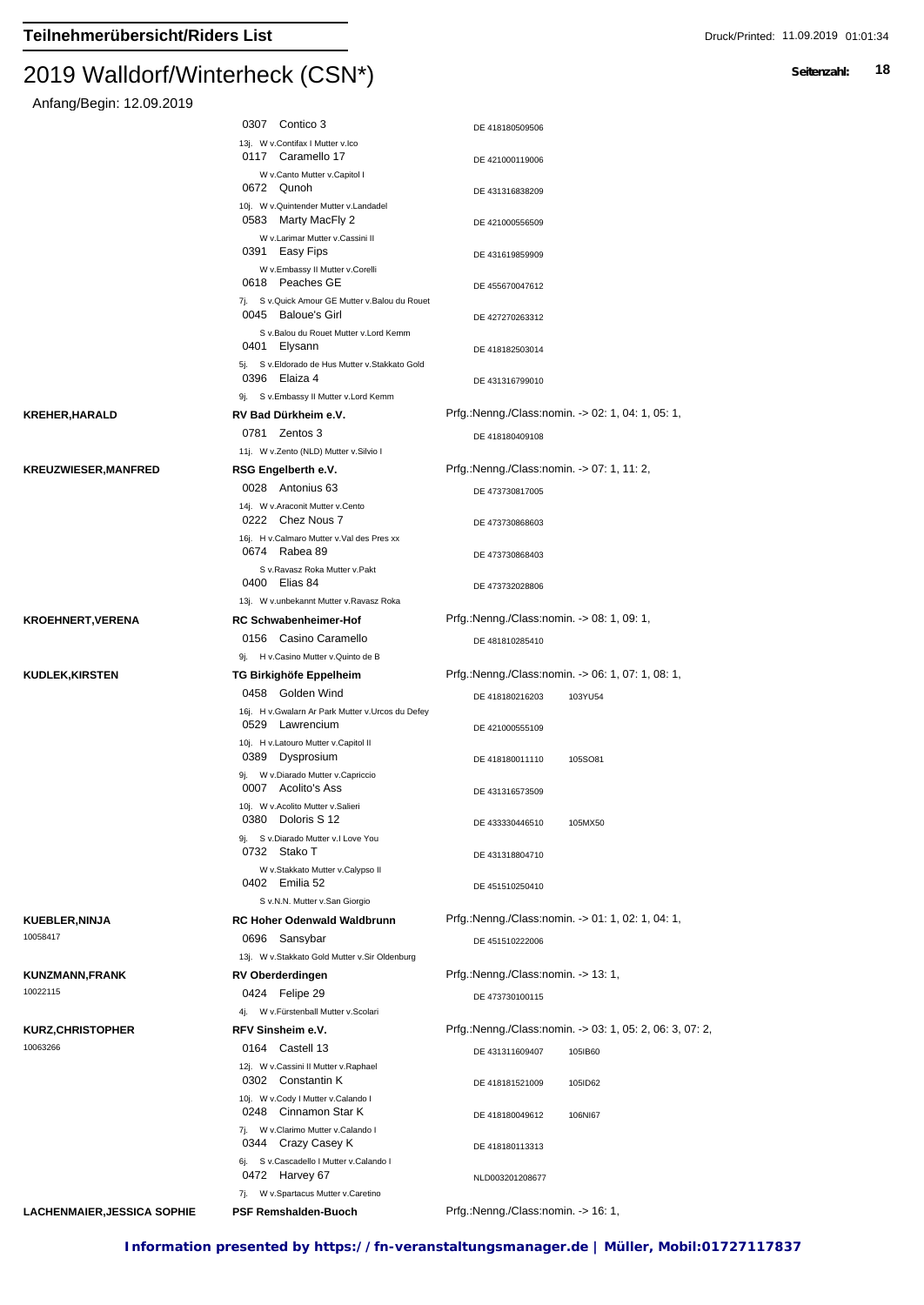| Anfang/Begin: 12.09.2019                 |                                                                                        |                                                                                  |
|------------------------------------------|----------------------------------------------------------------------------------------|----------------------------------------------------------------------------------|
|                                          | 0078 Caitlin 4                                                                         | DE 421000038108                                                                  |
|                                          | 11j. S v.Cebelio Mutter v.Contender<br>0435 Flipper Boy                                | 104PY00<br>DE 481811158008                                                       |
|                                          | W v.Flipper D'Elle Mutter v.Kolibri<br>0121 Carema 2                                   | BEL015Z55755010                                                                  |
|                                          | 9j. S v.Cero I Mutter v.Latouro                                                        |                                                                                  |
| <b>LAHM,CARSTEN</b>                      | <b>RV Mannheim</b>                                                                     | Prfg.:Nenng./Class:nomin. -> 02: 1, 04: 1, 05: 1, 06: 1, 07: 1, 14: 1, 15:<br>1, |
|                                          | 0771 Wildbiene 4                                                                       | DE 418181781306                                                                  |
|                                          | 13j. S v.Abke Mutter v.Weinberg<br>0342 Crawford 8                                     |                                                                                  |
|                                          | 6j. S v.Conthargos Mutter v.Glorieux                                                   | DE 433330393313                                                                  |
| <b>LAMBERTH, CHRISTOPH</b>               | <b>RFV Viernheim</b>                                                                   | Prfg.:Nenng./Class:nomin. -> 12: 2,                                              |
| 10100765                                 | 0457 Giola 3                                                                           | DE 421000117314                                                                  |
|                                          | 5j. S v.Riscal Mutter v.Cesano II<br>0053 Bella Ciao 7                                 | DE 418180078014                                                                  |
|                                          | S v.Balou du Rouet Mutter v.Feuerwerk                                                  |                                                                                  |
| LANDMESSER, MARCEL                       | RFV Kämpfelbachtal                                                                     | Prfg.:Nenng./Class:nomin. -> 08: 1,                                              |
|                                          | 0791 Forever Fashion                                                                   | DE 473730387411                                                                  |
|                                          | 08j. W v.For Fashion (An Mutter v.Alexis Z                                             |                                                                                  |
| <b>LAUER, NIKOLAS</b><br>10054145        | <b>RV Schutterwald</b>                                                                 | Prfg.:Nenng./Class:nomin. -> 05: 1,                                              |
|                                          | 0039 Baden Classic<br>10j. S v.Cassiano Mutter v.Corleone<br>0454 Germania von ZG Joos | DE 421000559609<br>105ND89                                                       |
|                                          | 5j. S v.Loran Mutter v.Candillo                                                        | DE 421000534414                                                                  |
|                                          | 0485 Hulabalu Fortuna<br>6j. H v.Bubalu VDL Mutter v.Caruso                            | NLD003201308108                                                                  |
| <b>LEHRICH, MARTINA</b>                  | <b>RG Hammberger Hof</b>                                                               | Prfg.:Nenng./Class:nomin. -> 09: 1, 11: 1,                                       |
|                                          | 0298 Connection 21                                                                     | DE 418180010405                                                                  |
|                                          | 14j. H v.Cellini Mutter v.Lavall I<br>0612 Only You D                                  | DE 481810219612                                                                  |
|                                          | 7j. S v.Ciacomo Mutter v.Luberon                                                       |                                                                                  |
| LEITOLF, JANA-KATRIN                     | <b>RV Reichenbach-Hochdorf</b>                                                         | Prfg.:Nenng./Class:nomin. -> 09: 1, 16: 1,                                       |
|                                          | 0786 Quinn 25                                                                          | DE 421000543609                                                                  |
|                                          | 10j. W v. Quidam de Revel Mutter v. Capitol I<br>0026 Antolin 2                        | DE 473730713410                                                                  |
| <b>LOEB,ERIK</b>                         | 9j. W v. Acordelli Mutter v. Fabriano<br><b>RSpG Waldenserhof O-Ramstadt</b>           | Prfg.:Nenng./Class:nomin. -> 06: 1,                                              |
|                                          | 0737 Stolzengold                                                                       | DE 431317406208                                                                  |
|                                          | 11j. W v.Stolzenberg Mutter v.Classiker                                                |                                                                                  |
| <b>LOES,MAREN</b>                        | <b>RV Kraichtal</b>                                                                    | Prfg.:Nenng./Class:nomin. -> 11: 1,                                              |
|                                          | 0628 Pretty Boy 28<br>13j. H v. Pilotus Mutter v. Salinator<br>0758 Vegas de Lusse     | DE 410100094906<br>FRA00109197923G                                               |
|                                          | 10j. W v. Quat'Sous Mutter v. Grand Veneur                                             |                                                                                  |
| <b>LOEW,KRISTINA</b>                     | TG Birkighöfe Eppelheim                                                                | Prfg.:Nenng./Class:nomin. -> 05: 1, 06: 1, 07: 1,                                |
|                                          | 0513 Ladychecker                                                                       | DE 421000607909                                                                  |
|                                          | 10j. W v.Lord Z Mutter v.Corrado I                                                     |                                                                                  |
| <b>LORENZ,LISA</b><br>10067675           | TG Birkighöfe Eppelheim                                                                | Prfg.:Nenng./Class:nomin. -> 02: 1, 04: 1, 05: 1, 06: 1,                         |
|                                          | 0337 Courage of Sollust B<br>15j. W v.Cassini I Mutter v.Silvester                     | DE 421000281204<br>103IL75                                                       |
| <b>LOSER,HEIKE</b>                       | PSG Winterheck-Walldorf e.V.                                                           | Prfg.:Nenng./Class:nomin. -> 06: 1, 07: 1, 08: 2, 09: 2, 12: 1,                  |
|                                          | 0327 Cosima 200                                                                        | DE 441410549004<br>103RI78                                                       |
|                                          | 15j. S v.Cornet Obolensk Mutter v.Frühlingsball<br>0136 Carrigane La Guapa             | DE 443433795403                                                                  |
|                                          | 16j. S v.Carrigane Lauro Mutter v.Dashing Blade x                                      |                                                                                  |
|                                          | 0025 Antares 228<br>12j. W v.Argentinus Mutter v.Rico                                  | DE 473730747807                                                                  |
|                                          | 0626 Piturinha                                                                         | DE 433330759814                                                                  |
|                                          | 5j. S v.Casiro I Mutter v.Feuerwerk                                                    |                                                                                  |
| <b>LYNCKER-KRIESEL,KATJA</b><br>10198572 | PSG Winterheck-Walldorf e.V.<br>0135 Caroline 104                                      | Prfg.:Nenng./Class:nomin. -> 10: 1, 11: 1,                                       |
|                                          |                                                                                        | DE 431316831511<br>105KB30                                                       |
|                                          | 8j. Sv.Contendros Mutter v.Landadel                                                    |                                                                                  |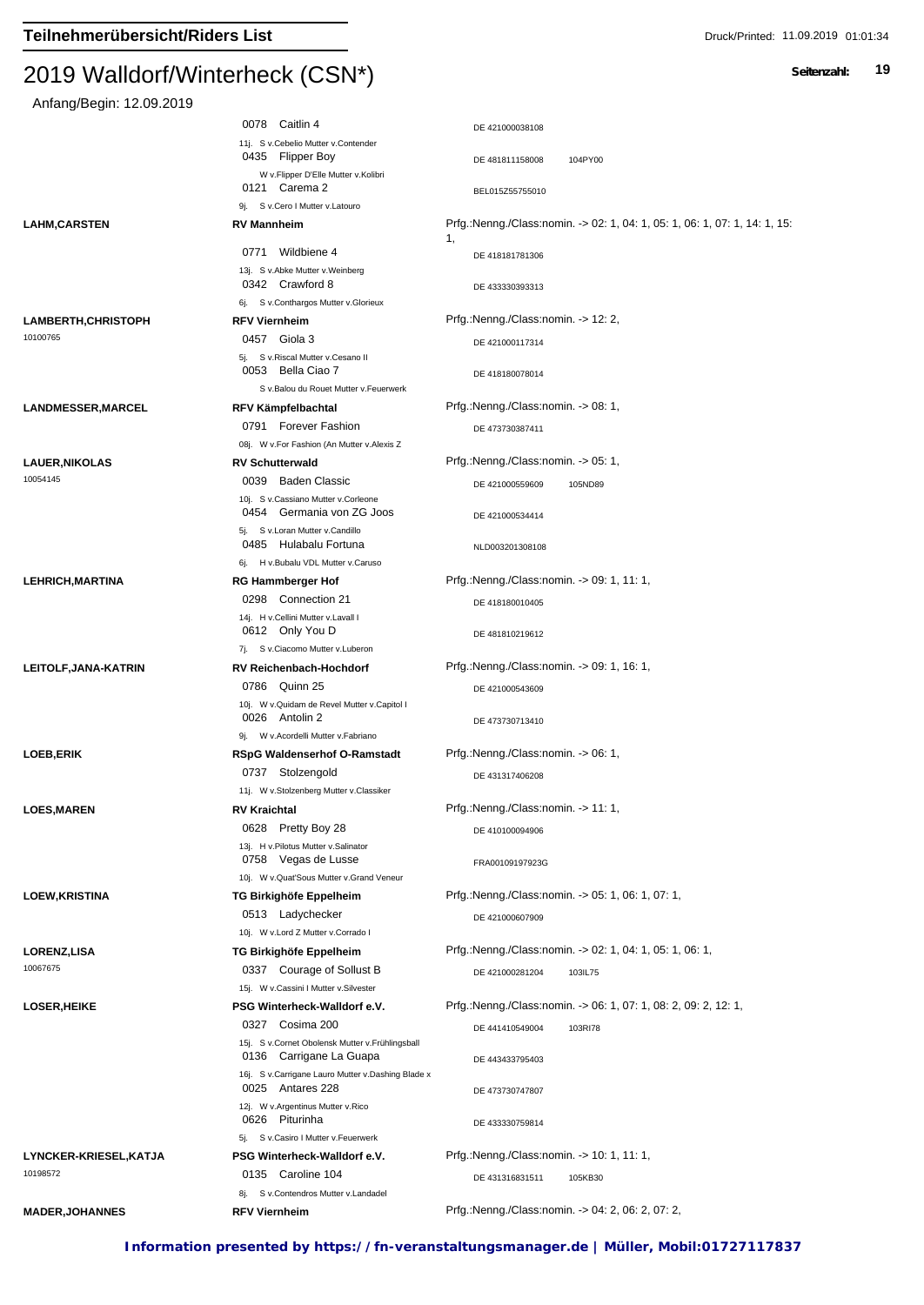#### $2013$  Walldon Vinterheck (CSN<sup>\*</sup>)

Anfang/Begin: 12.09.2019

| 10079515                 | 0543 Liedy                                                                                                        | DE 481810239705<br>104NG52                               |
|--------------------------|-------------------------------------------------------------------------------------------------------------------|----------------------------------------------------------|
|                          | 14j. W v.Lord Z Mutter v.Lord Inci Pit<br>0180 Cecile 20                                                          | DE 418181568807<br>103SX63                               |
|                          | 12j. S v.Continio Mutter v.Concorde<br>0577 Lutz Löwenherz                                                        | DE 421000037608<br>104BP19                               |
|                          | 11j. W v.Lancer II Mutter v.Candillo<br>0381 Don de Semilly                                                       | DE 441411543211<br>106DS77                               |
|                          | 8j. W v.Diamant de Semi Mutter v.Corrado I<br>0102 Can-Tucky<br>W v.Canstakko Mutter v.Libero                     | DE 431315118411<br>105LF28                               |
|                          | 0310<br>Cooler Curt<br>9j.                                                                                        | DE 431315107710<br>105LE42                               |
|                          | 0403 Emilion Fonroque<br>7j. W v. Eldorado van de Mutter v. Cruising                                              | DE 441411018812<br>106LG15                               |
|                          | 0079 Caja 35                                                                                                      | DE 421000030812<br>105NI57                               |
|                          | S v.Clarimo Mutter v.Coriano<br>0297 Conjack 2                                                                    | DE 431310550212<br>106GN62                               |
|                          | W v.Check In Mutter v.Sir Shutterfly<br>0144 Cartwright 4                                                         | DE 431310362213<br>106HH84                               |
|                          | 6j. W v.Cador Mutter v.Quaid I<br>0097 Campari 274                                                                | BEL015Z55695907<br>104GN55                               |
|                          | 12j. H v.Corland (DK: Co Mutter v.Camouflage<br>0488 Ice Breaker 3<br>6i. W v. Action-Breaker Mutter v. Namelus R | NLD003201305868                                          |
| <b>MADER,JULE</b>        | <b>RFV Engstingen</b>                                                                                             | Prfg.:Nenng./Class:nomin. -> 16: 1,                      |
|                          | 0773 Winnimay III                                                                                                 | DE 455870318308<br>104TS99                               |
|                          | 11j. S v.Simonetti Mutter v.Coriograf B                                                                           |                                                          |
| MAHNKE,HANNA             | <b>RFV Viernheim</b>                                                                                              | Prfg.:Nenng./Class:nomin. -> 08: 1, 09: 1,               |
| 10090399                 | 0464 Gräfin Stakkata                                                                                              | DE 431311600812                                          |
|                          | 7j. S v.Graf Top Mutter v.Stakkato                                                                                |                                                          |
| <b>MAI,SABINE</b>        | <b>PF Malsch</b>                                                                                                  | Prfg.:Nenng./Class:nomin. -> 07: 2,                      |
| 10141791                 | 0650<br>Quillina<br>12j. S v.Quite Capitol Mutter v.Aloube Z<br>0017 Amadea 21                                    | DE 421000028407<br>105GU58<br>DE 443436330212<br>106MB91 |
|                          | 7j. S v.Arko Mutter v.Arpeggio                                                                                    |                                                          |
| <b>MAIER,ISABEL</b>      | <b>RV Eppelheim</b>                                                                                               | Prfg.:Nenng./Class:nomin. -> 11: 1,                      |
|                          | 0153 Casilla 6                                                                                                    | DE 451510000810                                          |
|                          | 9j. S v.Casillas Mutter v.Cento                                                                                   |                                                          |
| <b>MANNSPERGER,MAREN</b> | RV Eppingen e.V.                                                                                                  | Prfg.:Nenng./Class:nomin. -> 10: 1,                      |
|                          | 0206 Charisma M                                                                                                   | DE 473730288606                                          |
|                          | 13j. S v.Candillo Mutter v.Fernando<br>0322 Corofina M                                                            | DE 473730607907                                          |
|                          | 12j. S v.Candillo Mutter v.Rubinstein I<br>0171<br>Catoki's Golden Eye B<br>10j. S v.Catoki Mutter v.Grand Canyon | DE 473731895709                                          |
|                          | 0163 Castana M                                                                                                    | DE 473730229111                                          |
|                          | 8j. S v.Carrico Mutter v.Castello<br>0092 Cambridge M 2<br>W v.Cerdic Mutter v.Rubinstein I                       | DE 473730228911                                          |
|                          | 0261<br>Clavisto M<br>7j. W v.Ciacomo Mutter v.Castello                                                           | DE 473730251012                                          |
|                          | 0347 Cristallo's Flying Dream M<br>6j. S v.Cristallo II Mutter v.Castello                                         | DE 473730138913                                          |
| MARKHEISER,CHRISTINA     | <b>RFV Hilsbach</b>                                                                                               | Prfg.:Nenng./Class:nomin. -> 08: 1, 09: 1,               |
|                          | 0152 Casiano 3                                                                                                    | DE 473731083006                                          |
|                          | 13j. W v.Candillo Mutter v.Rubinstein I                                                                           |                                                          |
| <b>MARKHEISER,KLAUS</b>  | RV Eppingen e.V.                                                                                                  | Prfg.:Nenng./Class:nomin. -> 10: 1,                      |
|                          | 0206 Charisma M                                                                                                   | DE 473730288606                                          |
|                          | 13j. S v.Candillo Mutter v.Fernando<br>0322 Corofina M                                                            | DE 473730607907                                          |
|                          | 12j. S v.Candillo Mutter v.Rubinstein I<br>0171 Catoki's Golden Eye B                                             | DE 473731895709                                          |
|                          | 10j. S v.Catoki Mutter v.Grand Canyon<br>0163 Castana M                                                           | DE 473730229111                                          |

8j. S v.Carrico Mutter v.Castello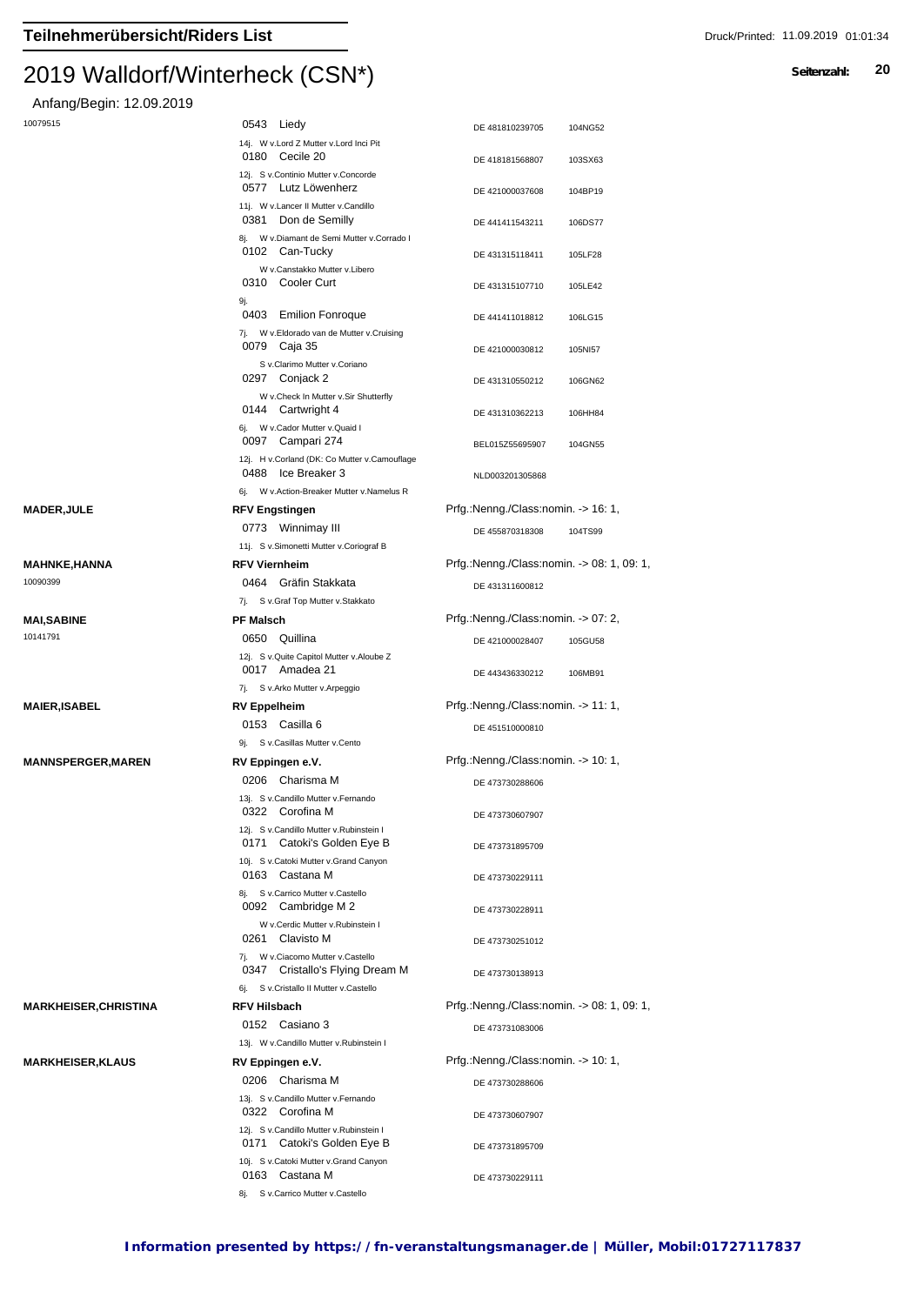| Anfang/Begin: 12.09.2019      |                                                                                  |                                                                 |
|-------------------------------|----------------------------------------------------------------------------------|-----------------------------------------------------------------|
|                               | 0092 Cambridge M 2                                                               | DE 473730228911                                                 |
|                               | 8j. W v.Cerdic Mutter v.Rubinstein I                                             |                                                                 |
|                               | Clavisto M<br>0261<br>7j. W v.Ciacomo Mutter v.Castello                          | DE 473730251012                                                 |
|                               | 0347 Cristallo's Flying Dream M                                                  | DE 473730138913                                                 |
|                               | 6j. S v.Cristallo II Mutter v.Castello                                           | Prfg.:Nenng./Class:nomin. -> 08: 1, 09: 1,                      |
| MARTELLANI,MICHELLE           | <b>RV Eppelheim</b><br>0671 Quitte 17                                            |                                                                 |
|                               | 11j. S v. Quite Capitol Mutter v. Asculep                                        | DE 456370303708                                                 |
| MATT,MONA                     | <b>RV Otigheim</b>                                                               | Prfg.:Nenng./Class:nomin. -> 07: 1,                             |
|                               | 0064 Bonita 462                                                                  | DE 421000089809                                                 |
|                               | 10j. S v.Claudio Mutter v.Colman<br>0745 Sweet Way de Boncourt                   | FRA00106206483X                                                 |
|                               | 13j. W v.Robin II Z Mutter v.Hidalgo de Riou                                     |                                                                 |
| <b>MAYER,DOMINIC</b>          | RFV Zeiskam e.V.                                                                 | Prfg.:Nenng./Class:nomin. -> 05: 1, 07: 1,                      |
| 10186564                      | 0517 Lando 348<br>11j. W v.Loran Mutter v.Candillo<br>0022 Anka 353              | DE 421000050608<br>105PB27                                      |
|                               | S v.Contender Mutter v.Quintero<br>0476 Hello Sweety                             | DE 421000504008<br>DE 421000138315                              |
|                               | 4j. S v.Le Noir Mutter v.Lightning                                               |                                                                 |
|                               | 0341 Cratos Kama<br>7j. W v.Calato Kama Mutter v.Cantanis                        | POL009640058112                                                 |
| <b>MAYR,ANN-SOPHIE</b>        | TG Birkighöfe Eppelheim                                                          | Prfg.:Nenng./Class:nomin. -> 10: 2,                             |
|                               | 0740 Sundance 81                                                                 | DE 433331018006                                                 |
|                               | 13j. W v.Sir Donnerhall Mutter v.Ravel                                           |                                                                 |
|                               | 0770 Wild West 2<br>W v.Wengelo's Nelso Mutter v.Saffian<br>0317 Corgino Ferrari | DE 487878363106                                                 |
|                               | 12j. W v.Corleone Mutter v.Gardo<br>0031 Aracortina                              | DE 451510244707                                                 |
|                               | S v.Araconit Mutter v.Welt As                                                    | DE 473730099607                                                 |
| MAYR,PATRIK                   | TG Birkighöfe Eppelheim                                                          | Prfg.:Nenng./Class:nomin. -> 13: 1,                             |
| 10166356                      | 0410 Estafedo                                                                    | DE 431316208514                                                 |
|                               | 5j. W v.Escudo I Mutter v.Orame                                                  |                                                                 |
| <b>MEMMER,ALINA</b>           | RRV Herxheim e.V.                                                                | Prfg.:Nenng./Class:nomin. -> 07: 1,                             |
|                               | 0119 Carballino<br>13j. W v.Cartani Mutter v.Lord Byron                          | DE 421000436306                                                 |
| MERZ,JULIA                    | RFV Oberhausen 1929                                                              | Prfg.:Nenng./Class:nomin. -> 10: 1, 11: 1,                      |
| 10195904                      | 0279<br>Coerdes                                                                  | DE 431316909409                                                 |
|                               | 10j. W v.Chalet Mutter v.Le Comte I<br>0779 Zeemeermin                           | NLD003200409348<br>105GJ10                                      |
|                               | 15j. S v.Celano Mutter v.Karlstad                                                | Prfg.:Nenng./Class:nomin. -> 03: 1, 05: 1, 06: 4, 07: 2,        |
| <b>MILTNER-RUPP,STEPHANIE</b> | RFPZV Dossenheim e.V.<br>0535 Lenox Louis 5                                      |                                                                 |
|                               | 14j. H v.Landos Mutter v.Alcatraz<br>0691 Sally W                                | DE 421000351605<br>DE 473730116307                              |
|                               | 12j. S v.Sir Oldenburg Mutter v.Andros                                           |                                                                 |
|                               | 0544 Lilly 602<br>10j. S v.Larimar Mutter v.Calato                               | DE 421000119309<br>1050074                                      |
|                               | 0621 Pia S                                                                       | DE 455878970710                                                 |
| <b>MITSCH,JOHANNES</b>        | 9j. S v.Colestus Mutter v.Claudio's Son<br>RA SV Leingarten e.V.                 | Prfg.:Nenng./Class:nomin. -> 01: 1, 02: 1, 04: 2, 06: 1, 07: 1, |
| 10108142                      | 0678 Rich Sunrise                                                                | DE 441411355806                                                 |
|                               | 13j. S v.Rüter Mutter v.Cento                                                    | 103UF62                                                         |
|                               | 0015 All in One 17                                                               | DE 421000191010                                                 |
|                               | 9j. W v.Aragorn Mutter v.Rheinsberg<br>0599 Naomy 15                             | DE 431313329212                                                 |
|                               | 7j. S v.Now Or Never M Mutter v.Cassus<br>0749 Uljanka K                         | DE 421000117014                                                 |
|                               | 5j. S v.Uriko (Clooney Mutter v.Contender<br>RFV Graben e.V.                     | Prfg.:Nenng./Class:nomin. -> 08: 2, 09: 2, 12: 1,               |
| <b>MOESCH,MARCO</b>           | 0023 Annabell 472                                                                |                                                                 |
|                               | 12j. S v.Baloubino B Mutter v.Allround                                           | DE 455870174107                                                 |
|                               |                                                                                  |                                                                 |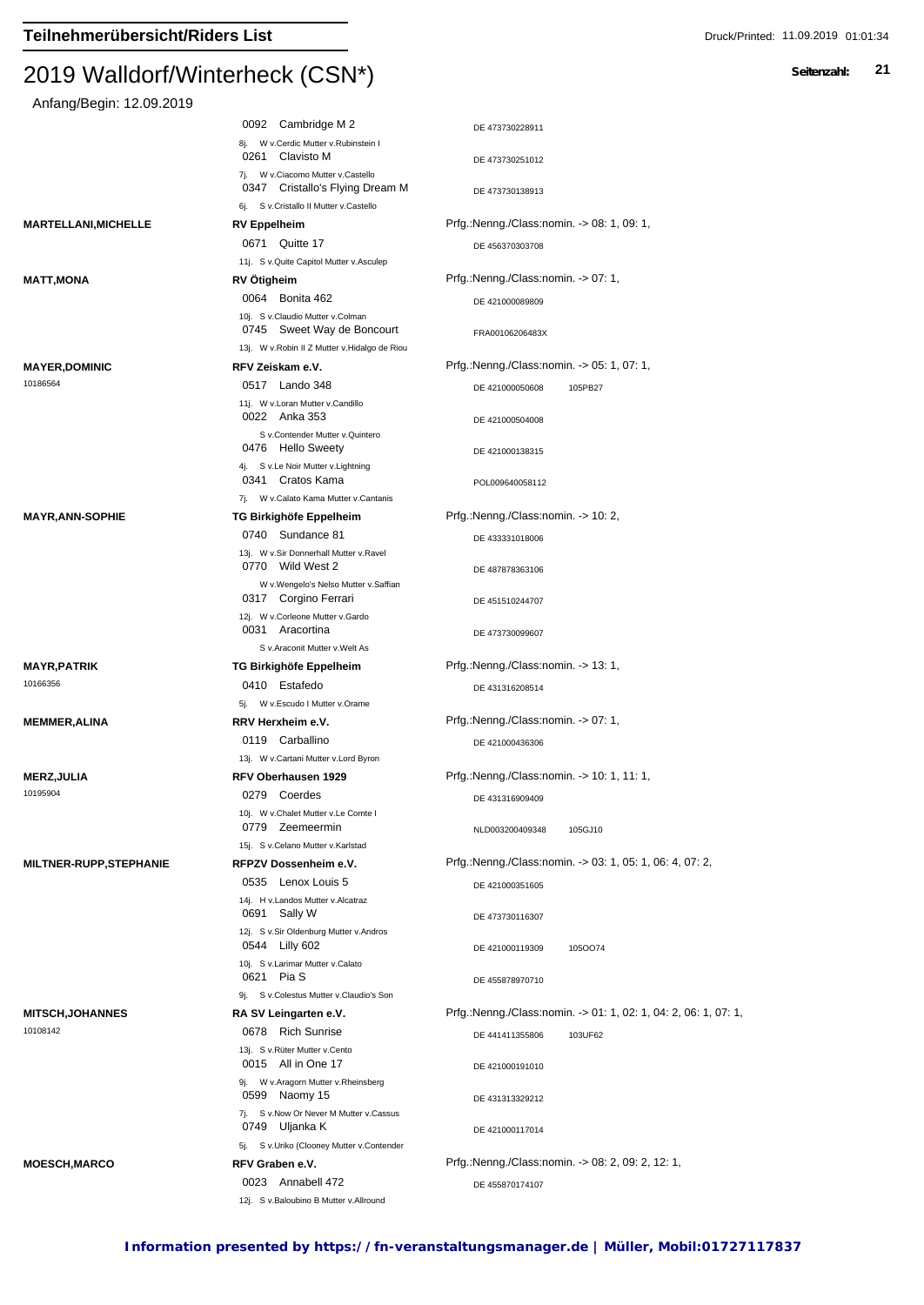| Anfang/Begin: 12.09.2019                |                                                                                  |                                                                                                |
|-----------------------------------------|----------------------------------------------------------------------------------|------------------------------------------------------------------------------------------------|
|                                         | 0616 Pauillac                                                                    | DE 431311912308                                                                                |
|                                         | 11j. S v.Perigueux Mutter v.Lincolm L<br>0723 Soraya 292                         | DE 473730509910                                                                                |
|                                         | 9j. S v.Clerus Mutter v.Latent<br>0741 Sunflower 44                              | DE 410100748813                                                                                |
|                                         | 6j. S v.Stolzenberg Mutter v.Larome<br>0532 Lee 41                               | SVN001404000034                                                                                |
|                                         | 15j. W v.Landherr Mutter v.Rancher I<br>0061 Black Prince 5                      | HUN001141330210                                                                                |
|                                         | 5j. W v. Hunor de Bognar Mutter v. Alcatraz                                      |                                                                                                |
| <b>MOSER, SONJA</b>                     | RG Bruchhäuserhof Sandhausen e                                                   | Prfg.:Nenng./Class:nomin. -> 08: 1, 09: 1,                                                     |
|                                         | 0230 Chilali                                                                     | DE 421000086907                                                                                |
|                                         | 12j. S v.Canto Mutter v.Carthago                                                 |                                                                                                |
| <b>MOSER-NOUJAIM, SARAH</b><br>10008862 | RG Bruchhäuserhof Sandhausen e                                                   | Prfg.:Nenng./Class:nomin. -> 01: 2, 02: 2, 03: 1, 04: 2, 05: 1, 06: 2, 07:<br>1, 12: 2, 14: 1, |
|                                         | 0514 Ladylover 6                                                                 | DE 433330361710<br>105IK81                                                                     |
|                                         | W v.Armitage Mutter v.Landadel<br>9j.<br>0146 Cascada 121                        | DE 421000185911<br>106GK81                                                                     |
|                                         | 8j. S v.Clarimo Mutter v.Canto<br>Elena 167<br>0399                              | DE 421000120312                                                                                |
|                                         | 7j. Sv.Larimar Mutter v.Cassini I<br>0357 Cynthia 53                             |                                                                                                |
|                                         | S v.Cellestial Mutter v.Lebus                                                    | DE 421000574012                                                                                |
|                                         | 0649 Quidam de Phénix<br>5j. W v. Quidam de Revel Mutter v. Cassini II           | DE 421000105214                                                                                |
|                                         | 0075 Caecily<br>6j. Sv.Conen Mutter v.Don Laurie I                               | DE 431310620513                                                                                |
|                                         | 0001 7 Star Stables Elton<br>10j. W v. Warrant Mutter v. Padinus                 | NLD003200909820                                                                                |
|                                         | 0448 Galactico Z                                                                 | IRL414004455887<br>104FN38                                                                     |
|                                         | 14j. W v.Lux Mutter v.Hallo<br>0002 7 Star Stables I'm Orange                    | NLD003201308366                                                                                |
|                                         |                                                                                  |                                                                                                |
|                                         | 6j. W v.Chacco-Blue Mutter v.Damiro                                              |                                                                                                |
| <b>MUEHLING, CARINA</b>                 | RV Eppingen e.V.                                                                 | Prfg.:Nenng./Class:nomin. -> 01: 1, 02: 1, 04: 1, 05: 1, 06: 1,                                |
|                                         | 0742 Sunny 789                                                                   | DE 473730779302                                                                                |
| <b>MUELLER, KATHRIN</b>                 | 17j. S v.Sir Oldenburg Mutter v.Fashion King<br><b>RSV Rheinhessen-Mitte e.V</b> | Prfg.:Nenng./Class:nomin. -> 01: 1, 02: 1, 04: 2, 05: 1, 07: 1, 12: 1, 14:                     |
| 10032561                                | Damarco<br>0361                                                                  | 1,<br>DE 451510150904<br>103DO50                                                               |
|                                         | 15j. H v.Darco Mutter v.Raphael<br>0689 Salento                                  | DE 431315408406<br>103VR75                                                                     |
|                                         | 13j. H v.Stakkato Mutter v.Zacharias<br>0563 Loredana D                          | DE 451510236906<br>103VR72                                                                     |
|                                         | S v.Lucky Boy D Mutter v.Alexis Z                                                |                                                                                                |
|                                         | 0044 Baloucor<br>6j. H v.Balou du Rouet Mutter v.Cardenio                        | DE 431310739513                                                                                |
|                                         | 0096 Camirez 3<br>5j. W v.Cascadello I Mutter v.Calato                           | DE 421000134414                                                                                |
|                                         | 0555 Little big man 42<br>H v.Lyjanero Mutter v.Cornet's Stern                   | DE 418180242514                                                                                |
|                                         | 0387 Dyanne                                                                      | NLD003200804420                                                                                |
|                                         | 11j. S v.Numero Uno Mutter v.Wisconsin                                           |                                                                                                |
| <b>MUELLER, NINA</b><br>10111559        | <b>RFV Viernheim</b>                                                             | Prfg.:Nenng./Class:nomin. -> 06: 2, 07: 2,                                                     |
|                                         | 0636 Quantana 17<br>10j. S v.Quicksilber Mutter v.Calido I<br>0746 Talina 22     | DE 431316860009                                                                                |
|                                         | 8j. S v. Toulouse Mutter v. Lord Z                                               | DE 433334011911                                                                                |
| <b>MUELLER, VIVIANE</b>                 | <b>RFV Wiesloch</b>                                                              | Prfg.:Nenng./Class:nomin. -> 11: 1,                                                            |
|                                         | 0546 Limerick 113                                                                | DE 431310158307                                                                                |
|                                         | 12j. W v. Light and Easy Mutter v. Akzent II                                     |                                                                                                |
| <b>NERPEL, KRISTIN</b>                  | RV Krebsgrund Sinsheim e.V.                                                      | Prfg.:Nenng./Class:nomin. -> 05: 1, 06: 1, 07: 2, 08: 1,                                       |
|                                         | 0512 Lady Gaga N<br>10j. S v.Landry Mutter v.Cento                               | DE 473730167309                                                                                |
|                                         | 0321 Cornet's Conny N<br>9j. S v.Cornet's Stern Mutter v.Argentinus              | DE 473730162910                                                                                |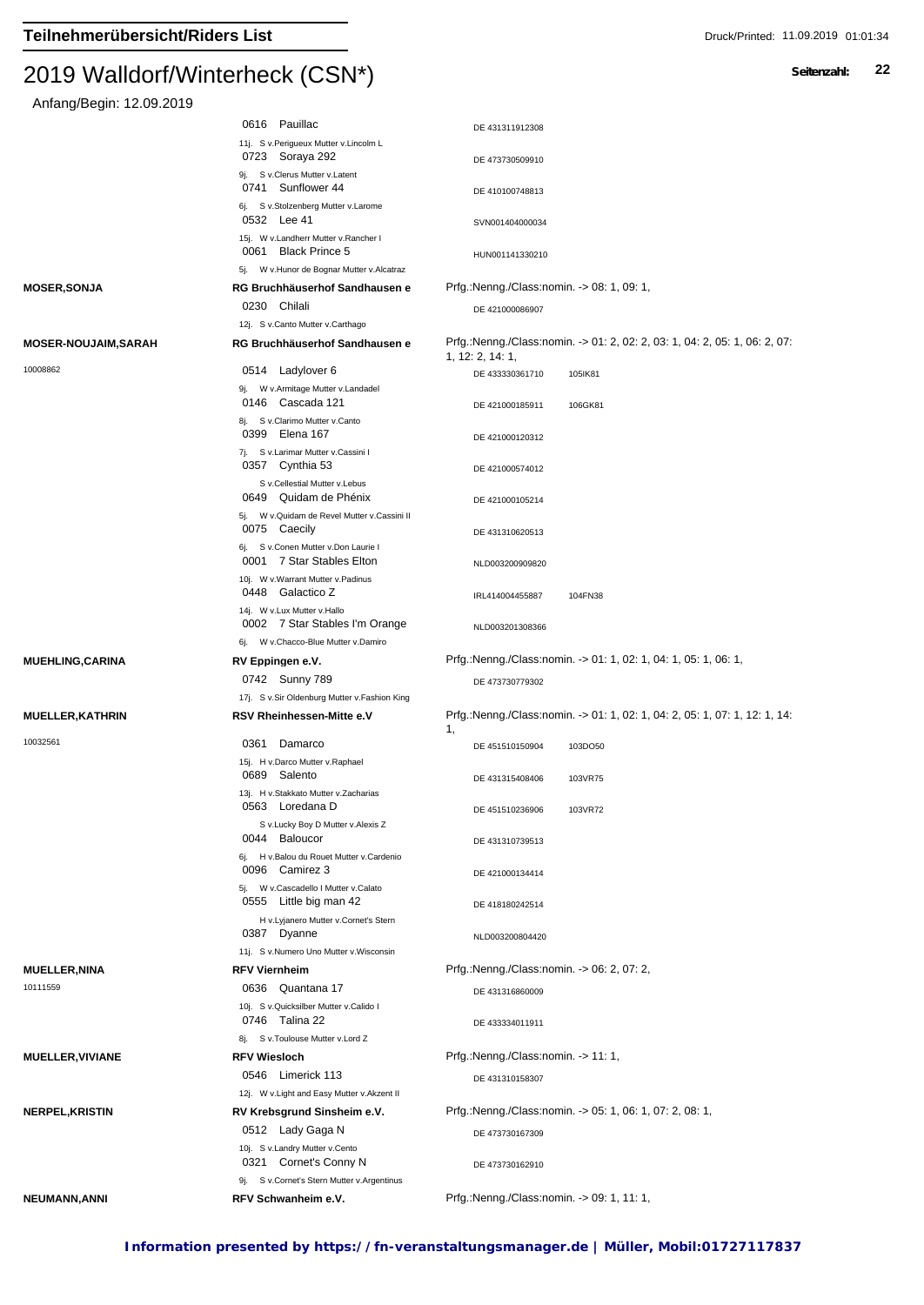| Anfang/Begin: 12.09.2019          |                                                                      |                                                                 |
|-----------------------------------|----------------------------------------------------------------------|-----------------------------------------------------------------|
|                                   | 0252 Ciriba B                                                        | DE 461610005804                                                 |
|                                   | 15j. S v.Cruise Missile Mutter v.Raminus<br>0349 Cruisino B          | DE 451510233106                                                 |
|                                   | 13j. H v.Cruise Missile Mutter v.Quel Bonheur                        |                                                                 |
| <b>OSSWALD,REBECCA</b>            | <b>RV Schutterwald</b>                                               | Prfg.:Nenng./Class:nomin. -> 09: 1, 16: 1,                      |
|                                   | 0392 Eaton 6<br>10j. W v.Ustinov Mutter v.Voltaire                   | NLD003200909014<br>105FQ02                                      |
| <b>OSTERMANN,TIM</b>              | <b>PF Saurach</b>                                                    | Prfg.:Nenng./Class:nomin. -> 05: 1, 07: 1,                      |
|                                   | 0660 Quintana 77<br>10j. S v. Quintender Mutter v. Drosselklang II   | DE 418184074809                                                 |
| PARISI,LARA                       | <b>RSG Worms-Pfeddersheim</b>                                        | Prfg.:Nenng./Class:nomin. -> 07: 1, 08: 1, 09: 1, 16: 1,        |
|                                   | 0254 Claire au Choccolat<br>13j. S v.Chico's Boy Mutter v.Ribbeck    | DE 441410369906<br>103XF88                                      |
| PECH, REBECCA                     | <b>LPSV Donzdorf Alb/Fils</b>                                        | Prfg.:Nenng./Class:nomin. -> 09: 2, 11: 1, 16: 1,               |
|                                   | 0087 Calla 41                                                        | DE 473730188908<br>104XZ80                                      |
|                                   | 11j. S v.Calato Mutter v.Chambertin<br>0175 Cavalletta               | DE 433331044009                                                 |
|                                   | 10j. S v.Canoso Mutter v.Con Capitol                                 |                                                                 |
| <b>PENTZ,BIRTHE</b>               | <b>RFV Mannheim-Friedrichsfeld</b><br>0093 Camilla 152               | Prfg.:Nenng./Class:nomin. -> 14: 1,                             |
|                                   | 6j. S v.Cassico Mutter v.Graf Anhalt E                               | DE 456370028413                                                 |
| PENZEL, CHARLOTTE                 | <b>RFV Leonberg</b>                                                  | Prfg.:Nenng./Class:nomin. -> 16: 1,                             |
|                                   | 0760 Venezia 69                                                      | DE 421000356105                                                 |
|                                   | 14j. S v.Acord II Mutter v.Campione                                  |                                                                 |
| <b>PETROV, PASCAL</b>             | RSV Wachenburg Weinheim e.V.                                         | Prfg.:Nenng./Class:nomin. -> 10: 1,                             |
|                                   | 0788 Rubinero 8                                                      | DE 431310507803                                                 |
|                                   | 16j. W v.Rubin-Royal Mutter v.Lastro                                 |                                                                 |
| <b>PFEIFFER,FOKKO</b><br>10122330 | RSG Wiesbaden e.V.                                                   | Prfg.:Nenng./Class:nomin. -> 03: 2, 04: 1, 06: 2, 07: 1, 12: 2, |
|                                   | 0653 Quincy 124<br>14j. W v. Quinar Mutter v. Cassini I              | DE 421000127205<br>104XI75                                      |
|                                   | 0552 Lipstick 12                                                     | DE 451510405210                                                 |
|                                   | 9j. Sv.Landjonker (Fru Mutter v.Grannus<br>0365 Dark Edition         | DE 433330437111<br>106OI18                                      |
|                                   | 8j. W v.De Niro Mutter v.Lord Liberty<br>0429 Ferune                 | DE 431311605311<br>105EC40                                      |
|                                   | S v.Floriscount Mutter v.Embassy I                                   |                                                                 |
|                                   | 0394<br>Edwina 24<br>S v.Edward Mutter v.Stakkato Gold               | DE 431316880411                                                 |
|                                   | 0793 Franzi MN<br>06j. S v.For Edition I Mutter v.Kolibri            | DE 431310521413                                                 |
|                                   | 0675<br>Ragazzo 82<br>5j. H v. Rock Forever I Mutter v. Rubin-Royal  | DE 433330774014                                                 |
|                                   | 0640 Quater's Rubin B<br>4j. H v. Quaterback Mutter v. Lord Loxley I | DE 456560459815                                                 |
| <b>PUGLISI, PATRICIA</b>          | RFV 1952 Schwetzingen e.V.                                           | Prfg.:Nenng./Class:nomin. -> 08: 1, 09: 1,                      |
|                                   | 0508 La Pasqualina<br>8j. S v.Lordanos Mutter v.Noble Champion       | DE 473730703311                                                 |
| PUHR, ANN-CATHRIN                 | TG Birkighöfe Eppelheim                                              | Prfg.:Nenng./Class:nomin. -> 08: 1, 09: 1, 10: 1, 11: 1, 13: 1, |
|                                   | 0084 Caliopee 2                                                      |                                                                 |
|                                   | 14j. S v.Co-Pilot Mutter v.Weinberg<br>0177 Ce la Vie S              | DE 443434149605<br>DE 433331007313                              |
|                                   | 6j. S v.Comilfo Plus Z Mutter v.Lake Tahoe                           |                                                                 |
| RAABE, ALINA-CHRISTINE            | RV Kehl-Sundheim e.V.                                                | Prfg.:Nenng./Class:nomin. -> 16: 1,                             |
|                                   | 0338 Cowboy 39                                                       | DE 421000087009                                                 |
|                                   | 10j. W v.Clearway Mutter v.Corrado II<br>0466 GS Perla               | DE 473730677510                                                 |
|                                   | 9j. S v.Cleverboy Mutter v.Night and Day                             |                                                                 |
| RACHEL, FRANZISKA                 | <b>RFPZV Nußloch</b>                                                 | Prfg.:Nenng./Class:nomin. -> 11: 1,                             |
|                                   | Bumblebee 14<br>0069<br>14j. W v. Mutter v.                          | DE 498270011305                                                 |
| RAUBENHEIMER, SELINA              | FRV Fußgönheim e.V.                                                  | Prfg.:Nenng./Class:nomin. -> 11: 1,                             |
|                                   | 0538 Let it be 7                                                     | DE 451510067302                                                 |
|                                   | 17j. W v.Lordano Mutter v.Grandus                                    |                                                                 |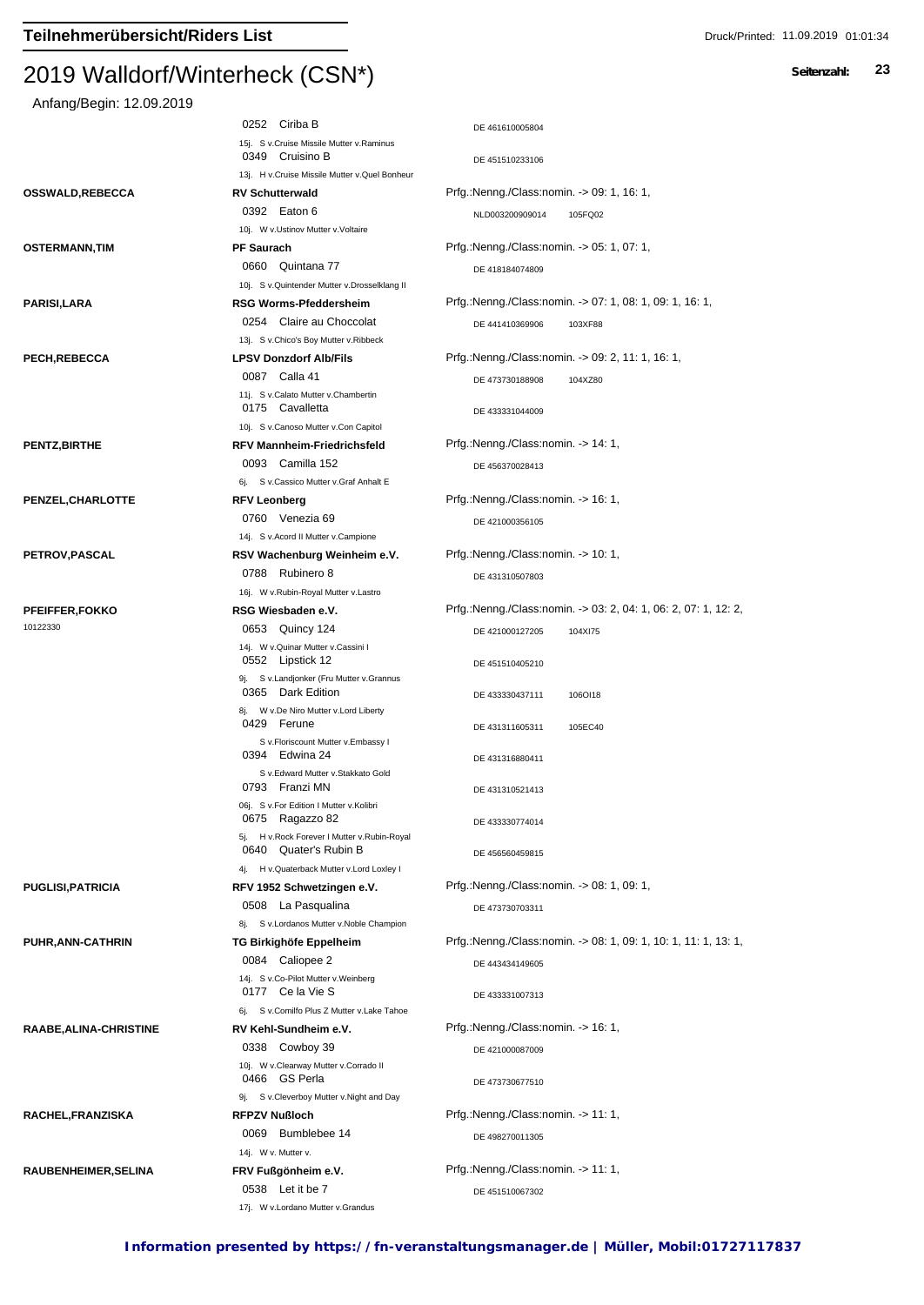| Anfang/Begin: 12.09.2019        |                                                                                                                              |                                                          |
|---------------------------------|------------------------------------------------------------------------------------------------------------------------------|----------------------------------------------------------|
|                                 | 0652 Quinci 9                                                                                                                | DE 431319103611                                          |
|                                 | 8j. W v. Quaid I Mutter v. Casall<br>0008 Acorlido                                                                           | DE 451510245611                                          |
|                                 | W v.Acordelli Mutter v.Calido I                                                                                              |                                                          |
| <b>RAUH, THOMAS</b>             | RC Schwieberdingen Banmähder e                                                                                               | Prfg.:Nenng./Class:nomin. -> 11: 2,                      |
| 10019085                        | 0356 Cuusamo                                                                                                                 | DE 421000064012                                          |
|                                 | 7j. W v.Cassilano Mutter v.Liostro<br>0217 Checkvierundzwanzig<br>W v.Crunch Mutter v.Contender                              | DE 421000064112                                          |
| <b>REETZ, VANESSA</b>           | FRV Fußgönheim e.V.                                                                                                          | Prfg.:Nenng./Class:nomin. -> 10: 1, 13: 1,               |
|                                 | 0070 C'est la rose 2                                                                                                         |                                                          |
|                                 | 9j. S v.Clever and Smar Mutter v.Ritual                                                                                      | DE 451510608110                                          |
|                                 | 0130 Carlotta 266<br>S v.Con Spirito R Mutter v.Centesimo I                                                                  | DE 473730229710                                          |
|                                 | 0178 Ce le coeur<br>5j. H v.Coronet d'Honne Mutter v.Clever and Smar                                                         | DE 451510209814                                          |
|                                 | 0174 Caudalie<br>7j. S v.nicht gekört Mutter v.Potsdam                                                                       | DE 418180231812                                          |
| <b>REIN, MIRIAM</b>             | <b>RV Obersulm</b>                                                                                                           | Prfg.:Nenng./Class:nomin. -> 13: 2,                      |
|                                 | Stakallor de la Pierre<br>0729                                                                                               | DE 418185023412                                          |
|                                 | 7j. W v.Stakkatol Mutter v.Dollar Dela Pie<br>0510 La-ChaccaBlue                                                             | DE 418185042913                                          |
|                                 | 6j. S v.Lawito Mutter v.Chacco-Blue<br>0305 Contendra 52                                                                     | DE 421000519714                                          |
|                                 | 5i. S v.Contendro II Mutter v.Cantus                                                                                         |                                                          |
| REINHARD, NADINE                | RG Bruchhäuserhof Sandhausen e<br>0002 7 Star Stables I'm Orange                                                             | Prfg.:Nenng./Class:nomin. -> 10: 1, 11: 1, 12: 1, 13: 1, |
|                                 | 6j. W v.Chacco-Blue Mutter v.Damiro                                                                                          | NLD003201308366                                          |
| REITBAUER, GEORG-KARL           | RFV Biebesheim e.V.                                                                                                          | Prfg.:Nenng./Class:nomin. -> 01: 2, 04: 3, 05: 1, 06: 2, |
|                                 | 0355 Cusumano                                                                                                                | DE 421000189309                                          |
|                                 | 10j. W v.Cassaro Mutter v.Clearway<br>0095 Camillo 192                                                                       | DE 421000049010                                          |
|                                 | 9j. W v.Cancara Mutter v.Heraldik xx<br>0630 Private Feeling                                                                 | DE 431317311210                                          |
|                                 | W v.Perpignon Mutter v.For Feeling<br>0240 Chuck 34                                                                          | DE 418181681610                                          |
|                                 | W v.Conington Mutter v.Halando<br>0259 Classic Catoo<br>7j. H v.Catoo Mutter v.Quinar                                        | DE 421000154912                                          |
|                                 | 0067 Buddy 170<br>13j. W v.Caspar Mutter v.Damocles                                                                          | BEL002W00254164                                          |
|                                 | 0422 Fedette<br>9j. S v.Diarado Mutter v.Vittorio                                                                            | NLD003201002152                                          |
| <b>REITZNER, AMELIE-KRISTIN</b> | <b>RRV Walldorf</b>                                                                                                          | Prfg.:Nenng./Class:nomin. -> 10: 1, 11: 1,               |
|                                 | 0428 Ferstlhof's Oxalis                                                                                                      | DE 481810508607                                          |
|                                 | 12j. S v.Clinton II Mutter v.Lacantus<br>0427 Ferstlhof's Lars Lukas                                                         | DE 481819407309<br>105BH12                               |
|                                 | 10j. W v.Singulord Joter Mutter v.Lennon<br>0426 Ferstlhof's Dollar Dream<br>7j. W v.Dollar D'Or SB Mutter v.Ludwig von Baye | DE 481810266012<br>106OX18                               |
|                                 | 0632 Qockaine des Hayettes<br>15j. S v.Reve d'Elle Mutter v.Aiglon Rouge                                                     | FRA00104383249Y<br>102ZI69                               |
| <b>RIESTER, SOFIE</b>           | <b>RV</b> Ichenheim                                                                                                          | Prfg.:Nenng./Class:nomin. -> 16: 1,                      |
|                                 | 0227 Chico Blue                                                                                                              | DE 433330317411                                          |
|                                 | 8j. W v.Chacco-Blue Mutter v.Lordanos<br>0545 Liluna S                                                                       | DE 421000552112                                          |
|                                 | 7j. S v.Limbus Mutter v.Contender                                                                                            |                                                          |
| <b>ROESCH, ELENA</b>            | <b>RFV Viernheim</b>                                                                                                         | Prfg.:Nenng./Class:nomin. -> 10: 1, 11: 1,               |
|                                 | 0561 Lord der Lütte                                                                                                          | DE 418180148704<br>104IR73                               |
|                                 | 15j. W v.Ludwig von Baye Mutter v.Infant                                                                                     |                                                          |
| <b>ROLAND, ANNA</b>             | RFV 1952 Schwetzingen e.V.<br>0066 Bonny - H                                                                                 | Prfg.:Nenng./Class:nomin. -> 10: 2,                      |
|                                 | 12j. S v.Balloon Mutter v.Rubicell<br>0213 Charming Charly 6                                                                 | DE 473730838807<br>DE 421000024309                       |
|                                 | 10j. W v.Contender Mutter v.Coriano                                                                                          |                                                          |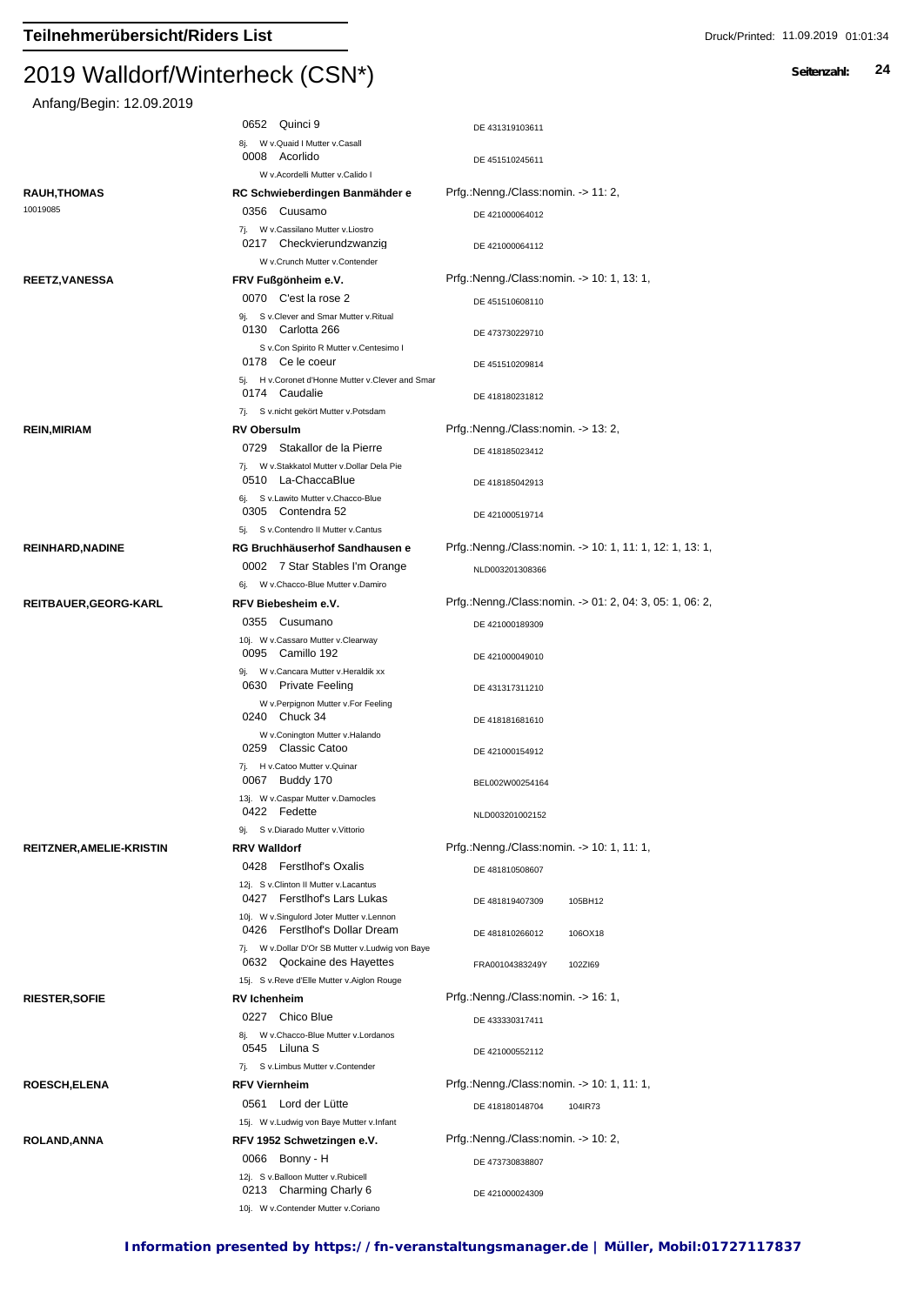| Anfang/Begin: 12.09.2019    |                                                                                                |                                                                            |
|-----------------------------|------------------------------------------------------------------------------------------------|----------------------------------------------------------------------------|
| <b>ROLAND, EVA</b>          | RFV 1952 Schwetzingen e.V.                                                                     | Prfg.:Nenng./Class:nomin. -> 11: 1,                                        |
|                             | 0151 Cashara                                                                                   | DE 421000391807                                                            |
|                             | 12j. S v.Cassini I Mutter v.Cash and Carry<br>0066 Bonny - H                                   | DE 473730838807                                                            |
|                             | S v.Balloon Mutter v.Rubicell<br>0213 Charming Charly 6<br>10j. W v.Contender Mutter v.Coriano | DE 421000024309                                                            |
| <b>ROLAND, SOPHIE</b>       | RFV 1952 Schwetzingen e.V.                                                                     | Prfg.:Nenng./Class:nomin. -> 11: 1,                                        |
|                             | 0151 Cashara                                                                                   | DE 421000391807                                                            |
| ROTHERMEL, BIRTE            | 12j. S v.Cassini I Mutter v.Cash and Carry<br>RFV Schwanheim e.V.                              | Prfg.:Nenng./Class:nomin. -> 07: 1, 08: 1,                                 |
|                             | 0638 Quarida la Diva                                                                           | DE 421000084411                                                            |
|                             | 8j. S v. Quirado Mutter v. Chamonix<br>PSG Winterheck-Walldorf e.V.                            | Prfg.:Nenng./Class:nomin. -> 07: 1, 08: 1, 09: 1, 16: 1,                   |
| ROTHMUND, CHIARA            | 0451 GEKE Equigrip's Zilia                                                                     |                                                                            |
|                             | 12j. S v.Singulord Joter Mutter v.Landgraf I                                                   | DE 421000025207                                                            |
| <b>RUPP,DIANA</b>           | <b>RV Heilbronn</b>                                                                            | Prfg.:Nenng./Class:nomin. -> 08: 2, 09: 2, 11: 1,                          |
|                             | 0444 Fräulein Lilli                                                                            | DE 481810181008                                                            |
|                             | 11j. S v.Incello Mutter v.Carlando I<br>0083 Calino DR                                         | DE 473730379411                                                            |
|                             | 8j. W v.Ciacomo Mutter v.Cento                                                                 |                                                                            |
| <b>RUPP,LUKAS</b>           | RFPZV Dossenheim e.V.                                                                          | Prfg.:Nenng./Class:nomin. -> 06: 1, 07: 1, 12: 1, 13: 1,                   |
|                             | 0535 Lenox Louis 5<br>14j. H v.Landos Mutter v.Alcatraz                                        | DE 421000351605                                                            |
|                             | 0691 Sally W<br>12j. S v.Sir Oldenburg Mutter v.Andros                                         | DE 473730116307                                                            |
|                             | 0544 Lilly 602<br>10j. S v.Larimar Mutter v.Calato                                             | DE 421000119309<br>1050074                                                 |
|                             | 0621 Pia S<br>9j. S v.Colestus Mutter v.Claudio's Son                                          | DE 455878970710                                                            |
| <b>SASSI, SIMONA</b>        | <b>RSG Oßweil</b>                                                                              | Prfg.:Nenng./Class:nomin. -> 03: 1, 05: 1, 07: 1,                          |
| 10080302                    | 0591 Mister Jones 3                                                                            | DE 456370277711                                                            |
|                             | 8j. W v.Cassandro II Mutter v.Distello n.e.                                                    |                                                                            |
| <b>SATTEL, KLAUS</b>        | PSG Winterheck-Walldorf e.V.                                                                   | Prfg.:Nenng./Class:nomin. -> 08: 1,                                        |
| 10089454                    | 0751 Umbra 33<br>15j. S v.Calido I Mutter v.Linaro                                             | DE 421000093204<br>103RL99                                                 |
| <b>SCHAEFER, ANNA-ELISA</b> | <b>RV Mannheim</b>                                                                             | Prfg.:Nenng./Class:nomin. -> 01: 2, 02: 2, 04: 3, 05: 1, 06: 1, 07: 1, 14: |
| 10016921                    | 0280 Coeur d'Or 3                                                                              | 1, 15:1,<br>DE 451510414209<br>105JT39                                     |
|                             | 10j. H v.Coupe de Coeur Mutter v.Democraat                                                     |                                                                            |
|                             | 0588 Midnight Blue 6                                                                           | NLD003201005200<br>105UA44                                                 |
|                             | 9j. S v.Mr. Blue Mutter v.Jus de Pomme<br>0437 Fly Away 43                                     | BEL015Z55739213                                                            |
| <b>SCHAEFER, KIM</b>        | 6j. W v. Flipper D'Elle Mutter v. Darco<br><b>RFPZV Wiesental 1929</b>                         | Prfg.:Nenng./Class:nomin. -> 10: 1, 11: 1,                                 |
|                             | 0228 Chico H 4                                                                                 |                                                                            |
|                             | 6j. H v.Cayado Mutter v.Carano                                                                 | DE 421000566013                                                            |
| <b>SCHERER, ANDREA</b>      | <b>RFPZV Wiesental 1929</b>                                                                    | Prfg.:Nenng./Class:nomin. -> 06: 2,                                        |
|                             | 0201 Chanel du Caire                                                                           | DE 433331525107                                                            |
|                             | 12j. S v.Cristallo Mutter v.Pit I<br>0782 Zuccero 2                                            | NLD003200404142                                                            |
|                             | 15j. H v. Quite Easy I Mutter v. Concorde                                                      |                                                                            |
| <b>SCHERER, PASCAL</b>      | RFV 1952 Schwetzingen e.V.                                                                     | Prfg.:Nenng./Class:nomin. -> 10: 1, 11: 1,                                 |
|                             | 0141 Carthagena 9<br>9j. S v.Cassini I Mutter v.Carthago                                       | DE 421000534210                                                            |
| <b>SCHLICKSUPP, ANNA</b>    | RFPZV Dossenheim e.V.                                                                          | Prfg.:Nenng./Class:nomin. -> 10: 1,                                        |
|                             | 0670 Quirinja                                                                                  | DE 473731895810                                                            |
|                             | 9j. S v. Quirado Mutter v. Darco                                                               |                                                                            |
| <b>SCHMIDT, SONJA</b>       | RSG Barbarossa Kaiserslautern e                                                                | Prfg.:Nenng./Class:nomin. -> 07: 1,                                        |
|                             | 0232 Chilli Pepper 8<br>13j. S v.Chalan Mutter v.Grandus                                       | DE 451510049906                                                            |
|                             | 0530 Laxem<br>18j. W v.Lordano Mutter v.Unesco                                                 | DE 451510354001                                                            |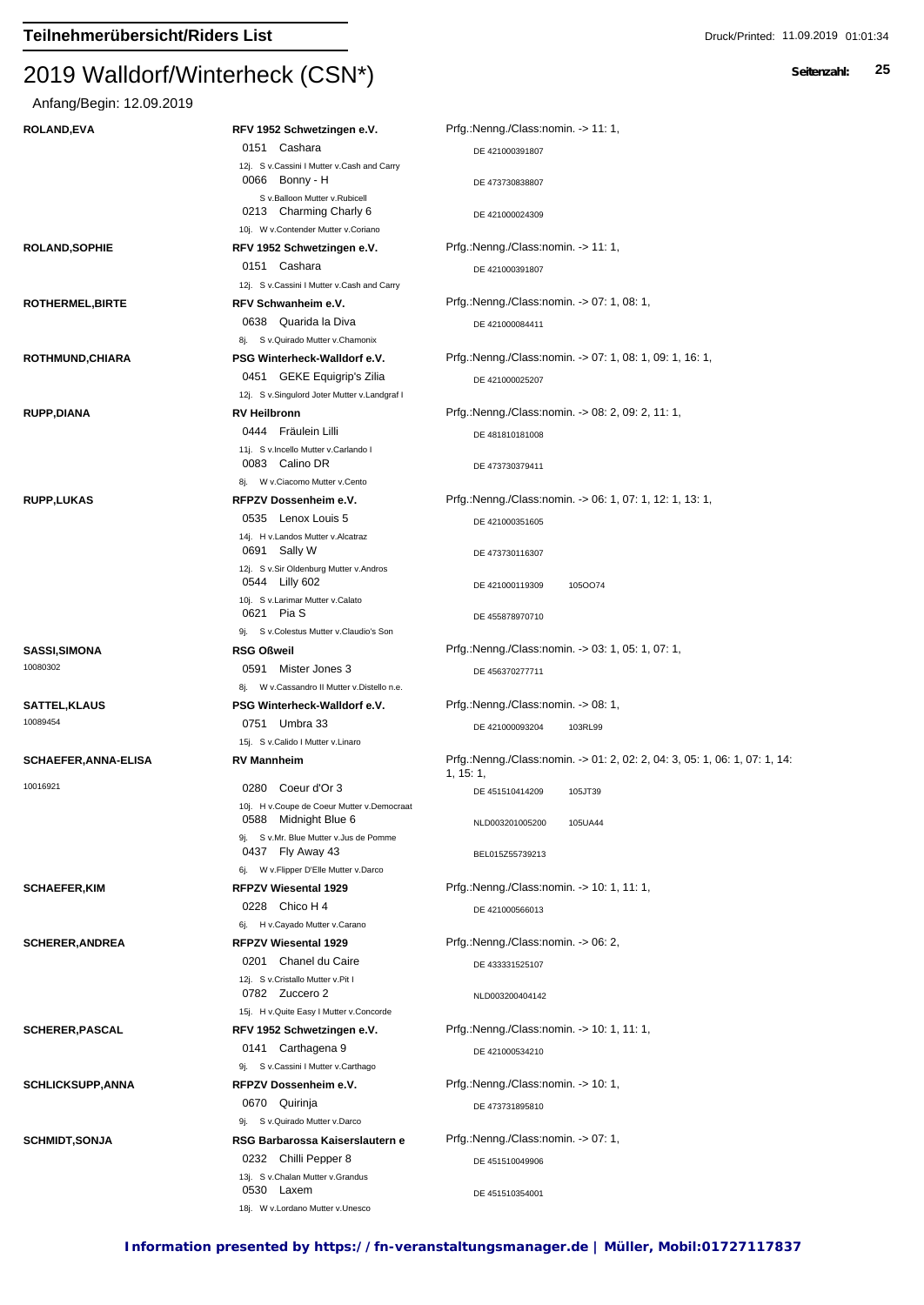| Anfang/Begin: 12.09.2019    |                                                                                   |                                                   |
|-----------------------------|-----------------------------------------------------------------------------------|---------------------------------------------------|
|                             | 0114 Capuano 2                                                                    | DE 451510057512                                   |
|                             | 7j. W v.Ciacomo Mutter v.Grandus<br>0243 Ciacolino S                              | DE 451510047713                                   |
|                             | 6j.                                                                               |                                                   |
| <b>SCHMIDT, WOLFGANG</b>    | RSG Barbarossa Kaiserslautern e                                                   | Prfg.:Nenng./Class:nomin. -> 01: 1, 05: 1, 07: 1, |
|                             | 0232 Chilli Pepper 8                                                              | DE 451510049906                                   |
|                             | 13j. S v.Chalan Mutter v.Grandus<br>0530 Laxem                                    | DE 451510354001                                   |
|                             | 18j. W v.Lordano Mutter v.Unesco<br>0114 Capuano 2                                | DE 451510057512                                   |
|                             | 7j. W v.Ciacomo Mutter v.Grandus<br>0243 Ciacolino S                              | DE 451510047713                                   |
|                             | 6j.                                                                               |                                                   |
| <b>SCHNEIDER, NICOLE</b>    | FPF Birkenhof Eppingen                                                            | Prfg.:Nenng./Class:nomin. -> 09: 1, 10: 1, 11: 1, |
|                             | 0580 Maja de Fleur                                                                | DE 473730215307                                   |
|                             | 12j. S v.Meraldik Mutter v.Diamond Hit<br>0430 Fidelio 310                        | DE 433334005011                                   |
|                             | 8j. W v. Fürst Romancier Mutter v. Champ of Class                                 |                                                   |
| <b>SCHNELL, DENNIS</b>      | <b>RC Baden-Baden</b>                                                             | Prfg.:Nenng./Class:nomin. -> 12: 1, 13: 2, 14: 1, |
|                             | 0393 Eclipse de F                                                                 | BEL015Z55523314                                   |
|                             | 5j. W v.Eldorado de Hus Mutter v.Caretino<br>0494 Iscayo                          | NLD003201306145                                   |
|                             | 6j. W v.Biscayo Mutter v.Verdi (Q-Verdi)                                          |                                                   |
| <b>SCHOTT,DOMINIQUE</b>     | RFV Zeiskam e.V.                                                                  | Prfg.:Nenng./Class:nomin. -> 11: 1, 13: 1, 14: 1, |
| 10044711                    | 0345 Crissini S                                                                   | DE 451510148114                                   |
|                             | 5j. H v.Casiro I Mutter v.Rabino                                                  |                                                   |
| <b>SCHRADER, ANN-SOPHIE</b> | RFV Riedrode e.V.                                                                 | Prfg.:Nenng./Class:nomin. -> 05: 1, 06: 1, 07: 1, |
|                             | 0449 Gallardo 6                                                                   | DE 431317224705                                   |
|                             | 14j. W v.Graf Top Mutter v.Lanthan<br>0547 Linda 307                              | DE 431312007704                                   |
|                             | 15j. S v.Le Primeur Mutter v.Werther<br>0481 Herzkönig 6                          | DE 431316209307                                   |
|                             | 12j. W v.Hochadel Mutter v.Heraldik xx<br>0493 Iron Man H                         | DE 410100695909                                   |
|                             | 10j. W v.Idefix Mutter v.Abano<br>0516 Lancertino 2                               | DE 473730641312                                   |
|                             | 7j. W v.Lancerto Mutter v.Chacco-Blue<br>0604 Neva D'Elle                         | FRA00101368460S<br>104TZ55                        |
|                             | 18j. S v.Germino d'Elle Mutter v.Uriel<br>0681 Roderick 11                        | GBR002140873155                                   |
|                             | 5j. W v.Ratinus Z Mutter v.Elvis ter Putte                                        |                                                   |
| <b>SCHREIBER, JULIA</b>     | RG Mannheim-Neckarau e.V.                                                         | Prfg.:Nenng./Class:nomin. -> 08: 2, 09: 2,        |
|                             | 0127 Carlotta 121<br>15j. S v.Come Well Mutter v.Le Champion<br>0287 Comtessa 133 | DE 473730760904<br>104MI10                        |
|                             | 6j. Sv.Commentator Mutter v.Larimar                                               | DE 421000112113                                   |
| <b>SCHROTZ, KATJA</b>       | <b>RV Eppelheim</b>                                                               | Prfg.:Nenng./Class:nomin. -> 05: 1, 07: 1,        |
| 10083474                    | 0398 Elektra 145                                                                  | DE 431312009904<br>103MB67                        |
|                             | 15j. S v.Escudo I Mutter v.Athletico<br>0436 Florentina 106                       | BEL015Z55714512<br>106DS23                        |
|                             | 7j. S v.Caspar Mutter v.Wendekreis                                                |                                                   |
| <b>SCHUBERT,CIARA</b>       | RV Reilingen e.V.                                                                 | Prfg.:Nenng./Class:nomin. -> 10: 2, 11: 1,        |
|                             | 0404 Energy 19                                                                    | DE 421000007706                                   |
|                             | 13j. W v.Easy Way I Mutter v.Riverman<br>0521 Lassila                             | DE 473730679312                                   |
|                             | 7j. S v.Lyjanero Mutter v.Janus                                                   |                                                   |
| <b>SCHUMACHER,JAKOB</b>     | TG Birkighöfe Eppelheim                                                           | Prfg.:Nenng./Class:nomin. -> 10: 1, 11: 1,        |
|                             | 0707 Sestriere 2<br>13j. S v.Burlington S Mutter v.Zandheuvel's Su                | DE 434340266806                                   |
|                             | 0606 New Deal 4<br>7j. H v.Neurit Mutter v.Maccardo                               | DE 456570010912                                   |
| <b>SCHUMACHER, KARLA</b>    | TG Birkighöfe Eppelheim                                                           | Prfg.:Nenng./Class:nomin. -> 10: 1, 11: 1,        |
|                             | 0707 Sestriere 2                                                                  | DE 434340266806                                   |
|                             | 13j. S v.Burlington S Mutter v.Zandheuvel's Su                                    |                                                   |
|                             |                                                                                   |                                                   |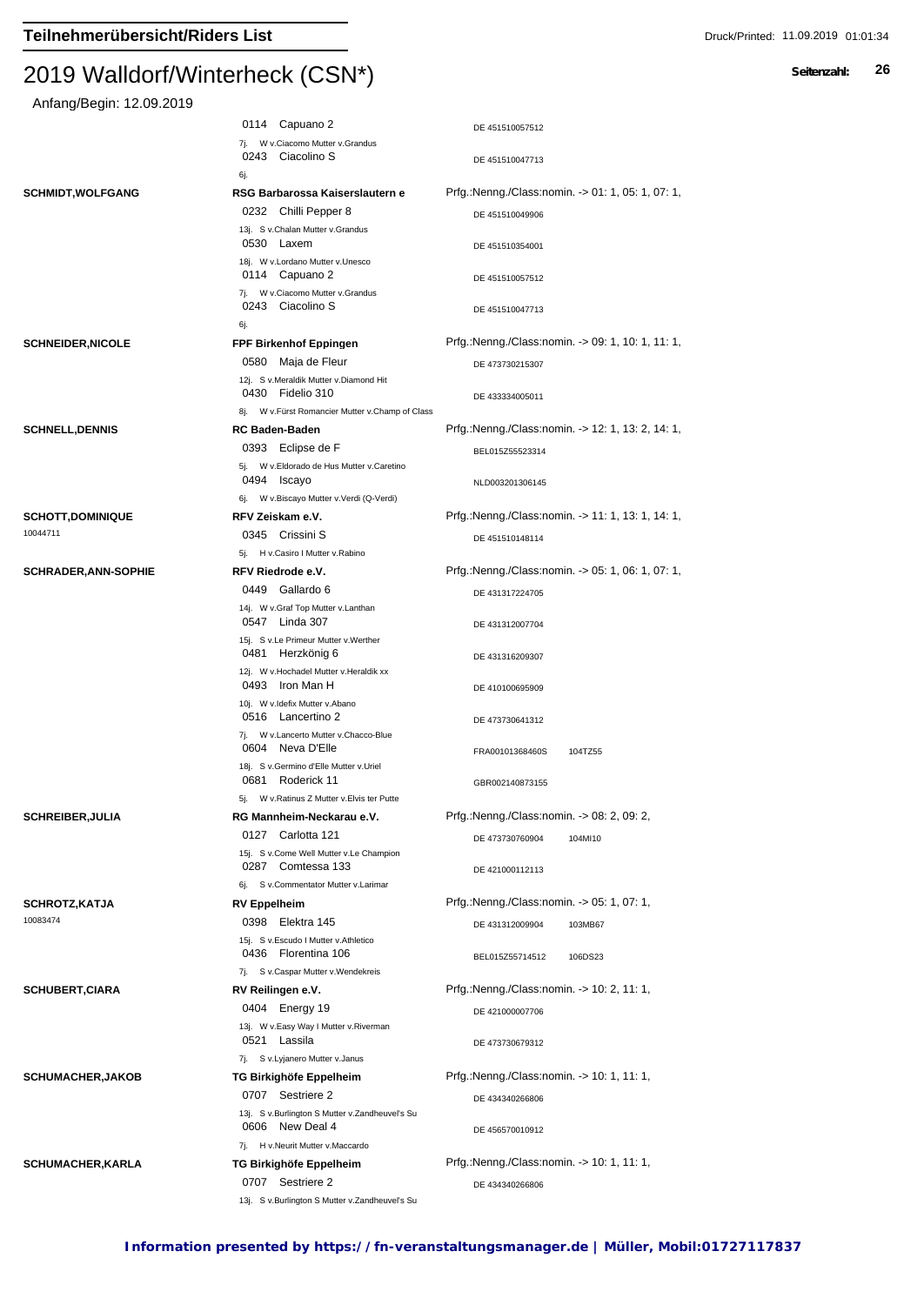| Anfang/Begin: 12.09.2019        |                                                            |                                                                 |
|---------------------------------|------------------------------------------------------------|-----------------------------------------------------------------|
|                                 | 0606 New Deal 4                                            | DE 456570010912                                                 |
|                                 | 7j. H v.Neurit Mutter v.Maccardo                           |                                                                 |
| <b>SCHUMACHER, THOMAS</b>       | TG Birkighöfe Eppelheim                                    | Prfg.:Nenng./Class:nomin. -> 02: 1, 04: 1, 05: 1, 06: 1, 07: 1, |
|                                 | 0239 Christof 4                                            | DE 418181111009                                                 |
|                                 | 10j. W v.Check In Mutter v.Liberty Life<br>0158 Caspari 31 | DE 433331093509                                                 |
|                                 | W v.Condiro Mutter v.Carry Gold                            |                                                                 |
| <b>SCHWAB,JULIA</b><br>10106099 | RFV 1952 Schwetzingen e.V.                                 | Prfg.:Nenng./Class:nomin. -> 02: 1, 04: 1, 05: 1,               |
|                                 | 0139 Cartaya 2<br>9j. S v.Alicante HBC Mutter v.Nimmerdor  | NLD003201011779<br>105IY79                                      |
| <b>SCHWAB,KARL-HEINZ</b>        | RV Schwaigern e.V.                                         | Prfg.:Nenng./Class:nomin. -> 14: 1,                             |
|                                 | 0727 Spock 9                                               |                                                                 |
|                                 | 7j. W v.Stolzenberg Mutter v.Rebel Z III                   | DE 431310002012                                                 |
| SEIBERT, CHRISTINE              | RFPZV Dossenheim e.V.                                      | Prfg.:Nenng./Class:nomin. -> 07: 1, 08: 1,                      |
|                                 | 0123 Carisio 2                                             | DE 498270021112                                                 |
|                                 | 7j. W v. Mutter v.                                         |                                                                 |
| <b>SEIFERT, MARVIN</b>          | Pforzheimer Reiterverein e.V.                              | Prfg.:Nenng./Class:nomin. -> 05: 1, 07: 1,                      |
|                                 | 0043 Balou 668                                             | DE 433331609304<br>103YB35                                      |
|                                 | 15j. W v.Balou du Rouet Mutter v.Oscar de Revel            |                                                                 |
|                                 | 0353 Curly 50<br>S v.Concept Mutter v.Calido I             | DE 421000232304                                                 |
|                                 | 0665 Quinto 56                                             | DE 421000092305                                                 |
|                                 | 14j. W v. Quinar Mutter v. Contender                       |                                                                 |
|                                 | 0743 Sunshine Z                                            | DE 473730125308                                                 |
|                                 | 11j. W v.Sir Oldenburg Mutter v.Alabaster<br>0748 Udo 41   |                                                                 |
|                                 | 18j. W v.Numero Uno Mutter v.Amethist                      | NLD003200104833<br>103GQ14                                      |
|                                 | 0693 Samantha 202                                          | DE 404981011410                                                 |
|                                 | 9j. S v. Mutter v.                                         |                                                                 |
|                                 | 0705 Serena 73                                             | IRL414005446724                                                 |
| <b>SEROTEK, NADIA</b>           | 7j. S v.Simba Mutter v.Chippison<br><b>RV Philippsburg</b> | Prfg.:Nenng./Class:nomin. -> 13: 1,                             |
|                                 | 0181 Cee-Lo Green                                          |                                                                 |
|                                 | 9j. W v.Cardenio Mutter v.Graf Top                         | DE 431317207010                                                 |
|                                 | 0565 Loriot 369                                            | DE 421000025611                                                 |
|                                 | 8j. W v.Larimar Mutter v.Corrado II                        |                                                                 |
|                                 | 0231 Chilan S<br>5j. H v.Caleon Mutter v.Cormint           | DE 473730513314                                                 |
| <b>SESTER, ALINA</b>            | <b>RFV Nußbach</b>                                         | Prfg.:Nenng./Class:nomin. -> 07: 1,                             |
|                                 | 0273 Coco Blue P                                           |                                                                 |
|                                 | 7j. W v.Chatillon Mutter v.Cento                           | DE 473730368112                                                 |
| SOMBECKI, SOPHIE                | FVgg Lobdengau-Bergstraße                                  | Prfg.:Nenng./Class:nomin. -> 09: 1, 10: 1,                      |
|                                 | 0014 Alfred 87                                             | NLD030090007911                                                 |
|                                 | 10j. W v.Karlos Mutter v.unbekannt                         |                                                                 |
| SPECHT, HANS-MARTIN             | RG Bruchhäuserhof Sandhausen e                             | Prfg.:Nenng./Class:nomin. -> 05: 1, 06: 1,                      |
|                                 | 0131 Carlotta V                                            | DE 421000276307                                                 |
|                                 | 12j. S v.Carry Mutter v.Linaro                             |                                                                 |
|                                 | 0112 Captain Boom Boom                                     | DE 418181561908                                                 |
|                                 | 11j. W v.Captain Fire Mutter v.Abke<br>0609 Nobby K        | DE 418180125414                                                 |
|                                 | 5j. W v.Numero Uno Mutter v.Corrado I                      |                                                                 |
|                                 | 0486 Hulabalu Hope                                         | NLD003201209083                                                 |
|                                 | 7j. W v.Bubalu VDL Mutter v.Cardento                       |                                                                 |
| <b>STOCKER, ALEXANDRA</b>       | FRV Fußgönheim e.V.                                        | Prfg.:Nenng./Class:nomin. -> 09: 1,                             |
|                                 | 0620 Perienne                                              | DE 431312004411                                                 |
|                                 | 8j. Sv.Perigueux Mutter v.San Brasil                       | Prfg.:Nenng./Class:nomin. -> 05: 1, 06: 2, 07: 1, 12: 2, 14: 1, |
| <b>STRAUB, SARINA</b>           | <b>RSG Worms-Pfeddersheim</b>                              |                                                                 |
|                                 | 0182 Celana 5<br>16j. S v.Celano Mutter v.Landor S         | DE 418180213703                                                 |
|                                 | 0423 Fee L                                                 | DE 433330441104<br>104MU70                                      |
|                                 | 15j. S v.Feuerwerk Mutter v.Aldatus                        |                                                                 |
|                                 | 0623 Pik Flash 5                                           | DE 441410054907<br>104MU72                                      |
|                                 | 12j. W v.Pik Labionics Mutter v.Grossadmiral               |                                                                 |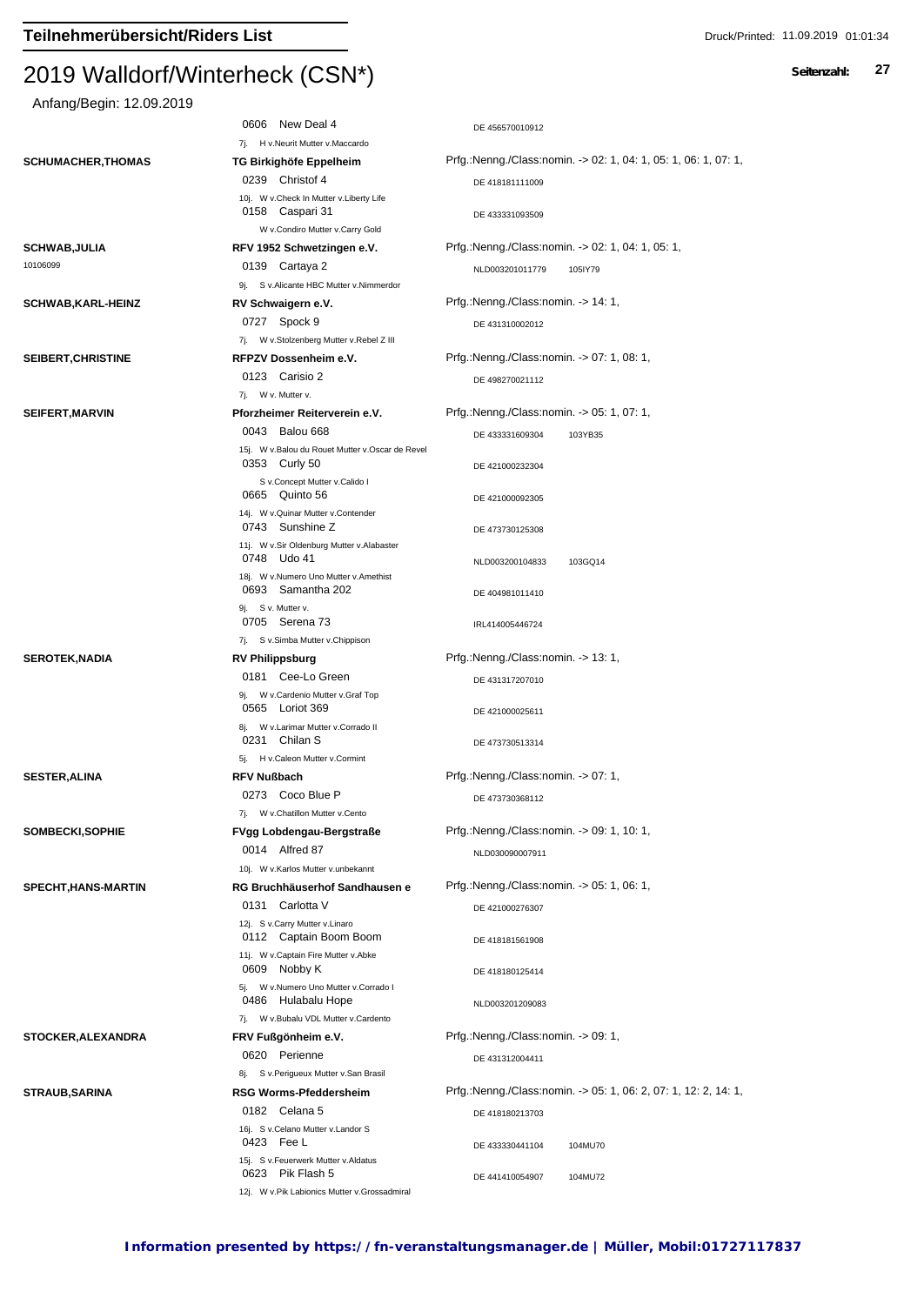#### $2019$  Walldon Winterheck (CSN $\gamma$ )

## Anfang/Begin: 12.09.2019

|                           | 0607                                                         | Nightlife 15                                                                                            | DE 433330058407                                               | 104GO41 |
|---------------------------|--------------------------------------------------------------|---------------------------------------------------------------------------------------------------------|---------------------------------------------------------------|---------|
|                           | 0617 Paul 736                                                | 12j. W v.Nintender Mutter v.Qualoubet                                                                   | DE 451510345008                                               |         |
|                           | 0343 Crawiander                                              | 11j. H v.Passion Game Mutter v.Lucky Luke                                                               | DE 421000044509                                               | 104XY26 |
|                           | 0581 Marielle 13                                             | 10j. W v.Crawford Mutter v.Coriander<br>9j. S v.Cassini I Mutter v.Zeus (Nurzeus)                       | DE 421000558710                                               |         |
|                           | 0690 Sally 736                                               |                                                                                                         | DE 431310128710                                               |         |
|                           | 0129 Carlotta 240                                            | S v.Stakkato Gold Mutter v.Acord II<br>S v.Canstakko Mutter v.Chasseur I                                | DE 431313800410                                               |         |
|                           | 0265 Clinguinaro                                             | W v.Clinton II Mutter v.Quinar                                                                          | DE 418181652110                                               |         |
|                           | 0643 Queen Miller                                            | S v.Quick Star IV C Mutter v.Lord Caletto                                                               | DE 451510240410                                               | 105KU01 |
|                           | 0766 Vranziska                                               |                                                                                                         | DE 431310050612                                               |         |
|                           | 0211 Charming 31                                             | 7j. S v.Van Helsing Mutter v.Fabriano                                                                   | DE 421000504413                                               |         |
|                           | 0441 For Univers                                             | 6j. H v.Cayado Mutter v.Calido I                                                                        | DE 418182514812                                               |         |
|                           | 0658 Quinta de Lago                                          | 7j. H v.For Pleasure Mutter v.Calmiro                                                                   | DE 451510226212                                               |         |
|                           |                                                              | S v.Qui Lago Mutter v.Carpaccio<br>0480 Hermine la Habana<br>5j. S v. Hermes de Lux Mutter v. Carpaccio | DE 451510154714                                               |         |
|                           | 0646 Querido Franz                                           |                                                                                                         | DE 421000193714                                               |         |
|                           | 0208 Charlotte 229                                           | W v.Quiran Mutter v.Leandro                                                                             | DE 418182507914                                               |         |
|                           | 0193 Chaccogranulito                                         | S v.Mylord Carthago Mutter v.Clarimo                                                                    | DE 418182510314                                               |         |
|                           | 0122 Caretta 3                                               | W v.Chaccato Mutter v.Granulit                                                                          | DE 418182599914                                               |         |
|                           | 0597 Mylord's Girl                                           | S v.Cachas Mutter v.Zymbal II                                                                           | DE 418180250315                                               |         |
|                           | 0082 Calimero 551                                            | 4j. S v.Mylord Carthago Mutter v.Cassini I                                                              | DE 451510510207                                               |         |
|                           | 12j. H v.Cerdic Mutter v.Alasca                              |                                                                                                         |                                                               |         |
| <b>TANGERMANN, SOENKE</b> | <b>RV Gellmersbach</b><br>0725 Spino                         |                                                                                                         | Prfg.:Nenng./Class:nomin. -> 07: 1, 08: 1,<br>DE 431310370608 |         |
|                           |                                                              | 11j. W v.Stalypso Mutter v.Singular Joter                                                               |                                                               |         |
| <b>THEIS, SAMANTHA</b>    | RFV Zeiskam e.V.                                             |                                                                                                         | Prfg.:Nenng./Class:nomin. -> 14: 1,                           |         |
| 10047647                  | 0035 Arrivederci 10                                          |                                                                                                         | DE 433333017508                                               |         |
|                           |                                                              | 11j. S v.Acordelli Mutter v.Drosselklang II<br>0752 Uno Momento FH                                      | DE 451510294908                                               | 104AF81 |
|                           | 0007 Acolito's Ass                                           | W v.Ustinov Mutter v.Larry                                                                              | DE 431316573509                                               |         |
|                           | 10j. W v. Acolito Mutter v. Salieri<br>0739 Stuart Little 24 |                                                                                                         | DE 421000245412                                               |         |
|                           | 0699 Scarlett THME                                           | 7j. W v.Stanfour Mutter v.Calando I                                                                     | DE 433330165212                                               |         |
|                           | 0434 Flavio 57                                               | S v.Stalypso Mutter v.Drosselklang II                                                                   | DE 431319410212                                               |         |
|                           |                                                              | W v.Floriscount Mutter v.El Bundy I<br>0219 Chelsea Brown 2<br>10j. S v.Cerdic Mutter v.Larinero        | DE 451510232809                                               |         |
|                           | 0257 Claritant                                               |                                                                                                         | DE 421000138813                                               | 106FO04 |
|                           | 0299 Connora S                                               | 6j. W v.Clarimo Mutter v.Exorbitant xx                                                                  | DE 421000503813                                               |         |
|                           |                                                              | S v.Connor Mutter v.Linton<br>0276 Coconut Dream A                                                      | DE 451510216113                                               |         |
|                           |                                                              | H v.C-Balthasar Mutter v.Sholokhov xx<br>0562 Lord Leo of the Isle                                      | DE 473730515712                                               |         |
|                           | 0560 Lord Cornet 2                                           | 7j. W v.Lord Leopold Mutter v.Lonely Boy xx                                                             | DE 455878401614                                               |         |
|                           | 0101                                                         | 5j. W v.Lahnstein Mutter v.Cornet Obolensk<br>Campino of the Isel                                       | DE 473730488313                                               |         |
|                           |                                                              | 6j. W v.Ciacomo Mutter v.Lambada                                                                        |                                                               |         |

|  | ____ |  |  |  |
|--|------|--|--|--|
|  |      |  |  |  |
|  |      |  |  |  |
|  |      |  |  |  |
|  |      |  |  |  |
|  |      |  |  |  |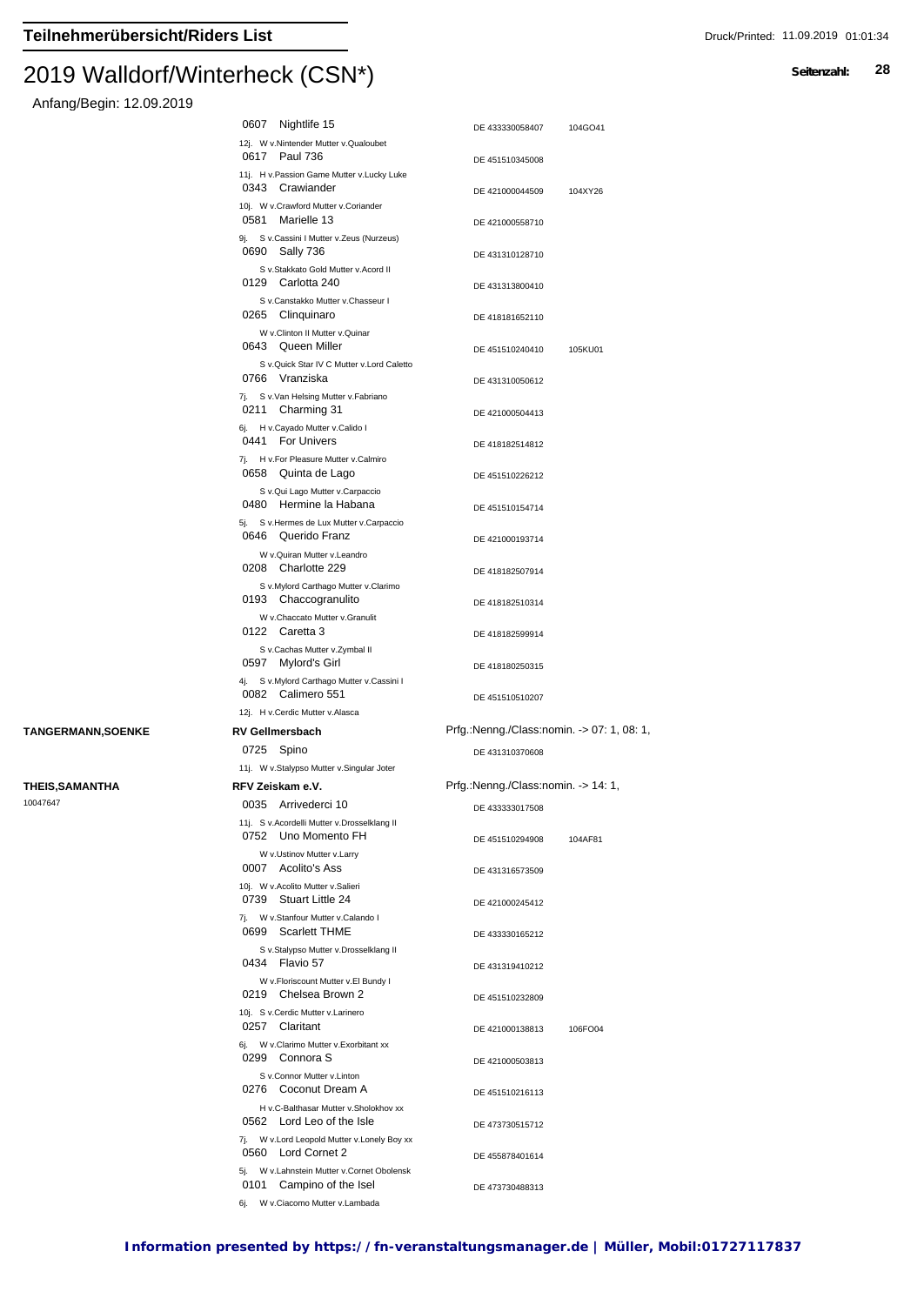#### $2013$  *Walldorff*

### Anfang/Begin: 12.09.2019

| $2013$ <i>Walluuti/Witherheu</i> x (כווע |                              |                                     |  |
|------------------------------------------|------------------------------|-------------------------------------|--|
| Anfang/Begin: 12.09.2019                 |                              |                                     |  |
| 10047647                                 | Carmina 36<br>0132           | DE 418180301505<br>104MN09          |  |
|                                          | 14j. S v. Mutter v.Capan     |                                     |  |
| TIDONA.ANJA                              | PSG Winterheck-Walldorf e.V. | Prfg.:Nenng./Class:nomin. -> 10: 1. |  |
|                                          |                              |                                     |  |

DE 457000264005 105KX11

DE 473730098014

DE 451510031812 7j. W v.Lingh Mutter v.Grandus 0570 Ludacris 2 **TIEFENBACHER,MAREN RV Gellmersbach** Prfg.:Nenng./Class:nomin. -> 06: 2, 12: 1, 16: 1, DE 441410950203 16j. W v.Quinto Mutter v.Pep 10146150 0645 Quel Couleur DE 441411364603 104OM89 0330 Costas 3

> W v.Collin L Mutter v.Zeus (Nurzeus) 14j. W v.Celano Mutter v.Argentinus 0245 Cicero H 0309 Cool Colour DE 421000292707 12j. W v.Calato Mutter v.Constant 0390 E'Castina live for Walter DE 421000022312 7j. S v.Castino Mutter v.Carinjo 5j. S v.Loving Dancer Mutter v.Advocat 0527 Lavita 38

NLD003200606202 13j. S v.Vermont Mutter v.Carthago 0062 Bolivia S **TODESCO,CHRISTINA FRV Fußgönheim e.V.** Prfg.:Nenng./Class:nomin. -> 08: 1, 14: 1, DE 421000108013 6j. S v.Kash de Prissey Mutter v.Cascavello 0502 Kimberly 153 **TREIBER,GUENTER RV Eppelheim** Prfg.:Nenng./Class:nomin. -> 01: 2, 02: 2, 03: 2, 04: 3, 06: 3, 15: 1, Chicki-Micki DE 421000030708 105KO07 10035399 0226 Chicki-Micki<br>11j. W v.Cassini I Mutter v.Lancer II 0352 Cuoricino DE 421000147608 H v.Con Air Mutter v.Acord II 0372 Diarada 9 DE 456370123210 105EP04 9j. S v.Diarado Mutter v.Kolibri 0304 Conte Cassini DE 421000126210 106HU59 H v.Cassini I Mutter v.Corofino I <sup>0304</sup> 0255 Claire Columbus **DE 441411399010** 104SC95 S v.Christoph Colum Mutter v.Sandro 0571 Lui Buh DE 431311912911 105AF51 8j. W v.Levistano Mutter v.Akzent II 0426 Ferstlhof's Dollar Dream DE 481810266012 1060X18 7j. W v.Dollar D'Or SB Mutter v.Ludwig von Baye DE 431317240412 H v.Stanley Mutter v.Calypso II 0688 Sabatini 17 Chackala DE 433330977814 5j. S v.Companiero Mutter v.Cleverboy 0194 Chackala 0086 Call me Pumba DE 433330808415 4j. H v.Crumble Mutter v.Cleverboy NLD003200606707 103EY17 13j. W v.Verdi (Q-Verdi) Mutter v.Voltaire 0068 Buddy Holly 9 0054 Benito 185 and 1980 mLD003201004645 106AI80 9i. W v. Boss Mutter v. Numero Uno 0468 Guinness 107 MLD003201101293 105XK09 8j. W v.Corland (DK: Co Mutter v.Ahorn NLD003201107735 105LN74 W v.Alicante HBC Mutter v.Kroongraaf 0455 Gestri **TRIEBSKORN,LARA RV Reilingen e.V.** Prfg.:Nenng./Class:nomin. -> 07: 1, 08: 1, 09: 1, 0289 Con Spirit 8 DE 431316733408 11j. W v.Castus I Mutter v.Rex Gotthard **URBAN,SINA MARIE RFV Schriesheim** Prfg.:Nenng./Class:nomin. -> 06: 1, 13: 1, 14: 1, 0495 **Iventos DE 421000101613** 6j. H v.Ivento Mutter v.Limbus 10111093<br>16j. H v.Ivento Mutter v.Limbus DE 418180033113 S v.Clarimo Mutter v.Chico's Boy 0229 Chicolina 15

0339 Cox 18 DE 433332146212

0461 Grace Top 10 DE 431311906613

7j. W v.Canoso Mutter v.Lavall I

6j. S v.Grey Top Mutter v.Friederic.Rex

**URBAN,THOMAS RFV Schriesheim** Prfg.:Nenng./Class:nomin. -> 03: 1, 07: 1,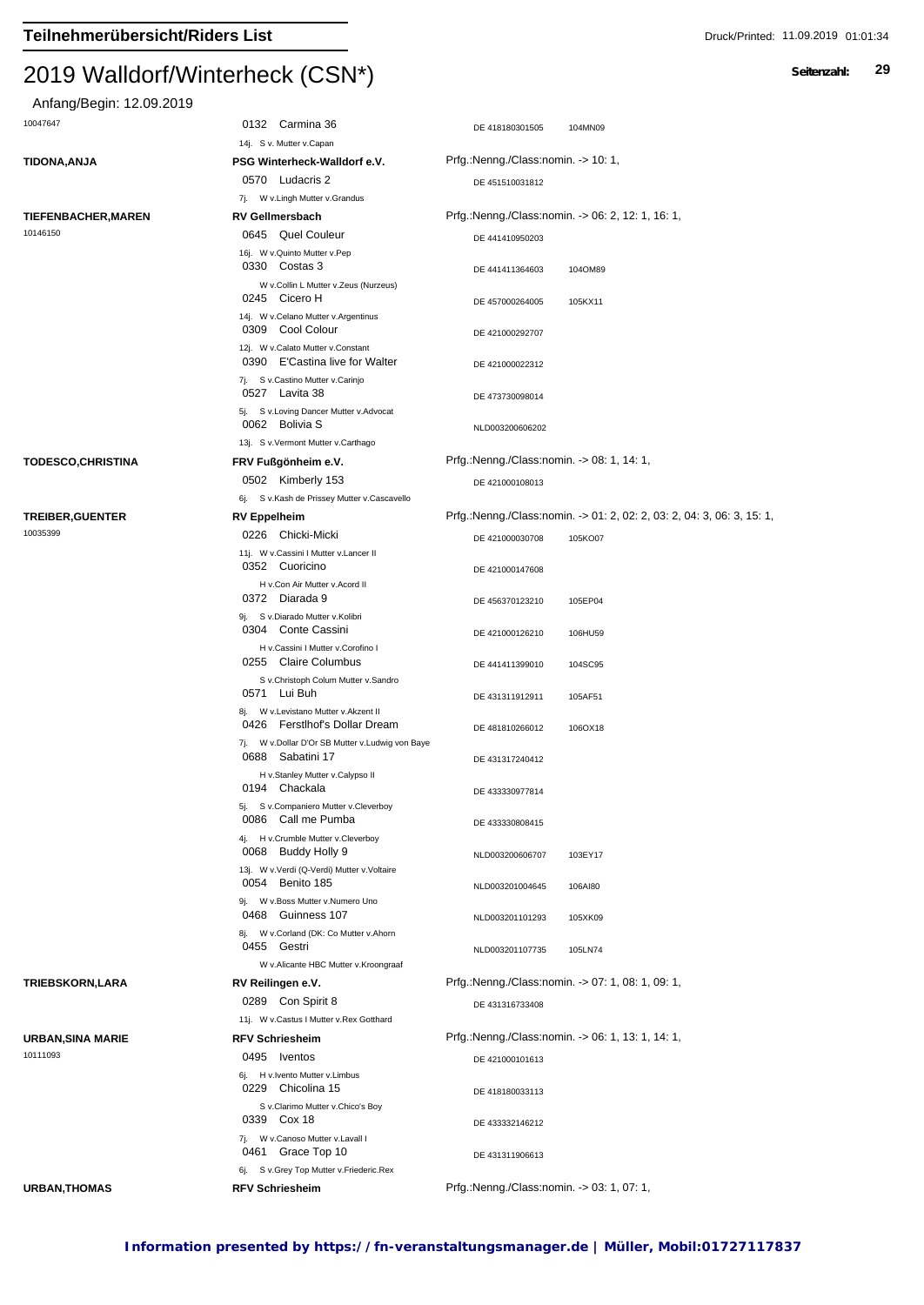| Anfang/Begin: 12.09.2019 |  |
|--------------------------|--|
|--------------------------|--|

| Anfang/Begin: 12.09.2019         |                                                                     |                                                   |
|----------------------------------|---------------------------------------------------------------------|---------------------------------------------------|
|                                  | 0339 Cox 18                                                         | DE 433332146212                                   |
|                                  | 7j. W v.Canoso Mutter v.Lavall I                                    | Prfg.:Nenng./Class:nomin. -> 10: 2, 11: 2,        |
| <b>VEITS, VALERIE</b>            | <b>RFV Wiesloch</b><br>0106 Canto 19                                | DE 421000269608<br>104OL68                        |
|                                  | 11j. W v.Calido I Mutter v.Linaro                                   |                                                   |
|                                  | 0012 Alascari                                                       | ITA007000147660                                   |
| <b>VINCON, VIVIENNE</b>          | 7j. W v.Cascari Mutter v.Alasca<br><b>RV Oberderdingen</b>          | Prfg.:Nenng./Class:nomin. -> 07: 1, 08: 1,        |
|                                  | 0575 Luna K 3                                                       | DE 473730395000                                   |
|                                  | 19j. S v.Lintas Mutter v.Cento<br>0011 Aladin K                     |                                                   |
|                                  | W v.Araconit Mutter v.Angelo Z                                      | DE 473730395200                                   |
|                                  | 0453 Gerlos 6                                                       | NLD008100215210                                   |
|                                  | 9j. S v.Gaillard de la Mutter v.Sandro                              |                                                   |
| <b>VOGEL, MICHAEL</b>            | RFV 1952 Schwetzingen e.V.                                          | Prfg.:Nenng./Class:nomin. -> 05: 1, 06: 1, 07: 1, |
|                                  | 0716 Skarsgard<br>9j. W v.Stakkato Gold Mutter v.Sion               | DE 433330610510                                   |
| <b>VOGEL, MIRIAM</b>             | <b>RFV Viernheim</b>                                                | Prfg.:Nenng./Class:nomin. -> 07: 1, 13: 1, 14: 1, |
|                                  | 0131 Carlotta V                                                     | DE 421000276307                                   |
|                                  | 12j. S v.Carry Mutter v.Linaro                                      |                                                   |
|                                  | 0112 Captain Boom Boom<br>11j. W v.Captain Fire Mutter v.Abke       | DE 418181561908                                   |
|                                  | 0609 Nobby K<br>5j. W v.Numero Uno Mutter v.Corrado I               | DE 418180125414                                   |
|                                  | 0486 Hulabalu Hope                                                  | NLD003201209083                                   |
|                                  | 7j. W v.Bubalu VDL Mutter v.Cardento                                | Prfg.:Nenng./Class:nomin. -> 12: 1,               |
| <b>VOGEL,RICHARD</b><br>10076886 | <b>RV Mannheim</b><br>0537 Lesson Peak                              |                                                   |
|                                  | 12j. H v.Lord Z Mutter v.Cash and Carry                             | DE 421000145907<br>105RT20                        |
|                                  | 0180 Cecile 20<br>S v.Continio Mutter v.Concorde                    | DE 418181568807<br>103SX63                        |
|                                  | 0577 Lutz Löwenherz                                                 | DE 421000037608<br>104BP19                        |
|                                  | 11j. W v.Lancer II Mutter v.Candillo<br>0199 Chamonix 51            | DE 421000407009                                   |
|                                  | 10j. H v.Caretino Mutter v.Lasino<br>0102 Can-Tucky                 | DE 431315118411<br>105LF28                        |
|                                  | 8j. W v.Canstakko Mutter v.Libero<br>0747 Temptation 49             | DE 441411068311<br>105UQ31                        |
|                                  | S v.Mylord Carthago Mutter v.Baloubet du Rou<br>0116 Caramba 92     | DE 441411336711<br>105WP01                        |
|                                  | W v.Comme il faut Mutter v.Baloubet du Rou<br>0403 Emilion Fonroque | DE 441411018812                                   |
|                                  | 7j. W v.Eldorado van de Mutter v.Cruising                           | 106LG15                                           |
|                                  | 0765 Viva la Vita 4<br>S v.Valentino Mutter v.Candillo              | DE 473730055612<br>106HH82                        |
|                                  | 0079 Caja 35<br>S v.Clarimo Mutter v.Coriano                        | DE 421000030812<br>105NI57                        |
|                                  | 0452 Gerda 69                                                       | DE 431316008412<br>106GR54                        |
|                                  | S v.Grey Top Mutter v.Contendro I<br>0462 Grace WB                  | DE 431316001912                                   |
|                                  | S v.Grey Top Mutter v.Escudo I<br>0615 Part of Pleasure             | DE 431317305112<br>106ES63                        |
|                                  | W v.Perigueux Mutter v.Zeus (Nurzeus)<br>0297 Conjack 2             | DE 431310550212<br>106GN62                        |
|                                  | W v.Check In Mutter v.Sir Shutterfly<br>0125 Carlchen S 2           | DE 451510199913<br>105XD07                        |
|                                  | 6j. H v.Comme il faut Mutter v.Emilion<br>0278 Codex 28             | DE 431310748213<br>106HH83                        |
|                                  | H v.Contendros Mutter v.Espri<br>0144 Cartwright 4                  | DE 431310362213<br>106HH84                        |
|                                  | W v.Cador Mutter v.Quaid I                                          |                                                   |
|                                  | 0700 Scavino                                                        | DE 441410098813                                   |
|                                  | W v.Stakkato Mutter v.Voltaire<br>0574 Lumpi 71                     | DE 418182766613                                   |
|                                  | W v.Lord Argentinus Mutter v.Capilano<br>0500 Kennedy 42            | DE 418184005714                                   |

0500 **Nemnedy 42**<br>5j. H v.Kannan Mutter v.Contender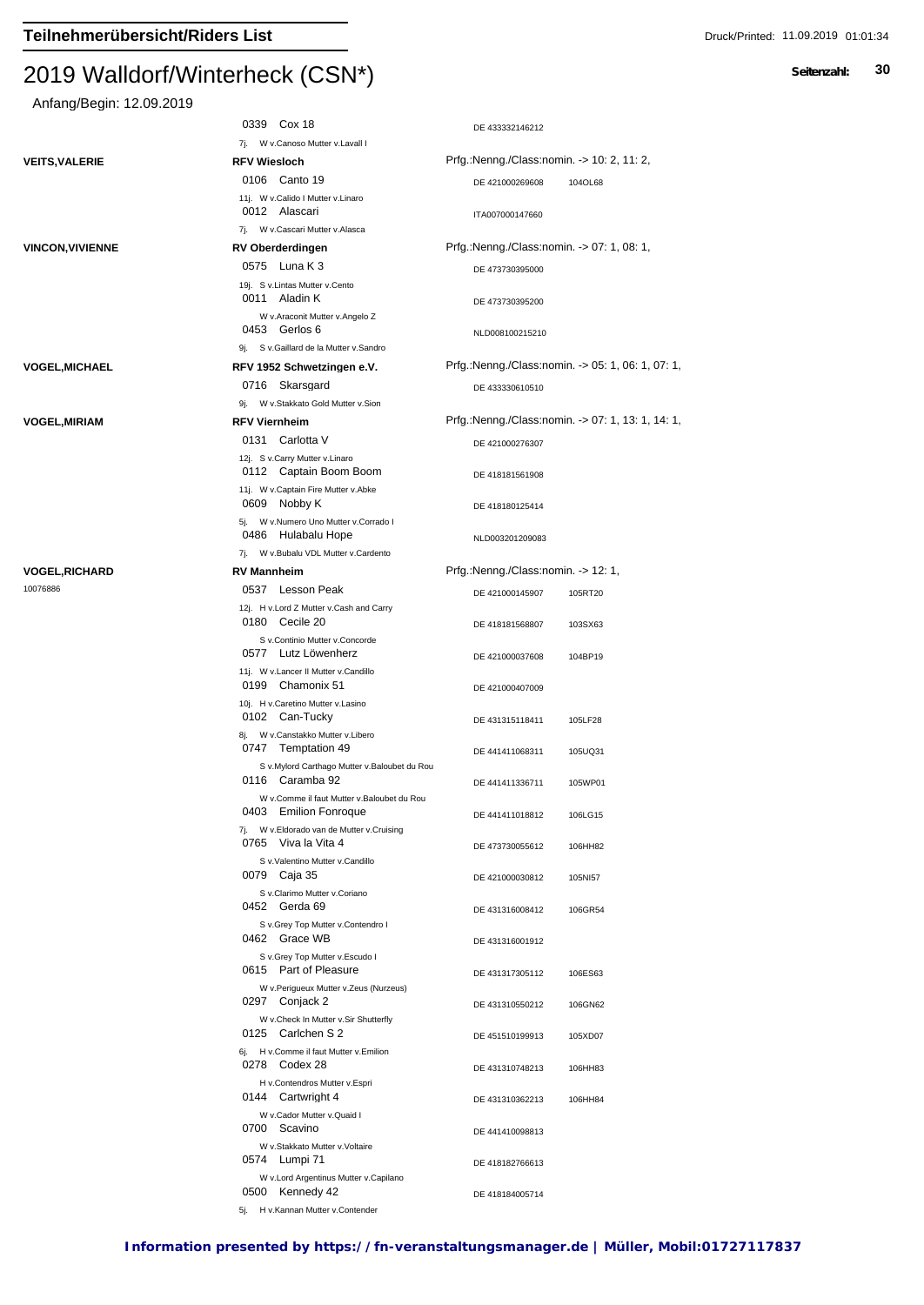Anfang/Begin: 12.09.2019

| 10076886 |  |
|----------|--|
|          |  |

| $1.11$ and $1.97$ Dogins $1.21$ . $2.03$ . $2.01$ |                                                                                                                  |                                            |                                                                 |
|---------------------------------------------------|------------------------------------------------------------------------------------------------------------------|--------------------------------------------|-----------------------------------------------------------------|
| 10076886                                          | Chimanski 5<br>0233                                                                                              | DE 441410132614                            |                                                                 |
|                                                   | 5j. W v.Chaman Mutter v.Contender<br>Code Red 5<br>0277                                                          | DE 431310670514                            |                                                                 |
|                                                   | W v.Cascadello I Mutter v.Federweisser<br>0253 Cirkon 3                                                          | DE 431316785514                            |                                                                 |
|                                                   | W v.Casino Mutter v.Contendro I<br>0275 Coco Maxi                                                                | DE 431311319014                            |                                                                 |
|                                                   | W v.Comte Mutter v.Rabino<br>0711<br>Siegfried H                                                                 | DE 431315100314                            |                                                                 |
|                                                   | W v.Stolzenberg Mutter v.Libero<br>0625 Piri-Piri 4                                                              | DE 431317208215                            |                                                                 |
|                                                   | 4j. Sv. Perigueux Mutter v. Mighty Magic<br>0534 Lenny Lennison                                                  | DE 418182597914                            |                                                                 |
|                                                   | 5j. W v.Landfein Mutter v.Quintender<br>0363<br>Dante 150                                                        | DE 481810086615                            |                                                                 |
|                                                   | 4j. W v.Diarado Mutter v.Cornet Obolensk<br>Quattro Bianca<br>0641                                               | DE 431317208715                            |                                                                 |
|                                                   | S v.Qualito Mutter v.Valentino<br>0205 Charisma HS                                                               | DE 421000408014                            | 106HT39                                                         |
|                                                   | 5j. S v.Uriko (Clooney Mutter v.Cassito<br>0498 K Zoom d'Heyboght                                                | BEL002W00295550                            | 105GW70                                                         |
|                                                   | 9j. W v.Diarado Mutter v.Quidam de Revel<br>0608 No Limit de la Pomme                                            | BEL002W00306120                            | 105YI28                                                         |
|                                                   | 6j. W v. Telstar de la P Mutter v. Bamako de Muze<br>0488 Ice Breaker 3<br>W v.Action-Breaker Mutter v.Namelus R | NLD003201305868                            |                                                                 |
| VOHDIN,JANINA                                     | RC Bretten e.V.                                                                                                  | Prfg.:Nenng./Class:nomin. -> 13: 1, 14: 1, |                                                                 |
|                                                   | 0470 H.W.'s Comtesse                                                                                             | DE 431310037707                            |                                                                 |
|                                                   | 12j. S v.Contendro I Mutter v.Londonderry<br>0631<br><b>Pumped Up Kicks</b>                                      | DE 431314006914                            |                                                                 |
|                                                   | 5j. W v.Perigueux Mutter v.Contendro I                                                                           |                                            |                                                                 |
| VOLCKMANN,ADRIAN                                  | RG Mannheim-Neckarau e.V.<br>0110 Cappucino 43                                                                   | Prfg.:Nenng./Class:nomin. -> 07: 2, 16: 1, |                                                                 |
|                                                   | 15j. W v.Carpaccio Mutter v.Chagallo                                                                             | DE 421000218104                            | 105YH32                                                         |
|                                                   | 0479 Heps                                                                                                        | DE 418181221510                            | 105OW65                                                         |
|                                                   | 9j. W v. Heops Mutter v. Grandeur<br>0528 Lawrence 37<br>8j. W v.Landfein Mutter v.Quantum                       | DE 433331606011                            | 105XW85                                                         |
|                                                   | 0373 Diesel 11<br>11j. W v.Douglas (Rousse Mutter v.Corland (DK: Co                                              | NLD003200802676                            | 104WB06                                                         |
|                                                   | 0358 Cyrana de Gesto                                                                                             | CHE0030053AA653                            |                                                                 |
|                                                   | 10j. S v.Cyrano de Berge Mutter v.First Class II<br>0443 Fortuno 6<br>9j. W v. Vaillant Mutter v. Namelus R      | NLD003201000663                            | 105PE64                                                         |
|                                                   | 0412 Evita 433<br>10j. S v.Numero Uno Mutter v.Cavalier (Miste                                                   | NLD003200902174                            | 105AH80                                                         |
|                                                   | 0505 Kyra 192<br>9j. S v.Bon Ami Mutter v.Darco                                                                  | BEL002W00296131                            | 104XZ90                                                         |
|                                                   | Catwalk de la Pierre Z<br>0173                                                                                   | BEL015Z55826609                            | 104TG96                                                         |
|                                                   | 10j. S v.Cassini II Mutter v.Quick Star<br>0071 C'mon C'mon B Z                                                  | BEL015Z55808812                            | 106HT37                                                         |
| VOLCKMANN,SELINA                                  | 7j. S v.Calikot Hero Mutter v.Wildlife B<br>RG Mannheim-Neckarau e.V.                                            |                                            | Prfg.:Nenng./Class:nomin. -> 02: 1, 04: 2, 05: 2, 06: 3, 07: 1, |
| 10090190                                          | 0110 Cappucino 43                                                                                                | DE 421000218104                            |                                                                 |
|                                                   | 15j. W v.Carpaccio Mutter v.Chagallo                                                                             |                                            | 105YH32                                                         |
|                                                   | 0479 Heps<br>9j. W v. Heops Mutter v. Grandeur                                                                   | DE 418181221510                            | 105OW65                                                         |
|                                                   | 0528 Lawrence 37<br>8j. W v.Landfein Mutter v.Quantum                                                            | DE 433331606011                            | 105XW85                                                         |
|                                                   | 0373<br>Diesel 11                                                                                                | NLD003200802676                            | 104WB06                                                         |
|                                                   | 11j. W v.Douglas (Rousse Mutter v.Corland (DK: Co<br>0358 Cyrana de Gesto                                        | CHE0030053AA653                            |                                                                 |
|                                                   | 10j. S v.Cyrano de Berge Mutter v.First Class II<br>0443 Fortuno 6                                               | NLD003201000663                            | 105PE64                                                         |
|                                                   | 9j. W v. Vaillant Mutter v. Namelus R<br>0412 Evita 433                                                          | NLD003200902174                            | 105AH80                                                         |

10j. S v.Numero Uno Mutter v.Cavalier (Miste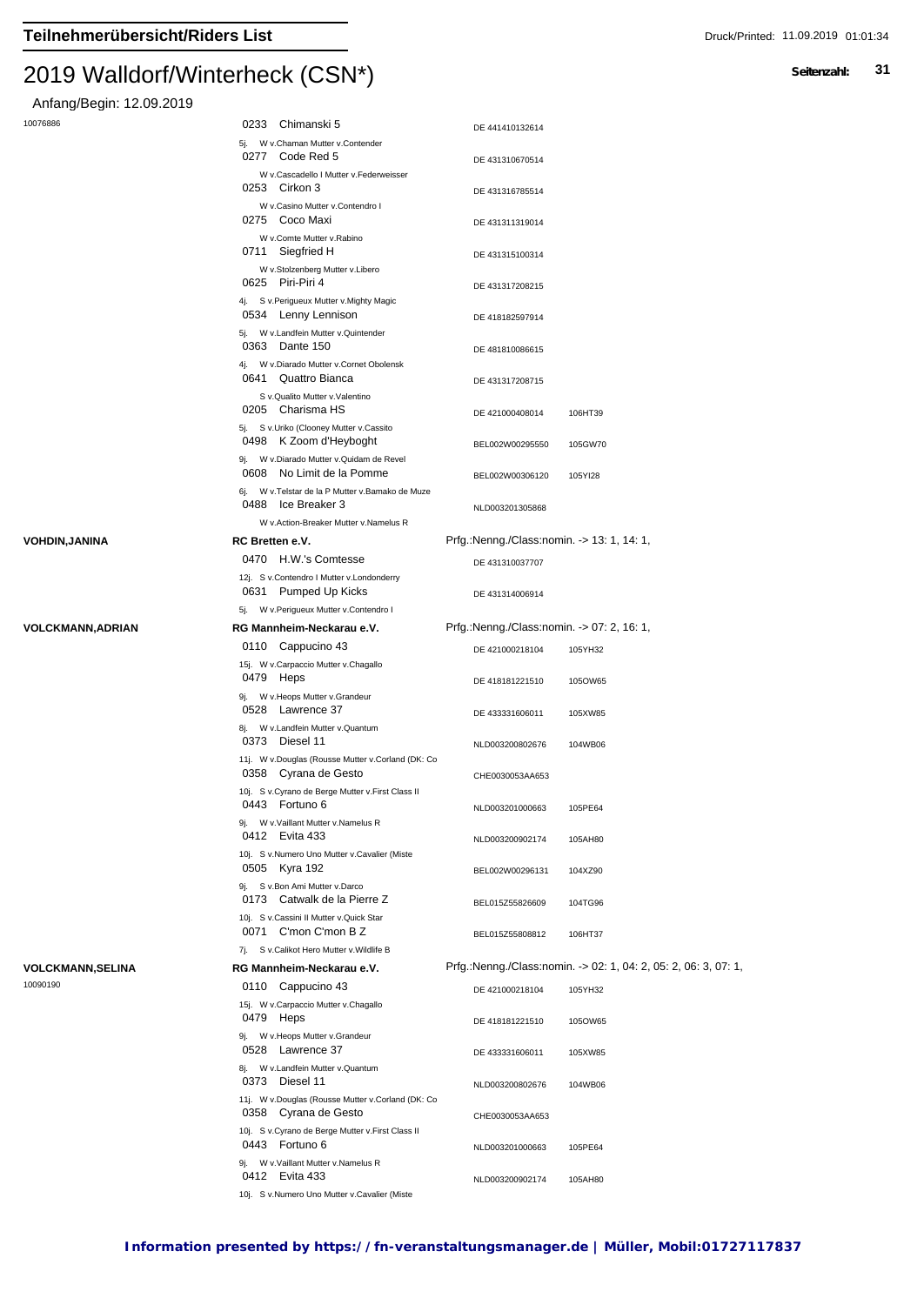| Anfang/Begin: 12.09.2019         |                                                                                  |                                                                                  |
|----------------------------------|----------------------------------------------------------------------------------|----------------------------------------------------------------------------------|
| 10090190                         | 0505 Kyra 192                                                                    | BEL002W00296131<br>104XZ90                                                       |
|                                  | 9j. S v.Bon Ami Mutter v.Darco<br>0173 Catwalk de la Pierre Z                    | BEL015Z55826609<br>104TG96                                                       |
|                                  | 10j. S v.Cassini II Mutter v.Quick Star<br>0071 C'mon C'mon B Z                  | BEL015Z55808812<br>106HT37                                                       |
|                                  | 7j. S v.Calikot Hero Mutter v.Wildlife B                                         |                                                                                  |
| <b>VOLCKMANN,THERESA</b>         | RG Mannheim-Neckarau e.V.                                                        | Prfg.:Nenng./Class:nomin. -> 02: 1, 04: 2, 05: 2, 06: 2, 07: 1,                  |
| 10106487                         | 0110 Cappucino 43<br>15j. W v.Carpaccio Mutter v.Chagallo<br>0479 Heps           | DE 421000218104<br>105YH32<br>DE 418181221510<br>105OW65                         |
|                                  | 9j. W v. Heops Mutter v. Grandeur<br>0528 Lawrence 37                            | DE 433331606011<br>105XW85                                                       |
|                                  | 8j. W v.Landfein Mutter v.Quantum<br>0373 Diesel 11                              | NLD003200802676<br>104WB06                                                       |
|                                  | 11j. W v.Douglas (Rousse Mutter v.Corland (DK: Co<br>0358 Cyrana de Gesto        | CHE0030053AA653                                                                  |
|                                  | 10j. S v.Cyrano de Berge Mutter v.First Class II<br>0443 Fortuno 6               | NLD003201000663<br>105PE64                                                       |
|                                  | 9j. W v. Vaillant Mutter v. Namelus R<br>0412 Evita 433                          | NLD003200902174<br>105AH80                                                       |
|                                  | 10j. S v.Numero Uno Mutter v.Cavalier (Miste<br>0505 Kyra 192                    | BEL002W00296131<br>104XZ90                                                       |
|                                  | 9j. S v.Bon Ami Mutter v.Darco<br>0173 Catwalk de la Pierre Z                    | BEL015Z55826609<br>104TG96                                                       |
|                                  | 10j. S v.Cassini II Mutter v.Quick Star<br>0071 C'mon C'mon B Z                  | BEL015Z55808812<br>106HT37                                                       |
|                                  | 7j. S v.Calikot Hero Mutter v. Wildlife B                                        |                                                                                  |
| <b>VOLK, ALEXANDER</b>           | LRFV Rimbach u.U.e.V.                                                            | Prfg.:Nenng./Class:nomin. -> 01: 1, 02: 3, 03: 1, 04: 2, 05: 1,                  |
|                                  | 0772 Winnetou 973<br>10j. W v. Weltpoet Mutter v. Rubin Star N<br>0572 Luigi 247 | DE 431310030709                                                                  |
|                                  | W v.Leviathan Mutter v.Amadeus Z<br>0271 Clyde 77                                | DE 433339016509<br>DE 421000522611                                               |
|                                  | 8j. H v.Carentan Mutter v.Lavall II                                              |                                                                                  |
| <b>WAGNER, BENNI</b>             | Frankf.Turnierst.Schw.Gelb e.V.                                                  | Prfg.:Nenng./Class:nomin. -> 07: 1,                                              |
|                                  | 0481 Herzkönig 6                                                                 | DE 431316209307                                                                  |
|                                  | 12j. W v.Hochadel Mutter v.Heraldik xx<br>0516 Lancertino 2                      | DE 473730641312                                                                  |
|                                  | 7j. W v.Lancerto Mutter v.Chacco-Blue                                            |                                                                                  |
| <b>WEBER, DOMINIQUE MICHELLE</b> | RFV Ludwigshafen e.V.                                                            | Prfg.:Nenng./Class:nomin. -> 02: 2, 03: 2, 04: 2, 05: 2, 07: 1, 14: 1, 15:<br>2, |
| 10113842                         | 0216 Chasseur en blanc<br>12j. W v.Clearway Mutter v.Zeus (Nurzeus)              | DE 421000328507<br>104ZL74                                                       |
|                                  | 0568 Löwenherz 137<br>7j. W v.Lasino Mutter v.Levantos II                        | 106DA72<br>DE 421000063912                                                       |
|                                  | 0484<br>Hotah de Lux<br>6j. W v.Hermes de Lux Mutter v.Grannus                   | DE 418180094813                                                                  |
|                                  | 0125 Carlchen S 2<br>H v.Comme il faut Mutter v.Emilion<br>0205 Charisma HS      | DE 451510199913<br>105XD07                                                       |
|                                  | 5j. S v.Uriko (Clooney Mutter v.Cassito<br>0089 Calou de Prairot                 | DE 421000408014<br>106HT39<br>FRA00112192151L<br>106IY33                         |
|                                  | 7j. W v.Siryus de Bavoz Mutter v.Amour de Meauti                                 | Prfg.:Nenng./Class:nomin. -> 08: 1,                                              |
| <b>WEBER,FRANK</b>               | <b>RFV Rot</b><br>Last Chance 15<br>0523                                         |                                                                                  |
|                                  | 6j. H v.Los Angeles Mutter v.Sable Rose (Cal                                     | DE 473730663213                                                                  |
|                                  | Heartbeat 11<br>0474<br>S v.Spartacus Mutter v.Heartbreaker<br>7j.               | NLD003201201397                                                                  |
| <b>WEBER, JOSEFINE</b>           | RFV Ludwigshafen e.V.                                                            | Prfg.:Nenng./Class:nomin. -> 09: 1, 11: 1,                                       |
|                                  | 0186 Cendrillon Marron<br>15j. W v.Coriano Mutter v.Quick Star                   | DE 418180070204<br>104PG57                                                       |
| <b>WEBER, NORA</b>               | <b>RRV Walldorf</b>                                                              | Prfg.:Nenng./Class:nomin. -> 06: 1, 07: 1,                                       |
| 10177281                         | 0303 Consuella 2                                                                 | DE 433330106305<br>103TD65                                                       |
|                                  | 14j. S v.Consens Mutter v.Lanacar                                                |                                                                                  |
| <b>WEIDNER, HANNAH</b>           | RFV 1952 Schwetzingen e.V.                                                       | Prfg.:Nenng./Class:nomin. -> 09: 1, 11: 1,                                       |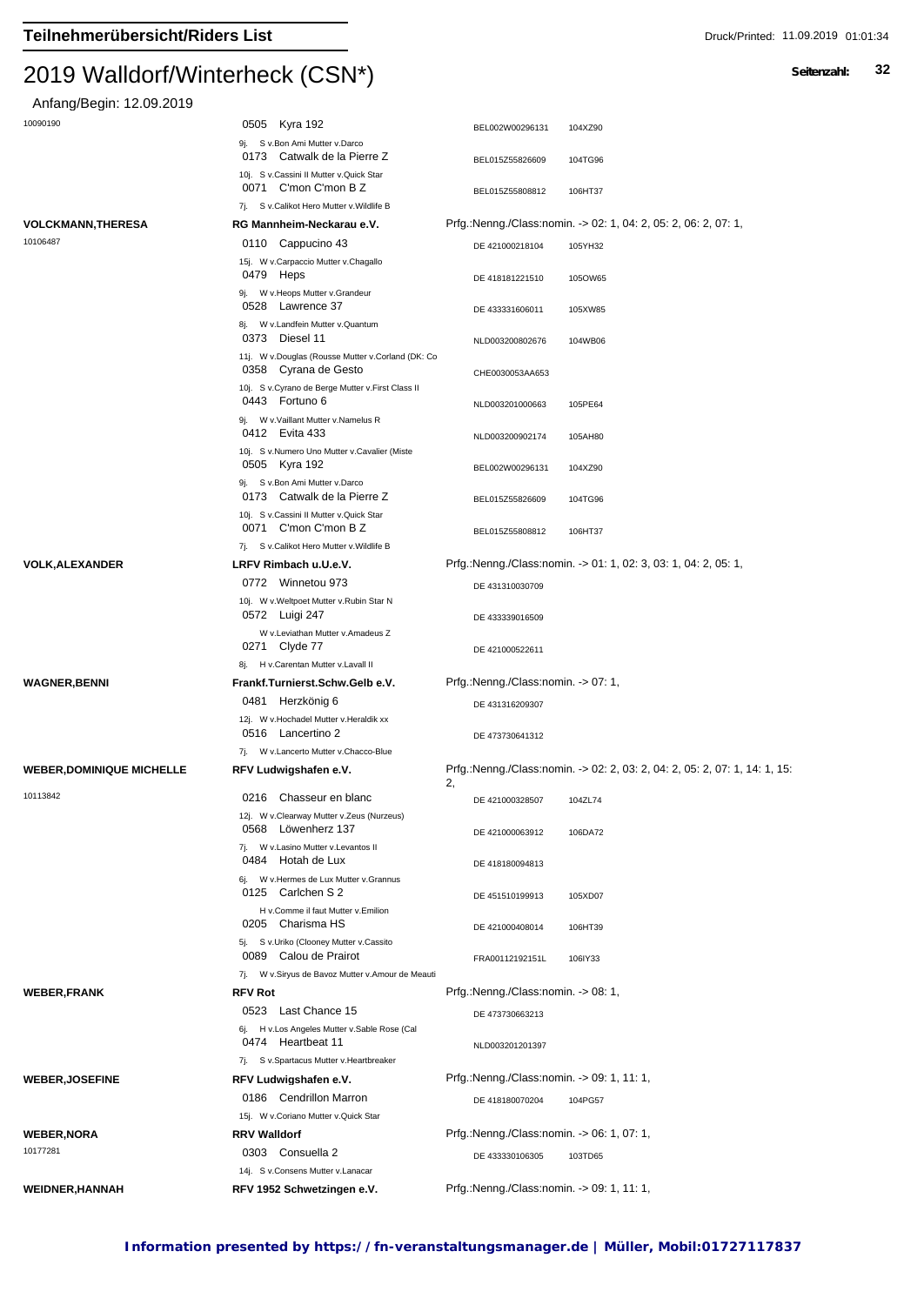### Anfang/E

|                             | ן זוטטן <i>הפוויסווויזייוווט</i> וווער (עוטוי                             |                                                                                                       |
|-----------------------------|---------------------------------------------------------------------------|-------------------------------------------------------------------------------------------------------|
| Anfang/Begin: 12.09.2019    |                                                                           |                                                                                                       |
|                             | 0024 Antara 43                                                            | DE 421000232808<br>104QT87                                                                            |
|                             | 11j. S v.Con Air Mutter v.Caretino                                        |                                                                                                       |
| <b>WEIDNER,PETER</b>        | RFV 1952 Schwetzingen e.V.                                                | Prfg.:Nenng./Class:nomin. -> 10: 1, 13: 1,                                                            |
|                             | 0753 Valencia 110                                                         | DE 431313314814                                                                                       |
|                             | 5j. S v.Viscount Mutter v.Contendro I                                     |                                                                                                       |
| WEIK,THERESA                | <b>RFV Heuchlingen</b>                                                    | Prfg.:Nenng./Class:nomin. -> 16: 1,                                                                   |
|                             | 0080 Caju F                                                               | DE 421000571610                                                                                       |
|                             | 9j. W v.Cassito Mutter v.Calido I<br>0269 Cloud Seven F                   | DE 421000573810                                                                                       |
|                             | W v.Cassini II Mutter v.Contender                                         |                                                                                                       |
| <b>WEILER,LUKAS</b>         | <b>RFV Ubstadt-Weiher</b>                                                 | Prfg.:Nenng./Class:nomin. -> 06: 1, 07: 1,                                                            |
| 10137039                    | 0236 Chin Chilla by Vitakraft                                             | 103UX98<br>DE 418180086806                                                                            |
|                             | 13j. S v.Cellestial Mutter v.Contender<br>0010 Adelheid 53                | DE 433331015512<br>106PE94                                                                            |
|                             | 7j. S v.Armitage Mutter v.Grannus                                         |                                                                                                       |
| WEINSHEIMER,MAIA            | RC Neustadt e.V.                                                          | Prfg.:Nenng./Class:nomin. -> 09: 2, 11: 2,                                                            |
|                             | 0728 Spot on 8                                                            | DE 473731859809                                                                                       |
|                             | 10j. S v.Spirit Mutter v.Lehar<br>0306 Contessa 225                       | DE 431311321612                                                                                       |
|                             | 7j. Sv.Conteur Mutter v.Graf Grannus                                      |                                                                                                       |
| <b>WEISSBROD,MAXIMILIAN</b> | PSG Winterheck-Walldorf e.V.                                              | Prfg.:Nenng./Class:nomin. -> 01: 2, 02: 2, 03: 1, 04: 2, 05: 2, 06: 2, 07:<br>1, 12: 3, 14: 3, 15: 2, |
| 10075359                    | 0327 Cosima 200                                                           | DE 441410549004<br>103RI78                                                                            |
|                             | 15j. S v.Cornet Obolensk Mutter v.Frühlingsball<br>0695 Sanloubet         | DE 418181449207<br>104DN99                                                                            |
|                             | 12j. H v.Sandro Boy Mutter v.Baloubet du Rou<br>0651 Quin 11              | DE 473730505909                                                                                       |
|                             | 10j. W v. Que Guapo Mutter v. Calido I<br>0601 Nasferatu Uno              | DE 418180210311<br>105ZZ20                                                                            |
|                             | 8j. W v.Numero Uno Mutter v.Pocalino<br>0668 Quipu R                      | DE 473730056012                                                                                       |
|                             | 7j. W v. Quality Mutter v. Lordanos<br>0137 Carry B                       | DE 473730147914                                                                                       |
|                             | 5j. W v.Cascadello I Mutter v.Ricardo                                     |                                                                                                       |
|                             | 0483 Home Run 3<br>17j. W v.Hors la Loi II Mutter v.Alcatraz Son          | DE 404980012502<br>103RI81                                                                            |
|                             | 0395 Ekhart<br>10j. W v.Larino Mutter v.Ramiro                            | NLD003200902643<br>105LI48                                                                            |
|                             | 0611 Nordic van de Zeshoek                                                | BEL002W00304025                                                                                       |
|                             | 6j. W v.Nabab de Reve Mutter v.Numero Uno<br>0624 Pink Floyd v/h Blauwhof | BEL002W00309345                                                                                       |
|                             | 4j. W v. Vigo D'Arsouill Mutter v. Capitol I<br>0504 Kokomone W.          | NLD003201505895                                                                                       |
|                             | S v. Tjungske Mutter v. Voltaire<br>0499 Kannestic V                      | NLD003201502493                                                                                       |
|                             | H v.Kannan Mutter v.Baltic VDL<br>0501 Kerel van de Blauwendraad          | NLD003201503131                                                                                       |
|                             | W v.Blauwendraad's Mutter v.No Limit                                      |                                                                                                       |
| <b>WEISSBROD,SIMONE</b>     | RSV Wachenburg Weinheim e.V.                                              | Prfg.:Nenng./Class:nomin. -> 06: 2, 07: 2, 08: 2, 09: 1, 10: 1, 11: 1, 13:<br>1,                      |
| 10195127                    | 0788 Rubinero 8                                                           | DE 431310507803                                                                                       |
|                             | 16j. W v.Rubin-Royal Mutter v.Lastro<br>0776 Wyk 2                        | DE 421000263206                                                                                       |
|                             | 13j. S v.Askano Mutter v.Linaro                                           |                                                                                                       |

**WEITBRECHT,ACHIM RZV Neubärental** Prfg.:Nenng./Class:nomin. -> 01: 1, 02: 1, 04: 2, 05: 2,

DE 418180046910 106MB54

ordination of the SM and the SM and the SM and the SM and the SM and the SM and the SM and the SM and the SM and the SM and the SM and the SM and the SM and the SM and the SM and the SM and the SM and the SM and the SM and

0348 Cronos B DE 431316943710 105JV37

0619 Penny May 3 DE 441411113911

0614 Pablos Girl GBR002130876939

0300 Conny 407 GBR002150879581

12j. W v.Lancerto Mutter v.Kavaliero

0124 Carisma 133

9j. W v.Contendro I Mutter v.For Pleasure

8j. S v.Pablos As Mutter v.Cordalme Z

6j. S v.Pablos As Mutter v.Lord Siclau

4j. S v.Pablo's Ass Mutter v.Concetto

S v.Com Air I Mutter v.Lagoheidor G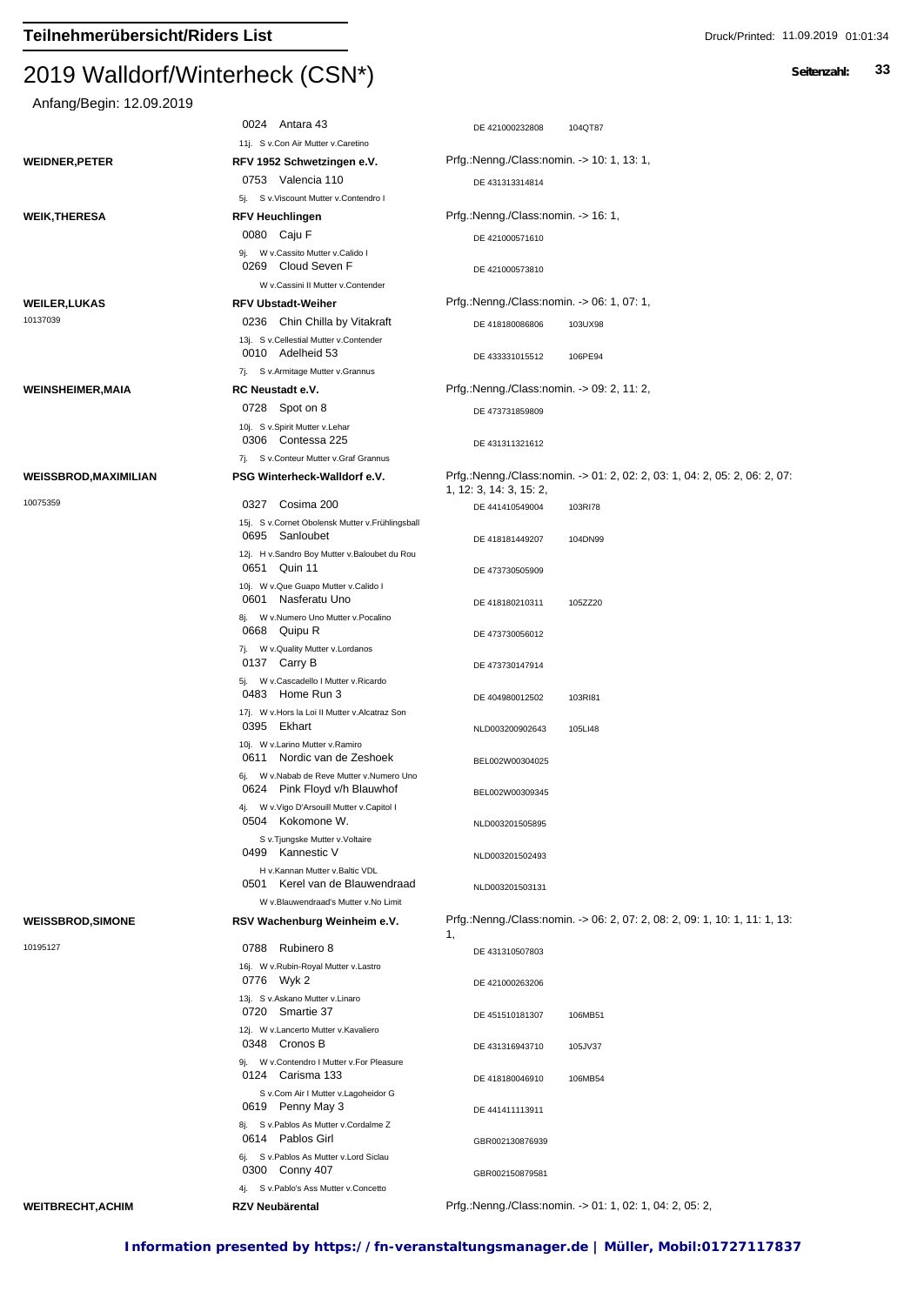| Anfang/Begin: 12.09.2019       |                                                                                    |                                                                 |
|--------------------------------|------------------------------------------------------------------------------------|-----------------------------------------------------------------|
|                                | 0439 For Princess 2                                                                | DE 418181080206                                                 |
|                                | 13j. S v.For Pleasure Mutter v.Clay<br>0416 Falada Gold                            | DE 418181114108                                                 |
|                                | 11j. S v.For Germany RD Mutter v.Clay                                              |                                                                 |
| WELLER,VIOLA                   | PSG Winterheck-Walldorf e.V.                                                       | Prfg.:Nenng./Class:nomin. -> 09: 1, 11: 1,                      |
|                                | 0100 Campino 517                                                                   | DE 421000197810                                                 |
|                                | 9j. H v.Clinton I Mutter v.Calato                                                  |                                                                 |
| WENDEL,JOHANNA                 | <b>FRV Neuhofen</b>                                                                | Prfg.:Nenng./Class:nomin. -> 01: 1, 02: 1, 04: 1,               |
|                                | 0272 Cobibo                                                                        | DE 441411575909                                                 |
|                                | 10j. H v.Coronas Mutter v.Contifex<br>0687 Rüpel 14                                | HUN199PT1201400                                                 |
|                                | 7j. W v.Raszputyin Mutter v.Warstein                                               |                                                                 |
| <b>WERNER,HELMUT</b>           | RV Bellheim e.V.                                                                   | Prfg.:Nenng./Class:nomin. -> 04: 2, 05: 2, 06: 3, 07: 2, 08: 2, |
|                                | 0548 Lines 49                                                                      | DE 451510523305                                                 |
|                                | 14j. W v.Rocky SW Mutter v.Lambada<br>0780 Zenobia W                               | DE 451510533505                                                 |
|                                | S v.Ron William Mutter v.Goldstern<br>0432 Flamero W                               | DE 451510533605                                                 |
|                                | W v.Feuerwerk Mutter v.Argentinus                                                  |                                                                 |
|                                | 0446 Fuego W<br>13j.                                                               | DE 451510576306                                                 |
|                                | 0622 Pialotta 69<br>11j. S v.Calato Mutter v.Feuerwerk                             | DE 418181348408                                                 |
|                                | 0425 Fenja W                                                                       | DE 451510176207                                                 |
|                                | 12j. S v.Cerdic Mutter v.Feuerwerk<br>0659 Quintal 5                               | DE 431310104310                                                 |
|                                | 9j. S v. Quidam's Rubin Mutter v. Contender<br>0759 Velou                          | DE 418181025413                                                 |
|                                | 6j. H v.Van Helsing Mutter v.Sion<br>0598 Namika<br>7j. S v.Nekton Mutter v.Cerdic | DE 451510245212                                                 |
|                                | 0459 Gomez 17<br>12j. W v. Triomphe de Muz Mutter v. Zandor (Zandor                | NLD003200707478                                                 |
| <b>WETTERAUER,TOBIAS</b>       | RFPZV Dossenheim e.V.                                                              | Prfg.:Nenng./Class:nomin. -> 06: 1, 07: 1,                      |
|                                | 0721 Snap Shot 2                                                                   |                                                                 |
|                                | 8j. W v.Sir Donnerhall Mutter v.Harvard<br>0189 Centurio M                         | DE 433330462611<br>DE 418181116511                              |
|                                | W v.Centadel Mutter v.Kolibri                                                      |                                                                 |
|                                | 0376 Dirigent 50                                                                   | DE 431314800213                                                 |
|                                | 6j. W v.Dancier Mutter v.Roncalli xx                                               |                                                                 |
| WETTSTEIN,AMBER                | <b>RFV Mannheim-Friedrichsfeld</b>                                                 | Prfg.:Nenng./Class:nomin. - > 02: 1, 06: 2, 07: 2,              |
|                                | 0738 Storyman M<br>12j. W v.Stolzenberg Mutter v.Caletto I                         | DE 431312336507                                                 |
|                                | 0196 Chakova                                                                       | DE 404989471510<br>105AN47                                      |
|                                | 9j. S v.Chaka D Mutter v.Bachelor NH                                               |                                                                 |
| WETZEL,JANINA                  | <b>RV Mannheim</b>                                                                 | Prfg.:Nenng./Class:nomin. -> 02: 1, 03: 1, 04: 1, 06: 2,        |
| 10086833                       | 0385 Dragunov                                                                      | DE 418185062712                                                 |
|                                | 7j. W v.Diarado Mutter v.Cordano Z<br>0456 Gigolo 661                              | NLD003201110358                                                 |
|                                | 8j. W v.Mr. Blue Mutter v.Colino                                                   |                                                                 |
| WETZSTEIN,ANASTASIA            | <b>TV RG Gültstein</b>                                                             | Prfg.:Nenng./Class:nomin. -> 16: 1,                             |
| 10198338                       | 0350 Cuddy                                                                         | DE 456370036811<br>106LL02                                      |
|                                | 8j. S v.Chap Mutter v.Goldex<br>0526 Lavia-Hoem                                    | DNK333DW0505311<br>103EH13                                      |
|                                | 14j. S v.Louvre S (DNK) Mutter v.Carano                                            |                                                                 |
| WETZSTEIN,KRISTINA<br>10044290 | <b>RSC Salzstetten</b>                                                             | Prfg.:Nenng./Class:nomin. -> 05: 2, 06: 2,                      |
|                                | 0296 Condera                                                                       | DE 431317406206                                                 |
|                                | 13j. S v.Cranach Mutter v.Zeus (Nurzeus)<br>0166 Catalania                         |                                                                 |
|                                | 11j. S v.Cassini II Mutter v.Zeus (Nurzeus)                                        | DE 418180112008                                                 |
| <b>WIEDEMANN,THOMAS</b>        | <b>PF Saurach</b>                                                                  | Prfg.:Nenng./Class:nomin. -> 01: 1, 02: 2, 05: 1,               |
|                                | 0085 Calippo 42                                                                    | DE 433330727507                                                 |
|                                | 12j. W v.Check In Mutter v.Grandeur<br>0308 Cookie 71                              | DE 418180125309                                                 |
|                                | 10j. S v.Chacco-Blue Mutter v.Cento                                                |                                                                 |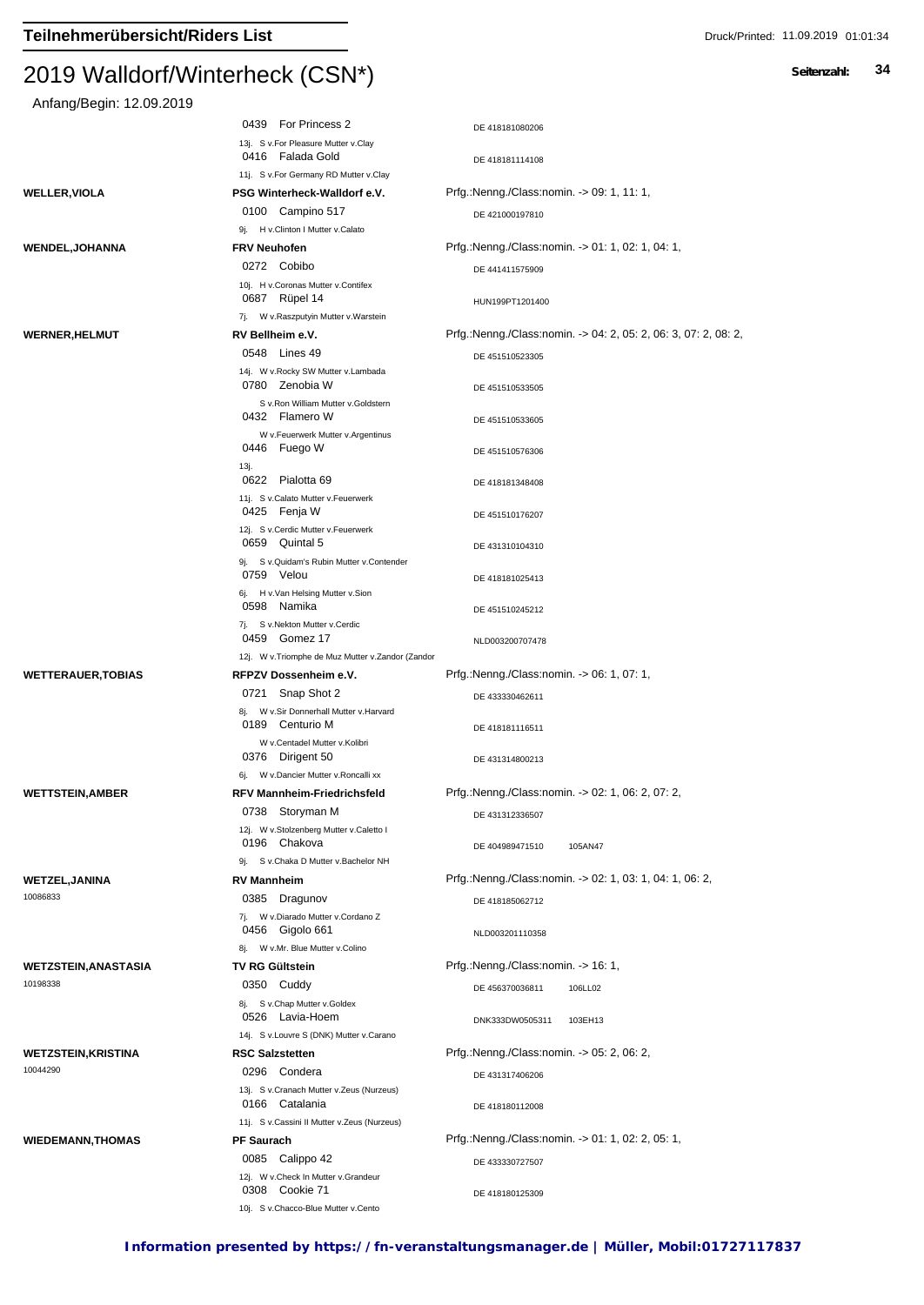| Anfang/Begin: 12.09.2019 |  |
|--------------------------|--|
|--------------------------|--|

| $7.0001$ graded $1.0001$ and $1.0001$ and $1.0001$ and $1.0001$ and $1.0001$ and $1.0001$ and $1.0001$ and $1.0001$ and $1.0001$ and $1.0001$ and $1.0001$ and $1.0001$ and $1.0001$ and $1.0001$ and $1.0001$ and $1.0001$ a |                                                                                                       |                                                                 |
|-------------------------------------------------------------------------------------------------------------------------------------------------------------------------------------------------------------------------------|-------------------------------------------------------------------------------------------------------|-----------------------------------------------------------------|
|                                                                                                                                                                                                                               | 0187 Cenia 14                                                                                         | DE 431317202013                                                 |
|                                                                                                                                                                                                                               | 6j. S v.Check In Mutter v.Concetto                                                                    |                                                                 |
| <b>WIEGAND, GREGORY</b><br>10036878                                                                                                                                                                                           | <b>RV Eppelheim</b>                                                                                   | Prfg.:Nenng./Class:nomin. -> 04: 1, 06: 1,                      |
|                                                                                                                                                                                                                               | 0027 Anton 478<br>16j. W v.Al Cantino (ex: Mutter v.Landrebell                                        | DE 437378087903<br>102QZ86                                      |
|                                                                                                                                                                                                                               | 0719 Sly 18<br>H v.Sir Bedo Mutter v.Dinard L                                                         | DE 441410760503                                                 |
|                                                                                                                                                                                                                               | 0769 Webster K.<br>11j. W v. Wanderkoenig Mutter v. Charakter                                         | 105KG11<br>DE 431312377708                                      |
| <b>WILHELM, ANGELIKA</b>                                                                                                                                                                                                      | <b>RFV Hambrücken</b>                                                                                 | Prfg.:Nenng./Class:nomin. -> 10: 1, 13: 1,                      |
|                                                                                                                                                                                                                               | 0284 Collino 10                                                                                       | DE 473730530513                                                 |
|                                                                                                                                                                                                                               | 6j. W v.Calido I Mutter v.Cassini II<br>0165 Castella 76                                              | POL009640113109                                                 |
|                                                                                                                                                                                                                               | 10j. S v.Crown Z Mutter v.Cavallo<br>0764 Vincent 196                                                 | BEL002W00306525                                                 |
|                                                                                                                                                                                                                               | 5j. W v. Vigo D'Arsouill Mutter v. Darco                                                              |                                                                 |
| <b>WINKLER,LEA</b>                                                                                                                                                                                                            | <b>RV Schutterwald</b>                                                                                | Prfg.:Nenng./Class:nomin. -> 09: 1, 16: 1,                      |
|                                                                                                                                                                                                                               | 0091 Cambaku 2                                                                                        | DE 473730765404                                                 |
|                                                                                                                                                                                                                               | 15j. W v.Colander Mutter v.Argentinus                                                                 |                                                                 |
| <b>WIRTHWEIN, REBECCA</b>                                                                                                                                                                                                     | <b>RFPZV Nußloch</b>                                                                                  | Prfg.:Nenng./Class:nomin. -> 09: 1, 11: 1,                      |
|                                                                                                                                                                                                                               | 0680 Rocko 113                                                                                        | DE 498980235308                                                 |
| <b>WITTEMER, TANJA</b>                                                                                                                                                                                                        | 11j. W v. Mutter v.<br><b>RSG Worms-Pfeddersheim</b>                                                  | Prfg.:Nenng./Class:nomin. -> 04: 1, 06: 2,                      |
| 10111189                                                                                                                                                                                                                      | 0423 Fee L                                                                                            | DE 433330441104                                                 |
|                                                                                                                                                                                                                               | 15j. S v.Feuerwerk Mutter v.Aldatus<br>0623 Pik Flash 5                                               | 104MU70<br>DE 441410054907<br>104MU72                           |
|                                                                                                                                                                                                                               | 12j. W v.Pik Labionics Mutter v.Grossadmiral<br>0581 Marielle 13                                      | DE 421000558710                                                 |
|                                                                                                                                                                                                                               | 9j. S v.Cassini I Mutter v.Zeus (Nurzeus)<br>0021 Amicus 42                                           | DE 451510252809                                                 |
|                                                                                                                                                                                                                               | 10j. W v.Arioso du Theil Mutter v.Pablo<br>0558 Looping Louie 9                                       | DE 451510230012                                                 |
|                                                                                                                                                                                                                               | 7j. W v.Landjonker (Fru Mutter v.Silvio I<br>0211 Charming 31                                         | DE 421000504413                                                 |
|                                                                                                                                                                                                                               | 6j. H v.Cayado Mutter v.Calido I<br>0441 For Univers<br>7j. H v.For Pleasure Mutter v.Calmiro         | DE 418182514812                                                 |
|                                                                                                                                                                                                                               | 0658 Quinta de Lago<br>S v.Qui Lago Mutter v.Carpaccio                                                | DE 451510226212                                                 |
|                                                                                                                                                                                                                               | 0407 Escordina<br>6j. S v.No Limit Mutter v.Balou du Rouet                                            | DE 455878369413                                                 |
|                                                                                                                                                                                                                               | 0480 Hermine la Habana<br>5j. S v.Hermes de Lux Mutter v.Carpaccio                                    | DE 451510154714                                                 |
| <b>WITTEMER, THOMAS</b><br>10111188                                                                                                                                                                                           | <b>RSG Worms-Pfeddersheim</b>                                                                         | Prfg.:Nenng./Class:nomin. -> 04: 1, 06: 2, 12: 1, 14: 3, 15: 1, |
|                                                                                                                                                                                                                               | 0423 Fee L<br>15j. S v. Feuerwerk Mutter v. Aldatus                                                   | DE 433330441104<br>104MU70                                      |
|                                                                                                                                                                                                                               | 0623 Pik Flash 5<br>12j. W v.Pik Labionics Mutter v.Grossadmiral                                      | DE 441410054907<br>104MU72                                      |
|                                                                                                                                                                                                                               | 0581 Marielle 13<br>9j. S v.Cassini I Mutter v.Zeus (Nurzeus)                                         | DE 421000558710                                                 |
|                                                                                                                                                                                                                               | 0129 Carlotta 240<br>S v.Canstakko Mutter v.Chasseur I                                                | DE 431313800410                                                 |
|                                                                                                                                                                                                                               | 0021 Amicus 42<br>10j. W v.Arioso du Theil Mutter v.Pablo<br>0766 Vranziska                           | DE 451510252809                                                 |
|                                                                                                                                                                                                                               | 7j. S v.Van Helsing Mutter v.Fabriano<br>0211 Charming 31                                             | DE 431310050612                                                 |
|                                                                                                                                                                                                                               | 6j. H v.Cayado Mutter v.Calido I<br>0441 For Univers                                                  | DE 421000504413<br>DE 418182514812                              |
|                                                                                                                                                                                                                               | 7j. H v.For Pleasure Mutter v.Calmiro<br>0656 Quinsie                                                 | DE 418182572012                                                 |
|                                                                                                                                                                                                                               | W v.Quintero Mutter v.Singulord Joter<br>0658 Quinta de Lago                                          | DE 451510226212                                                 |
|                                                                                                                                                                                                                               | S v.Qui Lago Mutter v.Carpaccio<br>0480 Hermine la Habana<br>5j. S v.Hermes de Lux Mutter v.Carpaccio | DE 451510154714                                                 |
|                                                                                                                                                                                                                               |                                                                                                       |                                                                 |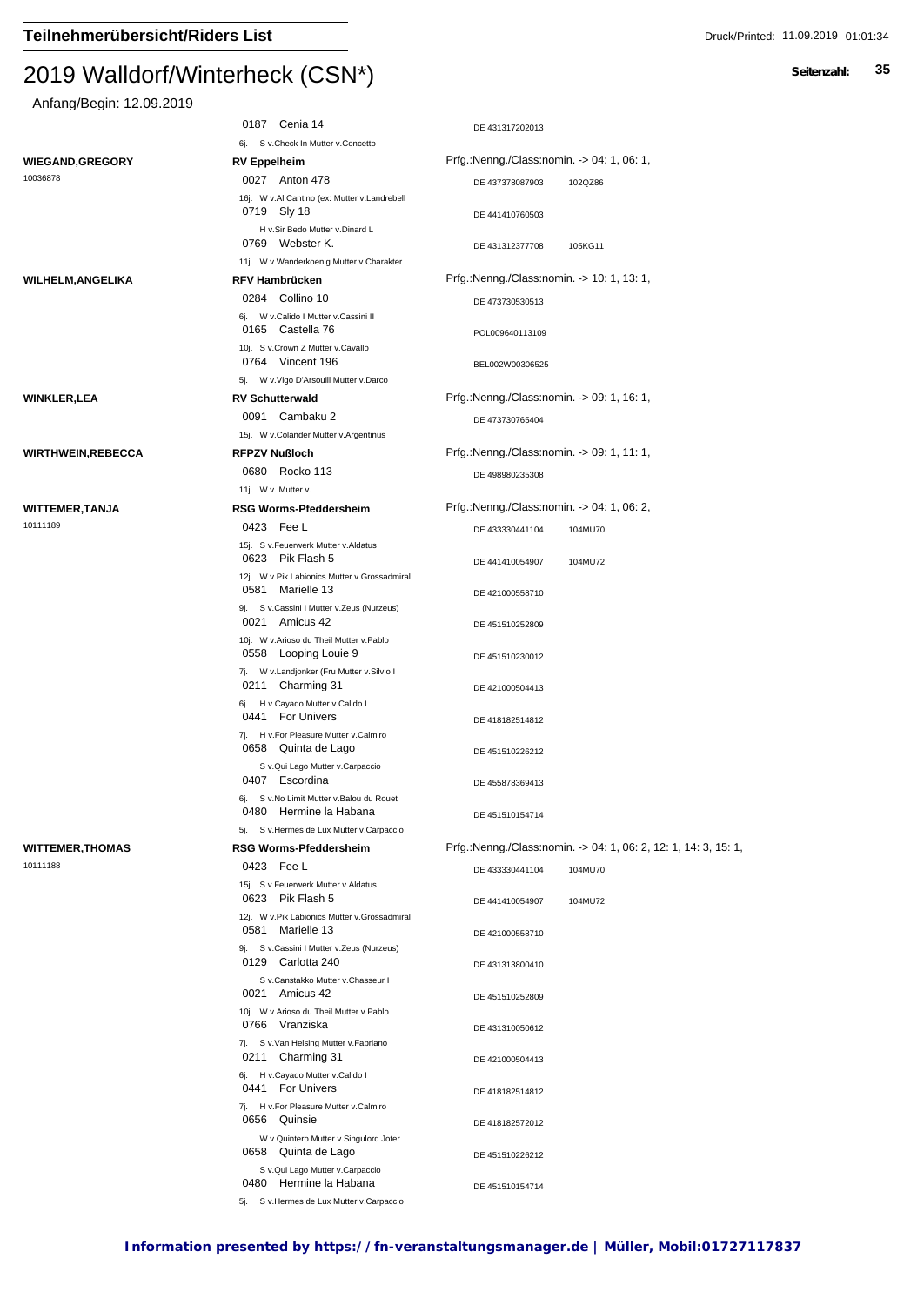#### $2019$  Walldon Winterheck (CSN $\gamma$ )

Anfang/Begin: 12.09.2019

| Hillariy Deylii. 12.09.2019 |                                                                                                     |                                                          |
|-----------------------------|-----------------------------------------------------------------------------------------------------|----------------------------------------------------------|
| 10111188                    | 0541 Lexi Lady K                                                                                    | DE 418182534012                                          |
|                             | 7j. S v.Lake Tahoe Mutter v.Anmarsch                                                                |                                                          |
|                             | 0753 Valencia 110<br>5j. S v. Viscount Mutter v. Contendro I                                        | DE 431313314814                                          |
|                             | 0208 Charlotte 229<br>S v.Mylord Carthago Mutter v.Clarimo                                          | DE 418182507914                                          |
|                             | 0600 Napoli van Overis                                                                              | BEL015Z55652211                                          |
|                             | 8j. S v.Nonstop Mutter v.Sable Rose (Cal<br>0386 Drops van Overis Z<br>7j. H v.Darco Mutter v.Ahorn | BEL015Z55801312<br>106ES36                               |
|                             | 0503 Kjandor van Overis                                                                             | BEL015Z55787912                                          |
|                             | W v.Kannan Mutter v.Darco<br>0033 Ariane van Overis Z                                               | BEL015Z55702313<br>106OK93                               |
|                             | 6j. S v.Arko Mutter v.Diamant de Semi<br>0378 Diva van Overis Z                                     | BEL015Z55770313<br>106OK87                               |
|                             | S v.Darco Mutter v.Cento<br>0491 Inferno 30                                                         | NLD003201306756                                          |
|                             | H v.Entertainer Mutter v.Carthano I<br>0757 Vanity van Overis                                       | BEL015Z55773315                                          |
|                             | 4j. S v. Vigo D'Arsouill Mutter v. Tauber van het                                                   |                                                          |
| WITTENBORN,MAREN            | <b>RPZV Ketsch</b>                                                                                  | Prfg.:Nenng./Class:nomin. -> 07: 1, 12: 1, 14: 1, 15: 1, |
| 10008561                    | 0056<br>Bibi Blocksberg 26                                                                          | DE 431310707513                                          |
|                             | 6j. S v.Balou du Rouet Mutter v.Escudo I                                                            |                                                          |
|                             | 0055 BiBa Butzemann<br>5j. W v.Balou du Rouet Mutter v.Goldfever I                                  | DE 418180285414                                          |
| WOLDRICH,JULIA              | PSG Winterheck-Walldorf e.V.                                                                        | Prfg.:Nenng./Class:nomin. -> 08: 1, 09: 1,               |
|                             | 0167 Catalinja                                                                                      | DE 451510681107                                          |
|                             | 12j. S v.Catalano Mutter v.Rapallo                                                                  |                                                          |
| WOLDRICH,LISA               | PSG Winterheck-Walldorf e.V.                                                                        | Prfg.:Nenng./Class:nomin. -> 08: 1, 09: 1,               |
|                             | 0719 Sly 18                                                                                         | DE 441410760503                                          |
|                             | 16j. H v.Sir Bedo Mutter v.Dinard L                                                                 |                                                          |
|                             | 0451 GEKE Equigrip's Zilia                                                                          | DE 421000025207                                          |
|                             | 12j. S v.Singulord Joter Mutter v.Landgraf I<br>0651 Quin 11                                        | DE 473730505909                                          |
|                             | 10j. W v.Que Guapo Mutter v.Calido I<br>0161 Cassiopeia 106                                         | DE 441411639710                                          |
|                             | 9j. S v.Climax Mutter v.Quattro B                                                                   |                                                          |
| <b>WOLF,LEONIE</b>          | TG Birkighöfe Eppelheim                                                                             | Prfg.:Nenng./Class:nomin. -> 10: 2, 11: 2,               |
|                             | 0684 Rote Zora S                                                                                    | DE 431316554710                                          |
|                             | 9j. S v.Red Rossini Mutter v.Espri<br>0564 Loretta Z                                                | DE 302980002594                                          |
|                             | 25j. S v.Emil Mutter v.Noenever's Trai                                                              |                                                          |
| <b>WOLFF,ELENA</b>          | <b>RFV Herbertingen</b>                                                                             | Prfg.:Nenng./Class:nomin. -> 11: 1, 16: 1,               |
|                             | 0295 Condee vom Wilhelmshof                                                                         | DE 456570064409                                          |
|                             | 10j. W v.Clinton I Mutter v.Kolibri                                                                 |                                                          |
| <b>WUEST,MARIE</b>          | <b>RFV Frankenhardt</b>                                                                             | Prfg.:Nenng./Class:nomin. -> 05: 1, 07: 2,               |
| 10100364                    | 0159 Casper 260                                                                                     | DE 433330630005<br>103FK45                               |
|                             | 14j. W v.Carry Gold Mutter v.Lord Caletto<br>0593 Montendro 5                                       | DE 418180090213                                          |
|                             | 6j. W v.Messenger Mutter v.Inspector<br>0009 Action Augustin                                        | DE 441411211911<br>105JU94                               |
|                             | 8j. W v.Action-Pezi Mutter v.Acobat II                                                              |                                                          |
| ZAHN,SILKE                  | <b>RFV Heidelberg-Kirchheim</b>                                                                     | Prfg.:Nenng./Class:nomin. -> 07: 1, 08: 1, 09: 1,        |
|                             | 0584 Max 3782                                                                                       | DE 441410986110                                          |
|                             | 9j. W v.Monte Bellini Mutter v.Arpeggio                                                             |                                                          |
| ZIEGLER,CHRISTIAN           | <b>RFV Leonberg</b>                                                                                 | Prfg.:Nenng./Class:nomin. -> 02: 1,                      |
| 10043946                    | 0195 Chakko                                                                                         | DE 418180123205                                          |
|                             | 14j. W v.Chacco-Blue Mutter v.Corrado I                                                             |                                                          |
| ZORN,ANNA                   | <b>RV Interaktiv und Kinderaktiv</b>                                                                | Prfg.:Nenng./Class:nomin. -> 10: 1,                      |
|                             | 0070 C'est la rose 2                                                                                | DE 451510608110                                          |
|                             | 9j. S v.Clever and Smar Mutter v.Ritual                                                             |                                                          |
|                             | 0178 Ce le coeur                                                                                    | DE 451510209814                                          |
|                             | 5j. H v.Coronet d'Honne Mutter v.Clever and Smar<br>0174 Caudalie                                   |                                                          |
|                             |                                                                                                     | DE 418180231812                                          |

7j. S v.nicht gekört Mutter v.Potsdam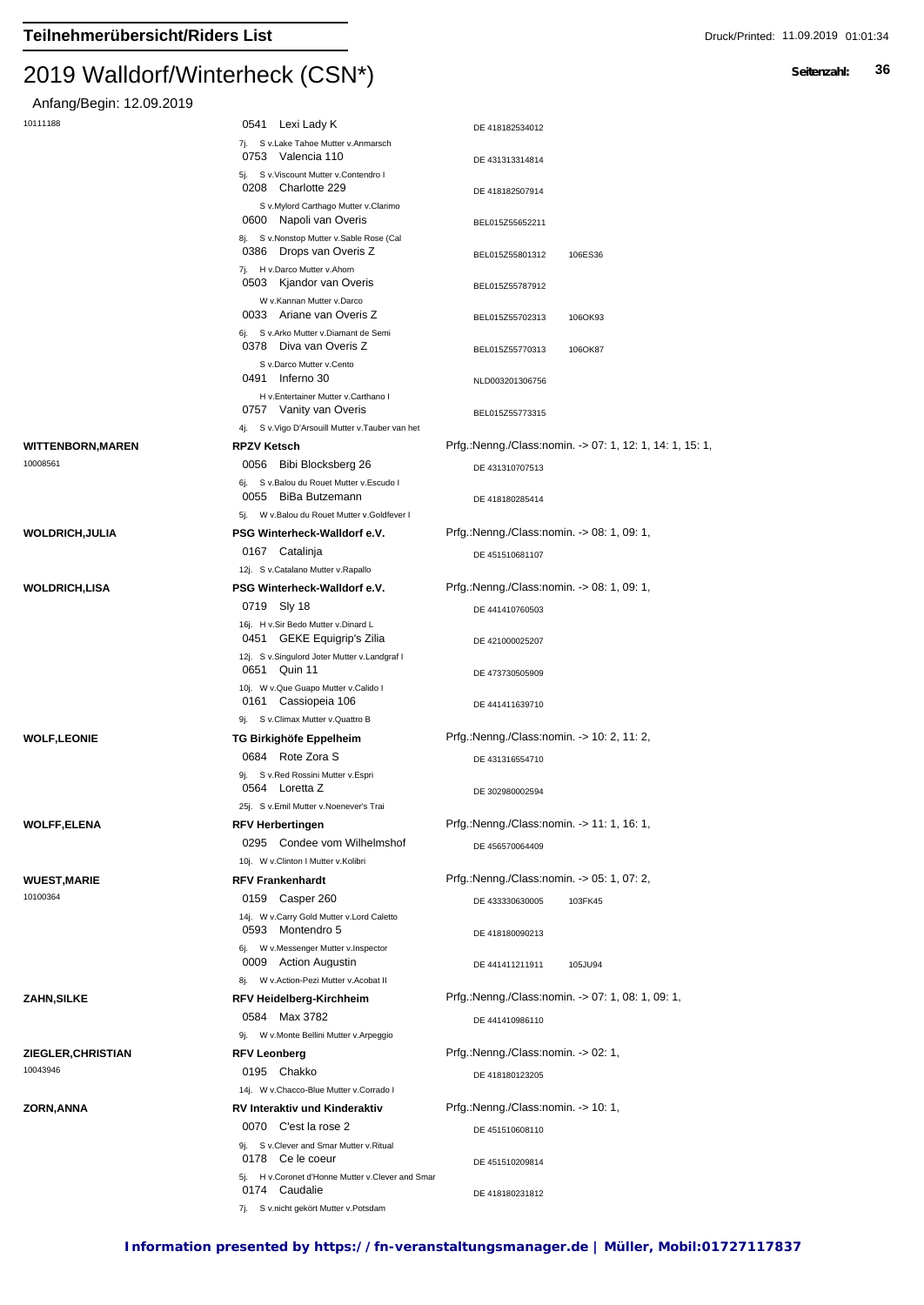#### $2019$  Walldon Winterheck (CSN $\gamma$ )

## Anfang/Begin: 12.09.2019

0032 Aragorn 88 DE 418180124204 15j. W v.Araconit Mutter v.Sandro 0533 Legolas 213

9j. W v.Landry Mutter v.Lorthello B

**ZWECKER,SIMON RSG Engelberth e.V.** Prfg.:Nenng./Class:nomin. -> 10: 2, 11: 2,

DE 418180170210

**Anzahl Teilnehmer/Competitors:**GER **296 - Anzahl Pferde/Horses:**990



| <b>ALI</b>           |                                                                 |                                                          |  |
|----------------------|-----------------------------------------------------------------|----------------------------------------------------------|--|
| <b>MODOLO, MARCO</b> | RA SV Leingarten e.V.                                           | Prfg.:Nenng./Class:nomin. -> 04: 1, 06: 1, 12: 1, 14: 1, |  |
| 10034845             | <b>Rich Sunrise</b><br>0678                                     | DE 441411355806<br>103UF62                               |  |
|                      | 13j. S v.Rüter Mutter v.Cento<br>0015 All in One 17             | DE 421000191010                                          |  |
|                      | W v.Aragorn Mutter v.Rheinsberg<br>9j.<br>0270<br>Clumsy 2      | DE 421000134911<br>105LS78                               |  |
|                      | W v.Connor Mutter v.Clearway<br>8i.<br>0599<br>Naomy 15         | DE 431313329212                                          |  |
|                      | S v.Now Or Never M Mutter v.Cassus<br>7i.<br>0094 Camilla M 3   | DE 473730620513                                          |  |
|                      | S v.Ciacomo Mutter v.Upan la Jarthe<br>6j.<br>0749<br>Uljanka K | DE 421000117014                                          |  |
|                      | S v.Uriko (Clooney Mutter v.Contender<br>5j.                    |                                                          |  |

**Anzahl Teilnehmer/Competitors:**ITA **1 - Anzahl Pferde/Horses:**6



| <b>KRAUS, CLAUDIA</b> | <b>RFV Viernheim</b>                                                                | Prfg.:Nenng./Class:nomin. -> 12: 2, 14: 2, 15: 1, |
|-----------------------|-------------------------------------------------------------------------------------|---------------------------------------------------|
|                       | 0409 Esquire 38                                                                     | DE 431312500603<br>103CR25                        |
|                       | 16j. W v.El Bundy I Mutter v.Gardeoffizier<br>0543 Liedy                            | DE 481810239705<br>104NG52                        |
|                       | 14j. W v.Lord Z Mutter v.Lord Inci Pit<br>0180 Cecile 20                            | DE 418181568807<br>103SX63                        |
|                       | 12j. S v.Continio Mutter v.Concorde<br>0577 Lutz Löwenherz                          | DE 421000037608<br>104BP19                        |
|                       | 11j. W v.Lancer II Mutter v.Candillo<br>0199 Chamonix 51                            | DE 421000407009                                   |
|                       | 10j. H v.Caretino Mutter v.Lasino<br>0102 Can-Tucky                                 | DE 431315118411<br>105LF28                        |
|                       | 8j. W v.Canstakko Mutter v.Libero<br>0310 Cooler Curt                               | DE 431315107710<br>105LE42                        |
|                       | 9j.<br>0116 Caramba 92                                                              | DE 441411336711<br>105WP01                        |
|                       | 8j. W v.Comme il faut Mutter v.Baloubet du Rou<br>0403 Emilion Fonroque             | DE 441411018812<br>106LG15                        |
|                       | 7j. W v.Eldorado van de Mutter v.Cruising<br>0765 Viva la Vita 4                    | DE 473730055612<br>106HH82                        |
|                       | S v.Valentino Mutter v.Candillo<br>0215 Charybelle                                  | DE 421000023912<br>106OH07                        |
|                       | S v.Cantoblanco Mutter v.Quinar<br>0079 Caja 35                                     | DE 421000030812<br>105NI57                        |
|                       | S v.Clarimo Mutter v.Coriano<br>0452 Gerda 69                                       | DE 431316008412<br>106GR54                        |
|                       | S v.Grey Top Mutter v.Contendro I<br>0462 Grace WB                                  | DE 431316001912                                   |
|                       | S v.Grey Top Mutter v.Escudo I<br>0179 Cea 4                                        | DE 431310704712                                   |
|                       | S v.Calido I Mutter v.Pablo<br>0615 Part of Pleasure                                | DE 431317305112<br>106ES63                        |
|                       | W v.Perigueux Mutter v.Zeus (Nurzeus)<br>0297 Conjack 2                             | DE 431310550212<br>106GN62                        |
|                       | W v.Check In Mutter v.Sir Shutterfly<br>0125 Carlchen S 2                           | DE 451510199913<br>105XD07                        |
|                       | 6j. H v.Comme il faut Mutter v.Emilion<br>0278 Codex 28                             | DE 431310748213<br>106HH83                        |
|                       | H v.Contendros Mutter v.Espri<br>0144<br>Cartwright 4<br>W v.Cador Mutter v.Quaid I | DE 431310362213<br>106HH84                        |
|                       |                                                                                     |                                                   |